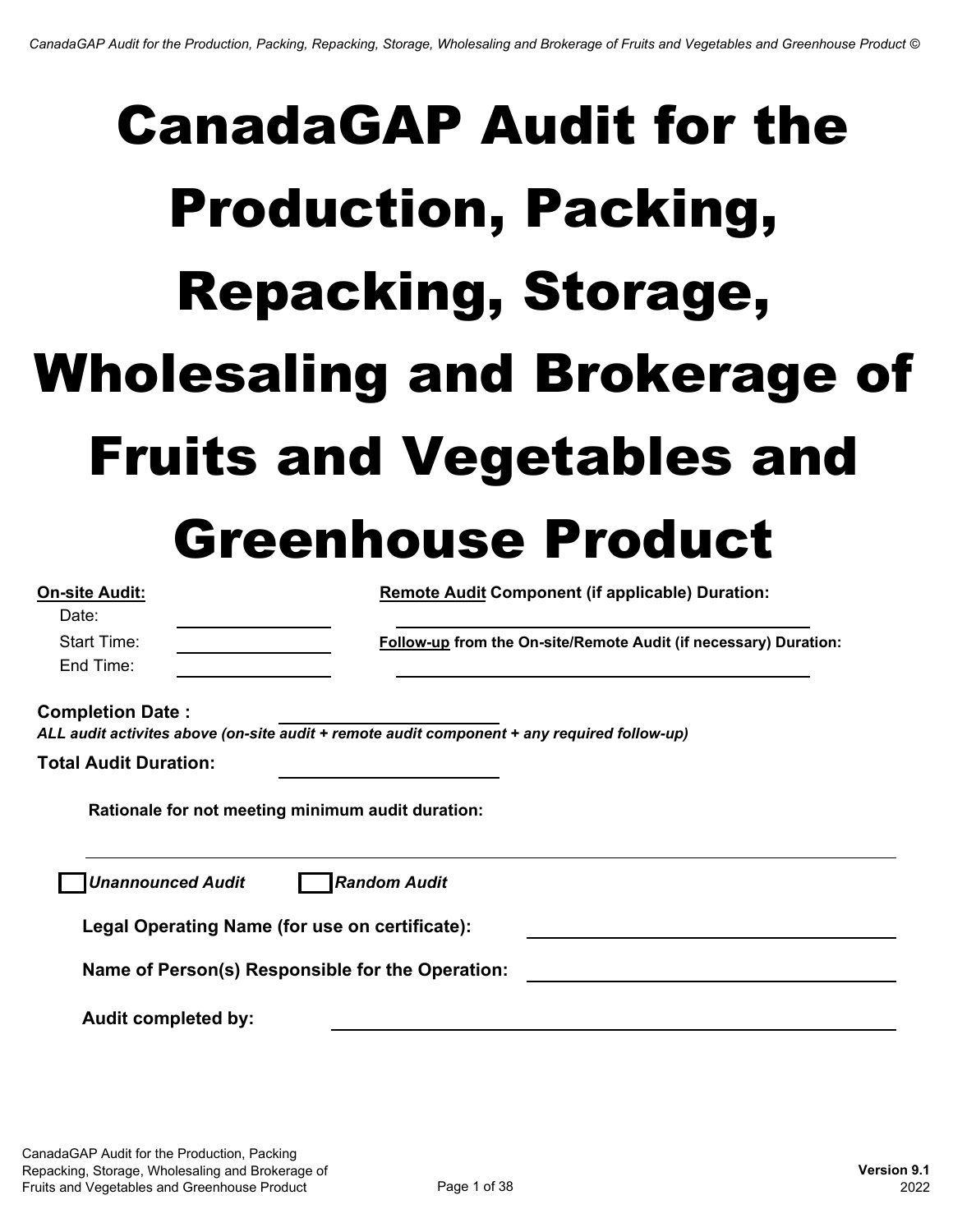| <b>CERTIFICATION BODY INFORMATION (For CB use only)</b>                                                                                                                         |                                                                                                                                                                                          |
|---------------------------------------------------------------------------------------------------------------------------------------------------------------------------------|------------------------------------------------------------------------------------------------------------------------------------------------------------------------------------------|
| <b>Certification Body:</b>                                                                                                                                                      |                                                                                                                                                                                          |
| <b>Certification Option:</b>                                                                                                                                                    | B                                                                                                                                                                                        |
| Multi-site operation:                                                                                                                                                           | <b>Management System Audit Checklist for</b>                                                                                                                                             |
|                                                                                                                                                                                 | Two new certification<br><b>Multi-site Operations attached</b>                                                                                                                           |
|                                                                                                                                                                                 | options added for April 1,<br><b>Certification body conducting</b><br>2022.                                                                                                              |
| Date of previous audit:                                                                                                                                                         | previous audit:                                                                                                                                                                          |
| Declaration from auditor of the number of<br>times they have consecutively audited<br>this operation:                                                                           | Number of consecutive audits to date at this operation (this<br>number does <b>NOT</b> include the current audit):<br>Name of Auditor:                                                   |
| <b>Previous CanadaGAP Certificate(s)</b><br>(include certification option(s) and applicable<br>crops and activities):                                                           |                                                                                                                                                                                          |
| Date of issue:                                                                                                                                                                  | <b>Expiry Date:</b>                                                                                                                                                                      |
| Other commodities or activities that will be included in this                                                                                                                   |                                                                                                                                                                                          |
| certificate that were not observed during the current audit are:                                                                                                                |                                                                                                                                                                                          |
| <b>Report reviewed by:</b>                                                                                                                                                      | Date:                                                                                                                                                                                    |
| <b>QUESTION P2</b>                                                                                                                                                              |                                                                                                                                                                                          |
|                                                                                                                                                                                 |                                                                                                                                                                                          |
|                                                                                                                                                                                 |                                                                                                                                                                                          |
|                                                                                                                                                                                 | <b>Operation Information</b>                                                                                                                                                             |
| <b>Legal Operating Name:</b>                                                                                                                                                    |                                                                                                                                                                                          |
| Name of Person(s) Responsible for<br>the Operation:                                                                                                                             |                                                                                                                                                                                          |
| Name of audited location                                                                                                                                                        |                                                                                                                                                                                          |
| (for multi-site certification):                                                                                                                                                 |                                                                                                                                                                                          |
| <b>Food Safety Program Contact(s)</b>                                                                                                                                           |                                                                                                                                                                                          |
| (if different from above):                                                                                                                                                      | Changed to ensure                                                                                                                                                                        |
| All applicable addresses:                                                                                                                                                       | information about                                                                                                                                                                        |
|                                                                                                                                                                                 | operations that have                                                                                                                                                                     |
| <b>EAN.UCC Global Location Number</b>                                                                                                                                           | multiple addresses is                                                                                                                                                                    |
| (GLN) [if available] :                                                                                                                                                          | captured.                                                                                                                                                                                |
| <b>Phone No.:</b>                                                                                                                                                               | Fax No.:                                                                                                                                                                                 |
| Email:                                                                                                                                                                          |                                                                                                                                                                                          |
| Check type of operation:                                                                                                                                                        | <b>Production Site</b><br><b>Production</b><br><b>Brokerage</b><br>Packing:<br>Packinghouse<br><b>U-Pick</b><br>Wholesale<br>Repacking<br><b>Storage</b><br>Other (e.g., icing facility) |
| Which commodities and activities (e.g.,<br>harvesting of peaches,<br>packing/repacking of tomatoes, packing<br>of greenhouse tomatoes, etc.) were<br>observed during the audit? |                                                                                                                                                                                          |
| What sites are applicable to this audit<br>(e.g. production sites, storages,<br>packing/repacking lines)?                                                                       |                                                                                                                                                                                          |
|                                                                                                                                                                                 | Do you know of any reason why you should not conduct this audit due to a conflict of interest with the operation being                                                                   |
| audited (e.g. direct ownership, family relationships, financial interest)?<br>Yes                                                                                               | No                                                                                                                                                                                       |
|                                                                                                                                                                                 |                                                                                                                                                                                          |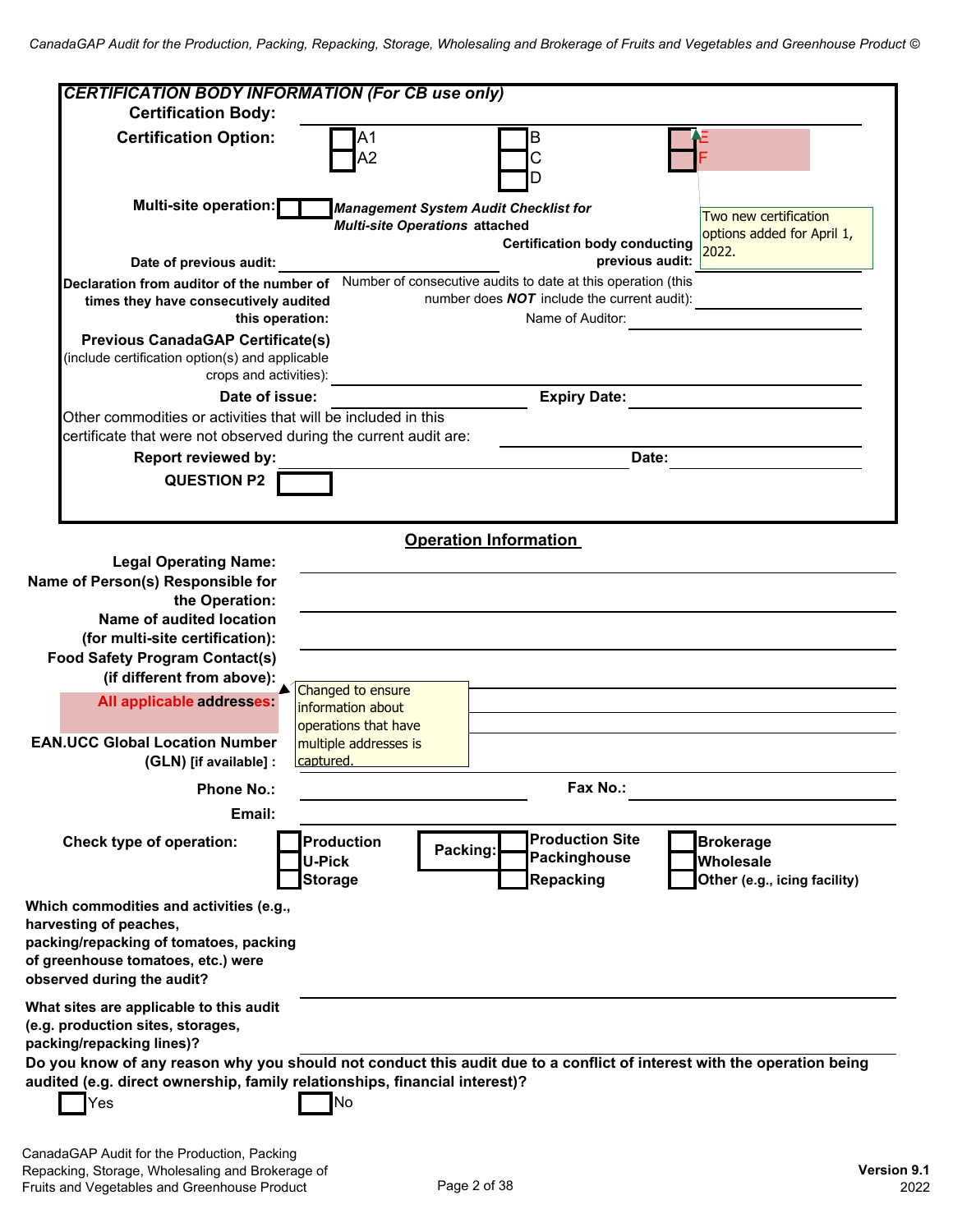## **CANADAGAP\*** CanadaGAP Audit Checklist **©**

### **Instructions to the Auditor:**

*The CanadaGAP audit checklist is intended for the production, packing/repacking, storage, wholesaling and brokerage of fresh fruit and vegetables and greenhouse product. The audit checklist is based on the CanadaGAP manuals. The sections, forms and appendices mentioned throughout the audit checklist refer to these documents. Note that CanadaGAP provides these materials as "templates"; alternate/customized/individualized record-keeping forms, etc. are acceptable as long as all the required information is captured.* 

- For each question below, mark the appropriate response by typing an 'X' in the check box beside Y (yes), N (no), N/A (not applicable), or INC (incomplete). Where there are check boxes within questions, mark in the box if the required element is present - write N/A if it is not applicable. Part marks may only be given for a question if there is an INC option.
- Enter detailed comments and observations in the column for *(Auditor's Key)* Comments/Observations. Extra room is provided at the end of each section. If INC is chosen, a comment must be written in the column under *(Auditor's Key)*  Comments/Observations.
- Additional guidance for the auditor is included under *(Auditor's Key)* Comments/Observations and is *italicized* and shaded in gray.
- The Comments/Observations box allows for text to be written continuously. To create a list or separate lines, click "*alt*" + "*enter*" and a new line will be started within the box.
- To run the spell check function, click on the 'spell check' button on the bottom of the scoring page.
- The Executive Summary can be found in a separate worksheet (tab) located at the bottom of this document.
- If any of the automatic fail items are observed (highlighted in yellow in the checklist), score the audit as an automatic failure. Describe the reason for the failure in the Executive Summary (tab below). You may continue the audit if the auditee wishes you to do so; otherwise, end the audit.
- The checkboxes in the Comments/Observations (right) column are designed to help auditors document observations. These boxes DO NOT correspond directly to the score and, other than where specific guidance on scoring is provided (*Auditor's Key* ), these boxes should not be used for determining the number of points given. When documenting observations in these checkboxes, you should not write 'NO' but instead should choose either 'X'/'YES', 'N/A', or 'INC'. If an operation does not meet that specific checkbox requirement an 'INC' should be used in this case.

When a record is required, it is indicated in the middle column of the checklist, otherwise the question is scored

- based on auditor observation and interviews.
- For questions that have record requirements, answering Y (yes) means the records are fully complete and accurate.
- When scoring questions with multiple components or sub questions (in the left column), assign points to each sub question based on the total (e.g., if the question is out of 6 and there are 6 checkboxes or sub questions, then assign 1 point to each; if it is out of 6 and there are three sub questions then assign 2 points to each).
- Fill in the score for each question in the far right column; the scores will be totaled automatically at the bottom of each section.
- Enter the score directly into the cell, do not copy and paste values from other sources into the score cell.
- For questions that are marked as 'N/A,' the score must be left blank. DO NOT enter '0' for the score.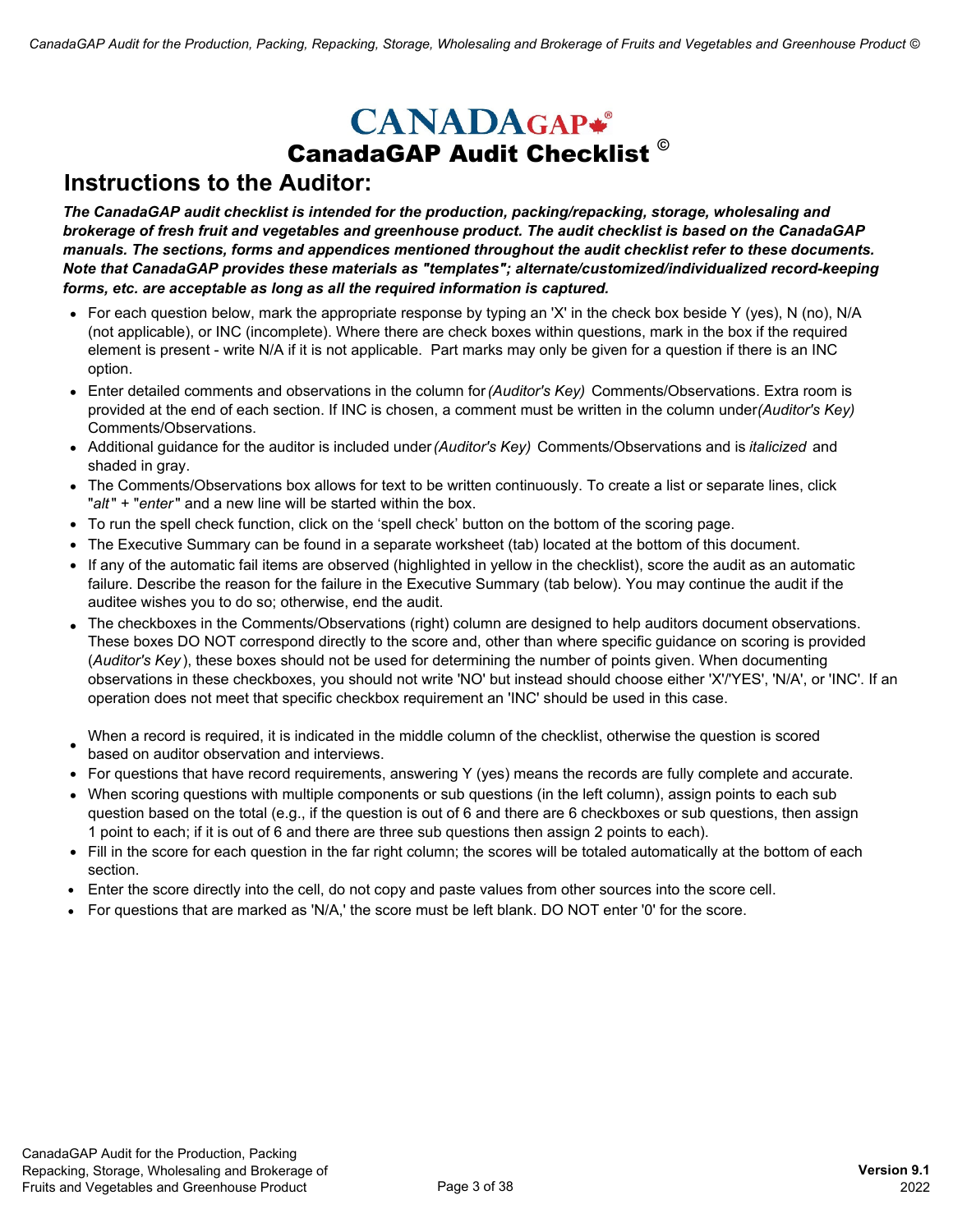#### **Scoring**

**Instructions:** Score each question in the audit. If the entire question is N/A, that question gets no score and is not included in the total score for the section. For each section, the auditor tallies the maximum attainable score (for all applicable questions) and fills in the right hand column below. **The auditor then totals the auditee's actual score for each question and fills in the middle column.**  For example, for Section B, Commodity Starter Products, if the auditee only grows small fruit and fully meets the requirements, the auditor would score 2 out of a total of 2 for the section (not a total of 4 because the second question becomes N/A). Each subtotal is then multiplied by the applicable factor (see next page, column 3).

| <b>Section</b>                                                           | <b>Auditee's Actual Score</b> | <b>Maximum Attainable</b><br><b>Score</b> |
|--------------------------------------------------------------------------|-------------------------------|-------------------------------------------|
| A. Food Safety Program Maintenance and Review<br>(Questions 1-3)         | 0.0                           | 8                                         |
| A. Food Safety Program Maintenance and Review<br>Questions 4-5)          | 0.0                           | 8                                         |
| <b>B. Commodity Starter Products</b>                                     | 0.0                           | 4                                         |
| C. Premises                                                              | 0.0                           | 38                                        |
| D. Equipment                                                             | 0.0                           | 43                                        |
| <b>Subtotal 1</b>                                                        | 0.0                           | 101                                       |
| E. Agronomic Inputs (Questions 1-12)                                     | 0.0                           | 74                                        |
| Subtotal 2a                                                              | 0.0                           | 74                                        |
| E. Agronomic Inputs (Questions 13-14)                                    | 0.0                           | $\,8\,$                                   |
| <b>Subtotal 2b</b>                                                       | 0.0                           | $\bf 8$                                   |
| F. Agricultural Water                                                    | 0.0                           | 32                                        |
| <b>Subtotal 3</b>                                                        | 0.0                           | 32                                        |
| G. Cleaning and Maintenance Materials                                    | 0.0                           | $\,6$                                     |
| H. Waste Management                                                      | 0.0                           | 12                                        |
| I. Personal Hygiene Facilities                                           | 0.0                           | 36                                        |
| J. Employee Training                                                     | 0.0                           | 24                                        |
| K. Visitor Policy                                                        | 0.0                           | $\,6$                                     |
| <b>Subtotal 4</b>                                                        | 0.0                           | 84                                        |
| L. Water (for Fluming and Cleaning) and Ice                              | 0.0                           | 70                                        |
| <b>Subtotal 5</b>                                                        | 0.0                           | 70                                        |
| M. Pest Program for Buildings                                            | 0.0                           | 24                                        |
| N. Packaging Materials                                                   | 0.0                           | 30                                        |
| O. Growing and Harvesting                                                | 0.0                           | 26                                        |
| P. Sorting, Grading, Packing, Repacking, Storing and<br><b>Brokerage</b> | 0.0                           | 43                                        |
| <b>Subtotal 6</b>                                                        | 0.0                           | 123                                       |
| Q. Storage of Product                                                    | 0.0                           | 8 <sup>1</sup>                            |
| R. Transportation                                                        | 0.0                           | 10                                        |
| S. Identification and Traceability                                       | 0.0                           | 10                                        |
| T. Deviations and Crisis Management                                      | 0.0                           | 22                                        |
| U. Site-specific HACCP Plan                                              | 0.0                           | 22                                        |
| <b>Subtotal 7</b>                                                        | 0.0                           | 72                                        |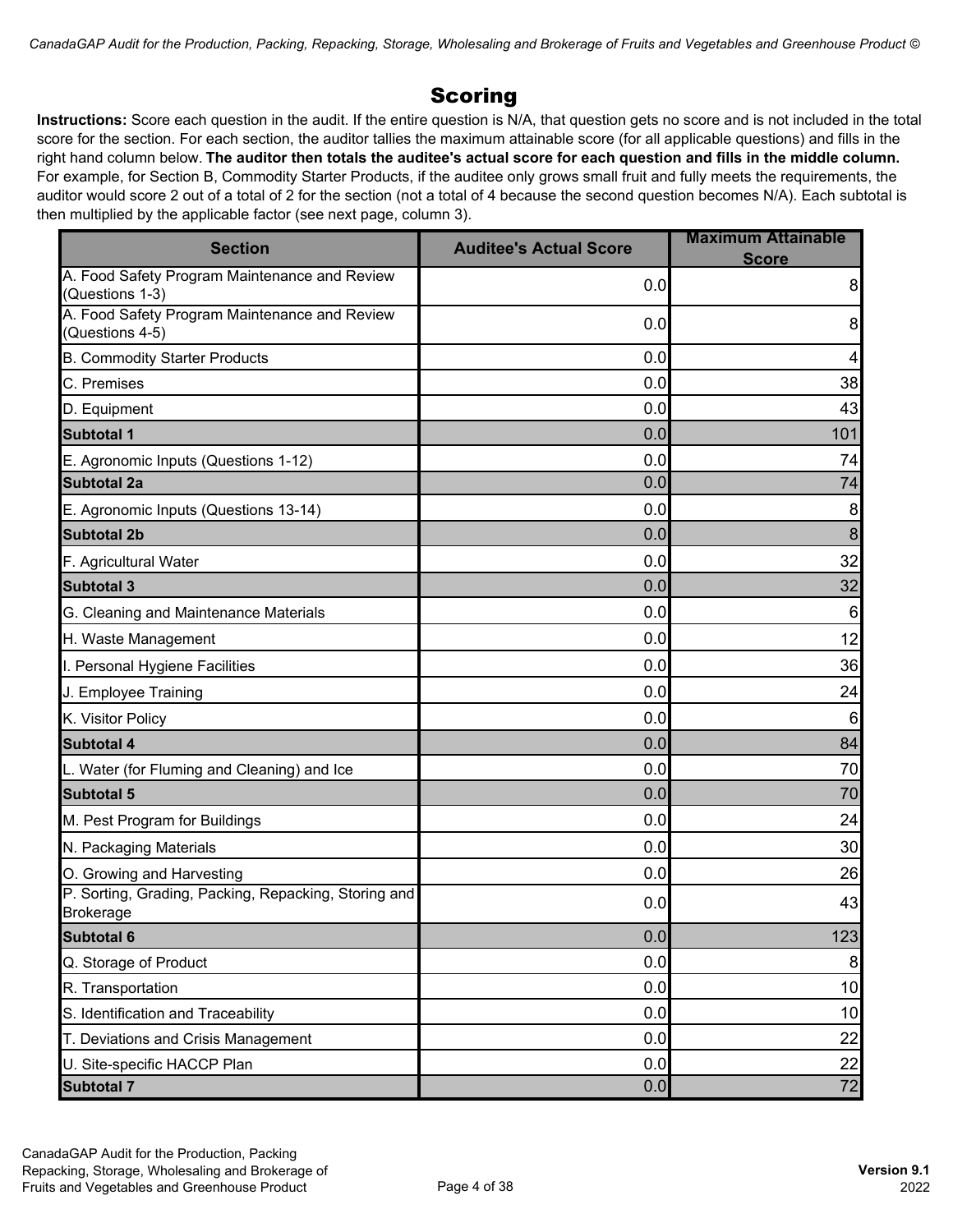For each subtotal in the above table, calculate the auditee's score as a percentage and fill the percentage in in column 2 below (e.g., auditee's actual score divided by the maximum attainable score x 100). Multiply the percentage by the factor in column 3 to get a final score for each subtotal. Add up all the subtotal final scores to get the Auditee's final score out of 100.

| <b>Subtotals</b>                | Percentage | <b>Conversion Factor</b>                          | <b>Final Score</b>        |
|---------------------------------|------------|---------------------------------------------------|---------------------------|
| Subtotal 1                      | 0.00       | Multiply column 1 by 0.15                         | 0.00                      |
| Subtotal 2a                     | 0.00       | Multiply column 1 by 0.10                         | 0.00                      |
| Subtotal 2b                     | 0.00       | Multiply column 1 by 0.05                         | 0.00                      |
| Subtotal 3                      | 0.00       | Multiply column 1 by 0.05                         | 0.00                      |
| Subtotal 4                      | 0.00       | Multiply column 1 by 0.20                         | 0.00                      |
| Subtotal 5                      | 0.00       | Multiply column 1 by 0.15                         | 0.00                      |
| Subtotal 6                      | 0.00       | Multiply column 1 by 0.2 Brokerage is now covered | under the Option F scope. |
| Subtotal 7                      | 0.00       | Multiply column 1 by 0.1                          |                           |
| <b>Final Score (out of 100)</b> |            |                                                   |                           |

| <b>Auditee's Final Score:</b><br>0.00%                                                                              | Note: A passing score of 85% is required for<br>certification under Option A1 and A2 and D-<br><del>(Brokerage)</del> . |
|---------------------------------------------------------------------------------------------------------------------|-------------------------------------------------------------------------------------------------------------------------|
| <b>Autofail?</b><br>(see next page for details)                                                                     | A passing score of 95% is required for<br>certification under Option E and F.                                           |
|                                                                                                                     | A passing score of 100% is required for<br>certification under Option B, C and D<br>(Repacking and Wholesale)           |
| Audit Report completed by:                                                                                          | <b>New CanadaGAP</b><br>certification options in<br>effect April 1, 2022 have a<br>Date: different passing score.       |
| Key Person(s) Present at<br>Audit and description of role<br>(e.g., auditee, consultant,<br>witness auditor, etc.): |                                                                                                                         |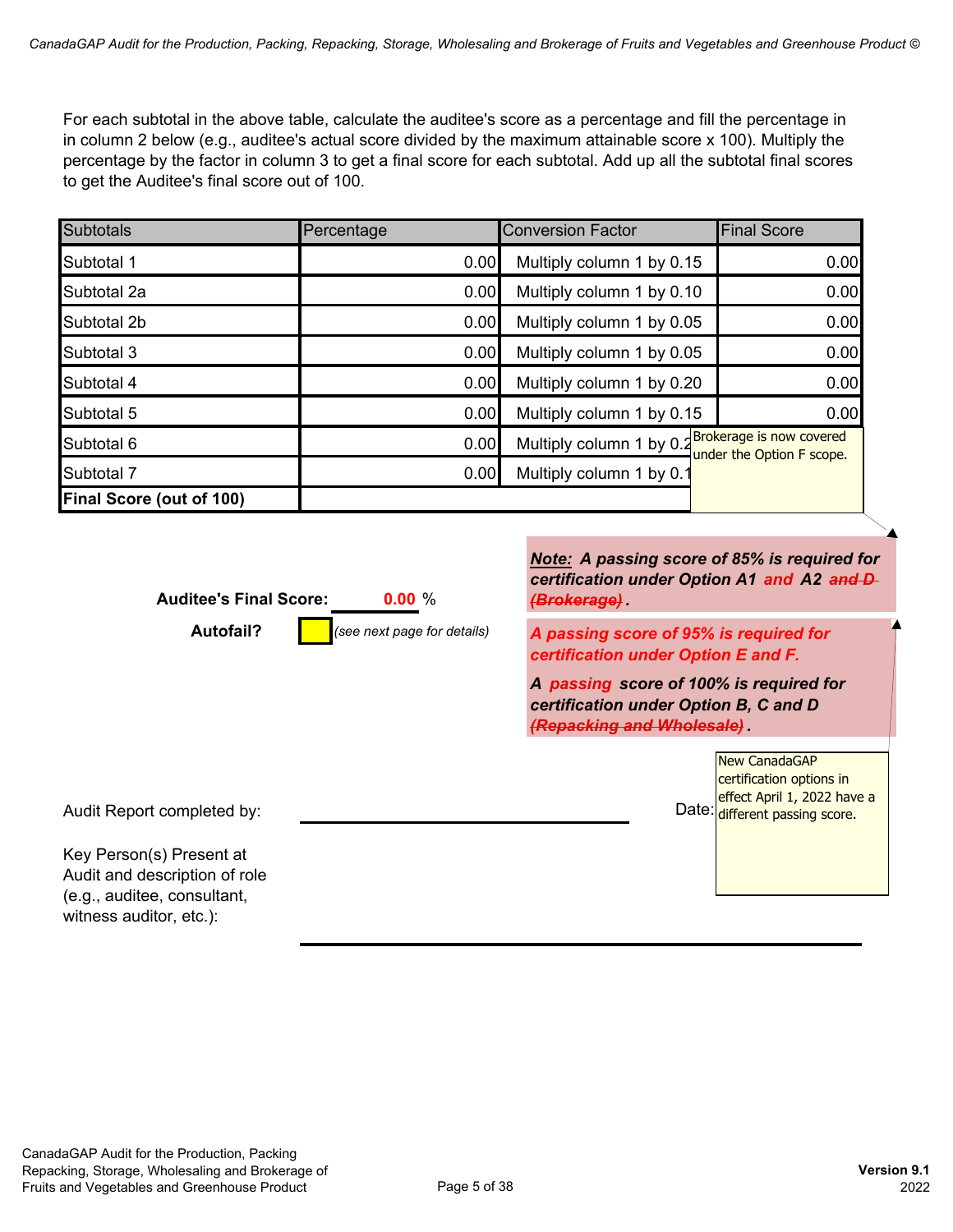#### CanadaGAP Audit Checklist

| <b>IMPORTANT NOTE</b>                                                                                                                                                                                                                                                                                                                                                                                                                                                                                                                                                                                     |                                                                 |
|-----------------------------------------------------------------------------------------------------------------------------------------------------------------------------------------------------------------------------------------------------------------------------------------------------------------------------------------------------------------------------------------------------------------------------------------------------------------------------------------------------------------------------------------------------------------------------------------------------------|-----------------------------------------------------------------|
| It is understood that all prevailing legislation (e.g., regulations at the federal, provincial, territorial, state,<br>regional, local, municipal, etc. level) will be followed.                                                                                                                                                                                                                                                                                                                                                                                                                          |                                                                 |
| <b>Automatic Failure Items:</b>                                                                                                                                                                                                                                                                                                                                                                                                                                                                                                                                                                           | <b>Auditor Observation(s)</b>                                   |
| Check $(\sqrt{})$ any that apply, and score audit as an auto fail.<br>1. An immediate food safety risk is present (e.g., livestock/poultry<br>slaughter activities) when product is produced, handled, packed,<br>repacked, stored or held under conditions that promote or cause<br>the product to become contaminated.                                                                                                                                                                                                                                                                                  |                                                                 |
| 2. Animal/bird/human feces and/or presence/evidence of rodents<br>is observed on food contact surfaces in use, and/or in/on<br>product, during handling, packing/repacking, and/or storage of<br>market product                                                                                                                                                                                                                                                                                                                                                                                           |                                                                 |
| 3. An agricultural chemical was applied, and there is NO record of<br>this application; OR agricultural chemicals not registered for use<br>on the applicable product in the country where it is grown are<br>applied (see Section E, questions 8 and 11)                                                                                                                                                                                                                                                                                                                                                 |                                                                 |
| 4. Manure is applied less than 120 days before harvest of product<br>occurs OR complete and accurate records are not kept of manure<br>application date and harvest intervals (see Section E, question 5)                                                                                                                                                                                                                                                                                                                                                                                                 |                                                                 |
| 5. Sewage sludge is applied to fields for the current crop or<br>untreated sewage water is used for cleaning, fluming or as<br>agricultural water, and/or toilet waste contaminates the product<br>(see Sections E, F, H and L)                                                                                                                                                                                                                                                                                                                                                                           |                                                                 |
| 6. Water (for Fluming and Cleaning) and Ice (Section L)<br>Question L3A) - No water tests (showing potability) are available -<br>Question L12) - No ice tests (showing potability) are available<br>and/or letters of assurance<br>A score of 0 on any of the following questions - ONLY if the<br>water/ice is used on product or has a food safety impact on<br>product. If water is used for cleaning<br>equipment/buildings/containers the autofail does not apply:<br>questions L5) & L6) - combined<br>guestion L7)<br>- question L9)<br>- question L11)<br><b>question L8)</b><br>- question L10) |                                                                 |
| 7. Absence of Personal Hygiene Facilities. The auditee must have<br>both: a) washrooms, AND b) properly stocked handwashing<br>facilities (except for processing potatoes). Refer to the<br>manual(s) for what is required for washrooms and properly<br>stocked handwashing facilities. (see questions I1 and I3)                                                                                                                                                                                                                                                                                        |                                                                 |
| 8. Employees NOT using or inappropriately using the personal<br>hygiene facilities (see question J4)                                                                                                                                                                                                                                                                                                                                                                                                                                                                                                      | Added to align with                                             |
| 9. For cucumbers and peppers sent for pickling and<br>repacking, wholesaling and brokerage of fiddleheads ONLY:<br>Operations are NOT sourcing product from suppliers who have a<br>credible food safety program (a score of 0 on question P1)                                                                                                                                                                                                                                                                                                                                                            | correction made to Version<br>9.0 of the Food Safety<br>Manual. |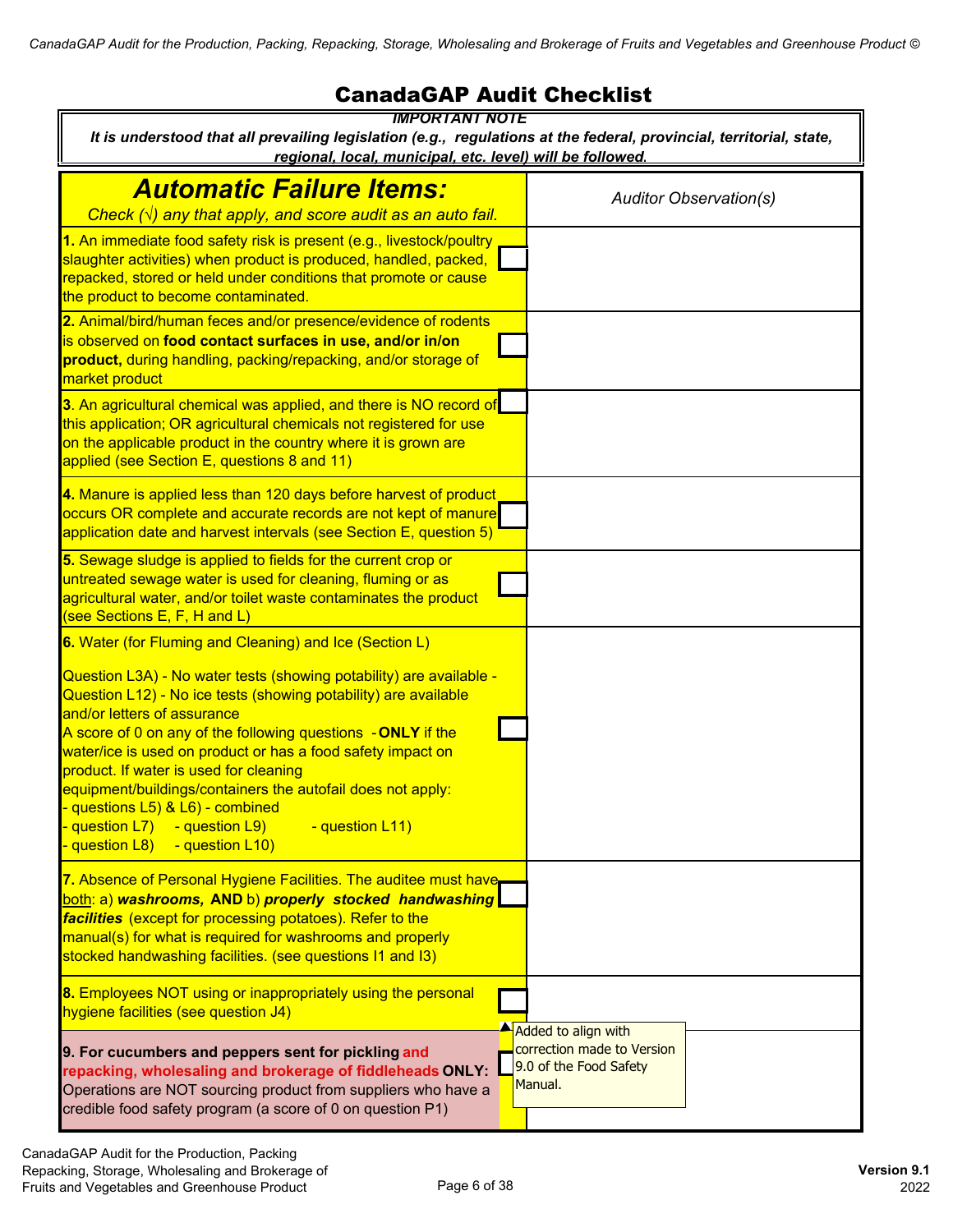| A. Food Safety Program Maintenance and Review<br>(refer to Section 24 in CanadaGAP manual)                                                                                                                                                                                                                                                                                          | <b>Records</b>                                                                          | (Auditor's Key)<br><b>Comments/Observations</b>                                                                                                                                                                                                                                                   | Score   |
|-------------------------------------------------------------------------------------------------------------------------------------------------------------------------------------------------------------------------------------------------------------------------------------------------------------------------------------------------------------------------------------|-----------------------------------------------------------------------------------------|---------------------------------------------------------------------------------------------------------------------------------------------------------------------------------------------------------------------------------------------------------------------------------------------------|---------|
| A1) A CanadaGAP Manual is being used?<br>N<br>Ν<br>Have the manual(s) been updated to the<br>most recent version? (2 points)<br><b>INC</b>                                                                                                                                                                                                                                          | CanadaGAP<br>OR Other<br>Food Safety<br>Manual(s)                                       | Which CanadaGAP manual(s) or other manual(s) are being<br>implemented?<br>CanadaGAP - Fresh Fruits and Vegetables<br>CanadaGAP - Greenhouse Product<br>Other food safety manual (specify below):<br>What Checkboxes added for<br>hanual(s)?<br>clarity and to ensure<br>information was linked to |         |
| N<br>Have the manual(s) been completed?<br>(2 points)<br><b>INC</b>                                                                                                                                                                                                                                                                                                                 |                                                                                         | <b>Executive Summary.</b>                                                                                                                                                                                                                                                                         |         |
| A2) Was an annual review of the program<br>N<br>completed?<br>N/A                                                                                                                                                                                                                                                                                                                   |                                                                                         | This will be scored as N/A for those in their first year of<br>certification.                                                                                                                                                                                                                     |         |
| A3) An internal audit was conducted (i.e.,<br>performing a pre-audit using the self-<br>assessment checklist, the audit checklist or<br>N<br>Y<br>by using an outside party), findings were<br><b>INC</b><br>reviewed and any necessary changes to<br>policies and procedures were made?                                                                                            | Self-<br>assessment<br>checklist/ Audit<br>checklist/Third<br>party pre-audit<br>report |                                                                                                                                                                                                                                                                                                   |         |
| Questions A4 and A5 are found at the end of the audit checklist (after Section U) as the auditor<br><b>NOTE:</b><br>is scoring these questions AFTER they have assessed the entire operation.                                                                                                                                                                                       |                                                                                         |                                                                                                                                                                                                                                                                                                   |         |
|                                                                                                                                                                                                                                                                                                                                                                                     |                                                                                         | Auditee's Actual Score for Section (Food Safety Program Maintenance and Review: Questions 1-3):<br>Maximum Attainable Score for Section                                                                                                                                                           | $0.0\,$ |
| <b>B. Commodity Starter Products</b><br>(refer to Section 1 in CanadaGAP Manual)                                                                                                                                                                                                                                                                                                    | <b>Records</b>                                                                          | (Auditor's Key)<br><b>Comments/Observations</b>                                                                                                                                                                                                                                                   | Score   |
| If entire section is not applicable to the operation check box and go to next section:                                                                                                                                                                                                                                                                                              |                                                                                         |                                                                                                                                                                                                                                                                                                   |         |
| POTATOES, TREE & VINE FRUIT, SMALL<br><b>FRUIT, COMBINED VEGETABLES</b><br>B1) Commodity starter product varieties that<br>are genetically modified [e.g., Plants with<br>Ν<br>Y<br>Novel Traits (PNTs)] have been approved for<br>N/A<br>use by the prevailing authority (e.g., federal<br>government) or have been issued a letter of<br>no-objection (e.g., from Health Canada)? | Letter of No-<br>Objection                                                              | In Canada, refer to the CFIA website<br>http://inspection.gc.ca/active/netapp/plantnoveltraitpnt-<br>vegecarnouvcn/pntvcne.aspx                                                                                                                                                                   |         |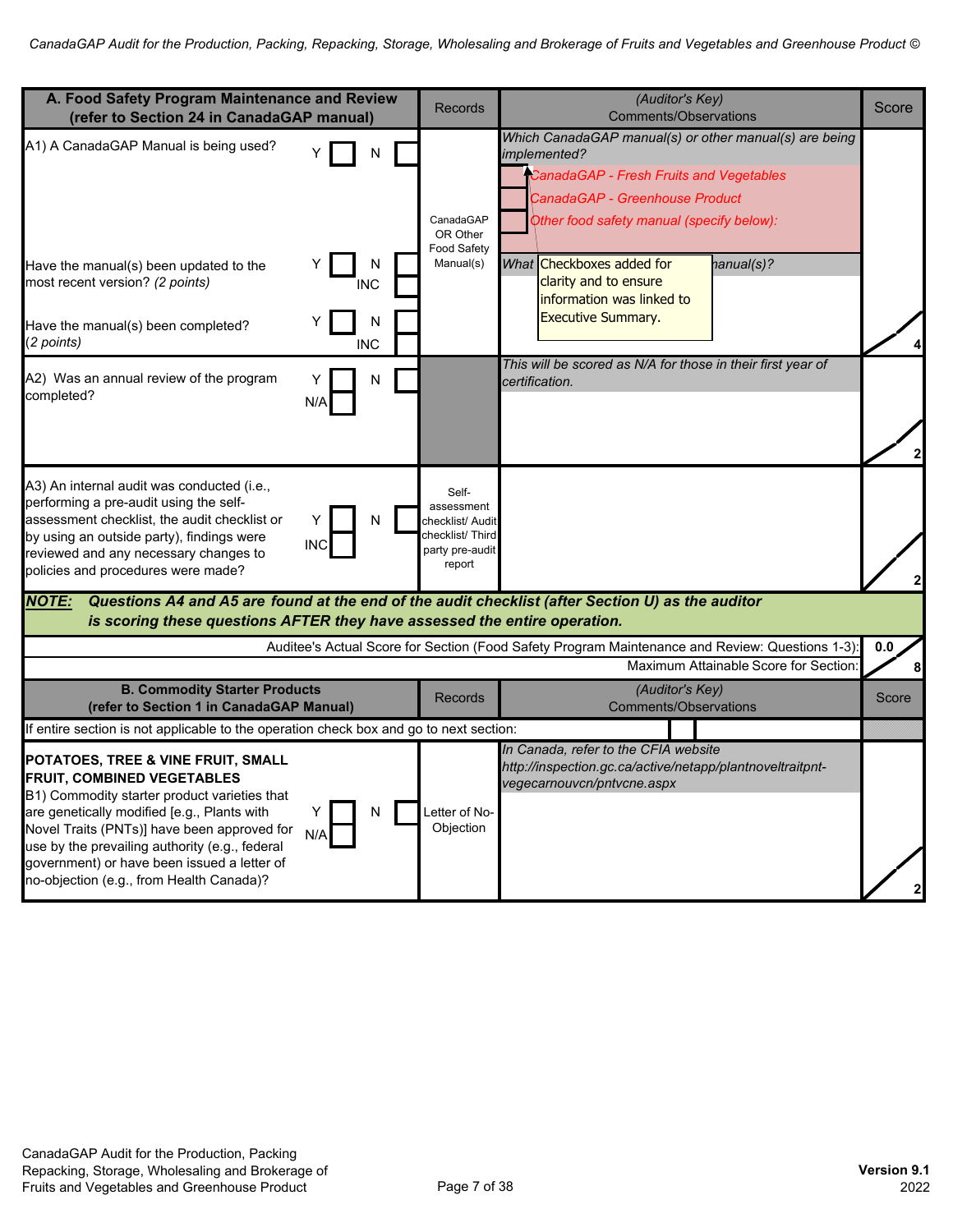| <b>POTATOES</b><br>B2) Varieties are registered in Canada<br>OR have been tested for total<br>glycoalkaloids?<br>N<br>N/A                                                                                                                                                                                           | Letter of<br>assurance/<br>invoice | Letter of assurance or invoice from breeder/agent showing<br>TGA below 20mg/100g may be obtainable for non-<br>registered varieties                                                                                                                                                                                                                                                                                                               |       |
|---------------------------------------------------------------------------------------------------------------------------------------------------------------------------------------------------------------------------------------------------------------------------------------------------------------------|------------------------------------|---------------------------------------------------------------------------------------------------------------------------------------------------------------------------------------------------------------------------------------------------------------------------------------------------------------------------------------------------------------------------------------------------------------------------------------------------|-------|
|                                                                                                                                                                                                                                                                                                                     |                                    | Auditee's Actual Score for Section (Commodity Starter Products):                                                                                                                                                                                                                                                                                                                                                                                  | 0.0   |
|                                                                                                                                                                                                                                                                                                                     |                                    | Maximum Attainable Score for Section:                                                                                                                                                                                                                                                                                                                                                                                                             |       |
| C. Premises (refer to Section 2 in CanadaGAP Manual)<br><b>Includes Production Sites and Buildings</b>                                                                                                                                                                                                              | <b>Records</b>                     | (Auditor's Key)<br><b>Comments/Observations</b>                                                                                                                                                                                                                                                                                                                                                                                                   | Score |
| Production Sites (includes greenhouse production sites)                                                                                                                                                                                                                                                             |                                    |                                                                                                                                                                                                                                                                                                                                                                                                                                                   |       |
| If there are no production sites, check box and proceed to question C3)                                                                                                                                                                                                                                             |                                    |                                                                                                                                                                                                                                                                                                                                                                                                                                                   |       |
| C1) New production sites have been<br>N<br>assessed for the presence of heavy<br><b>INC</b><br>N/A<br>metals and other contaminants?                                                                                                                                                                                |                                    | For new production sites, consider uses for the past 5<br>years. Review manual and ask questions as required.                                                                                                                                                                                                                                                                                                                                     |       |
| C2) Production sites:<br>Have been assessed for potential<br>N<br>hazards from adjacent areas and<br>INC<br>animal/bird activity? (4 points)<br>Are used where sewage sludge has NOT<br>been applied? (4 points)<br>Annual production site assessment has<br>N<br>been completed and recorded?<br>INC<br>(4 points) | V                                  | Consider agricultural chemical/excrement drift and<br>industrial activities, wildlife; Review manual, and record<br>visual observations (e.g., evidence of serious animal<br>intrusion into production site)<br>If sewage sludge has been applied in previous years to the<br>production site in use, remove 4 marks (all or nothing).<br>ALL production sites must be assessed regardless of<br>whether it's first time use or not and recorded. | 12    |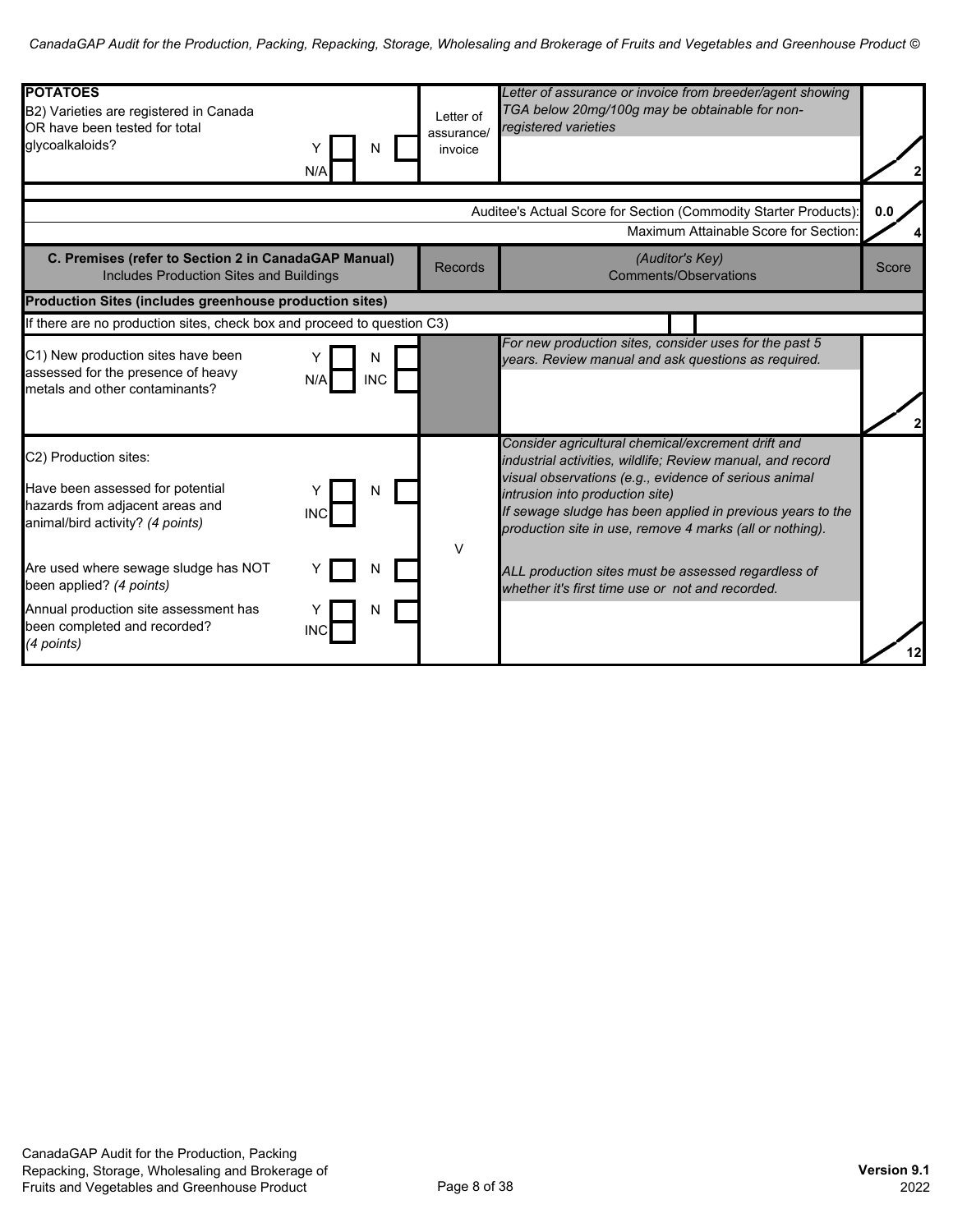| Buildings [where product is handled and/or stored, where packaging materials, agricultural chemicals, fertilizers, etc., are stored] (includes<br>greenhouse production sites)                                                                                                                                                                                               |   |                                                                                                                                                                                                                                            |                                                                                                                                                                                                                                                                                                                                                                                                                   |    |
|------------------------------------------------------------------------------------------------------------------------------------------------------------------------------------------------------------------------------------------------------------------------------------------------------------------------------------------------------------------------------|---|--------------------------------------------------------------------------------------------------------------------------------------------------------------------------------------------------------------------------------------------|-------------------------------------------------------------------------------------------------------------------------------------------------------------------------------------------------------------------------------------------------------------------------------------------------------------------------------------------------------------------------------------------------------------------|----|
| C3) A sketch of the interior of all buildings includes:                                                                                                                                                                                                                                                                                                                      |   | Type of building:                                                                                                                                                                                                                          |                                                                                                                                                                                                                                                                                                                                                                                                                   |    |
| N/A (no buildings)<br>No sketch<br><b>OR</b><br>Packing/Repacking line(s)<br>Pest Control Devices and Pest Control Product<br>Storage<br><b>Harvested and Market Product</b><br><b>Hand washing Facilities</b><br>Washrooms<br>Market ready packaging materials<br><b>Agricultural Chemical Storage</b><br>Container/Tank/Cistern Storage (i.e., heating oil/fuel,<br>water) | Α | Packinghouse<br><b>Repacking Facility</b><br>Greenhouse<br><b>Production Site</b>                                                                                                                                                          | <b>Product Storage</b><br><b>Wholesale Facility</b><br>Other:                                                                                                                                                                                                                                                                                                                                                     |    |
| C4) Exterior of buildings are assessed to<br>Ν<br>ensure there are no potential hazards and<br><b>INC</b><br>N/A<br>maintained to prevent contamination of<br>product?                                                                                                                                                                                                       |   | Record observations:<br>Poor drainage<br>Doors/window/screens<br>do not fit properly<br>Long grass/ junk/garbage around buildings<br>facilities, etc.)<br>meet applicable building codes                                                   | Crevices/holes allow pest<br>access<br>Other, describe:<br>Contamination from location (e.g., drifting, airborne<br>pollutants, cross-contamination, livestock/poultry/fish<br>New construction or renovations/modifications do not                                                                                                                                                                               | ا4 |
| C5) Interior of buildings are assessed to<br>N<br>ensure there are no potential hazards and<br><b>INC</b><br>N/A<br>maintained to prevent contamination of<br>product?                                                                                                                                                                                                       |   | Record observations:<br>Poor drainage<br>Garbage/spills/ debris<br>Crevices/holes in building (floors/walls etc.)<br>Lighting not shatterproof/covered above<br>as packing line)<br>into corners)<br>facilities, etc.)<br>Other, describe: | Leaking pipes/<br>condensation<br>Open catwalks above<br>product<br>product/packaging (include lights on equipment such<br>Lighting inadequate for sorting/grading and/or for<br>maintaining cleanliness within buildings (e.g., to see<br>Contamination from location (e.g., air, foot, hand,<br>equipment cross-contamination, livestock/poultry/fish<br>Inadequate ventilation/contaminated air is not removed |    |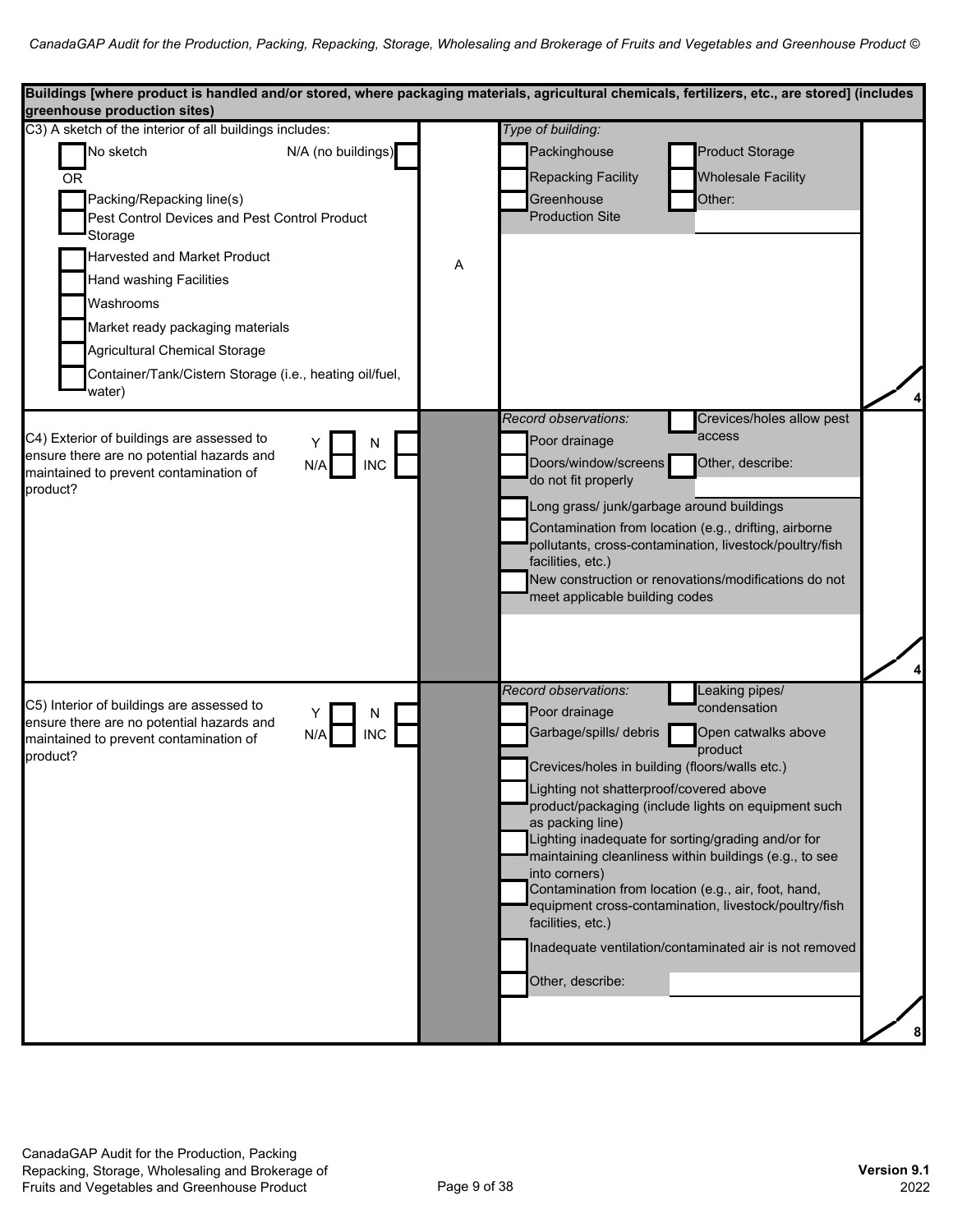| C6) Monthly inspection of all buildings<br>N<br>recorded when in use?<br><b>INC</b><br>N/A                                                                                                                                    | G                                          |                                                                                                                                                                                                                                               | $\mathbf{z}$ |
|-------------------------------------------------------------------------------------------------------------------------------------------------------------------------------------------------------------------------------|--------------------------------------------|-----------------------------------------------------------------------------------------------------------------------------------------------------------------------------------------------------------------------------------------------|--------------|
| C7) Pre-season product storage<br>N<br>inspection is complete and recorded?<br><b>INC</b><br>N/A                                                                                                                              | B                                          | Ensure all items on Form B have been completed for EACH<br>storage                                                                                                                                                                            | 6            |
|                                                                                                                                                                                                                               |                                            |                                                                                                                                                                                                                                               |              |
|                                                                                                                                                                                                                               |                                            | <b>Auditee's Actual Score for Section (Premises):</b>                                                                                                                                                                                         | 0.0          |
|                                                                                                                                                                                                                               |                                            | <b>Maximum Attainable Score for Section</b>                                                                                                                                                                                                   | 38           |
| <b>D.</b> Equipment<br>(refer to Section 8 in CanadaGAP Manual)                                                                                                                                                               | Records                                    | (Auditor's Key)<br><b>Comments/Observations</b>                                                                                                                                                                                               | Score        |
| If entire section is not applicable to the operation check box and go to next section:                                                                                                                                        |                                            |                                                                                                                                                                                                                                               |              |
| Production Site Equipment (NOTE: Questions D3, D5 and D6 also pertain to building equipment)                                                                                                                                  |                                            |                                                                                                                                                                                                                                               |              |
| D1) Production site equipment:<br>(No production site equipment)<br>N/A<br>is inspected before use (2 points)<br>is cleaned when in use (2 points)<br>condition does not contribute to contamination of<br>product (4 points) |                                            | Production site equipment is free of excessive rust, leaks,<br>broken, corroded or damaged parts, etc. and is clean.<br>Refer to commodity-specific requirements for cleaning<br>frequency.                                                   |              |
| N<br>Y<br>D2) Records are kept of production site<br><b>INC</b><br>N/A<br>equipment cleaning, inspection and<br>maintenance, when in use and at<br>appropriate frequency?                                                     | <b>SSOP</b>                                | Appropriate frequency for inspection/cleaning/<br>maintenance/recording: Refer to commodity-specific<br>requirements                                                                                                                          | 2            |
| D3) Agricultural chemical application<br>equipment (in both the production site<br>and building) is calibrated according to<br>written instructions and records are kept?<br>NC.                                              | Instructions<br>Detailed<br><b>Results</b> | Calibration instructions & records available for applications<br>in both the production site and buildings (e.g., sprout<br>inhibitor). Equipment may include applicators, scales, etc.<br>Check that measuring equipment exists if necessary |              |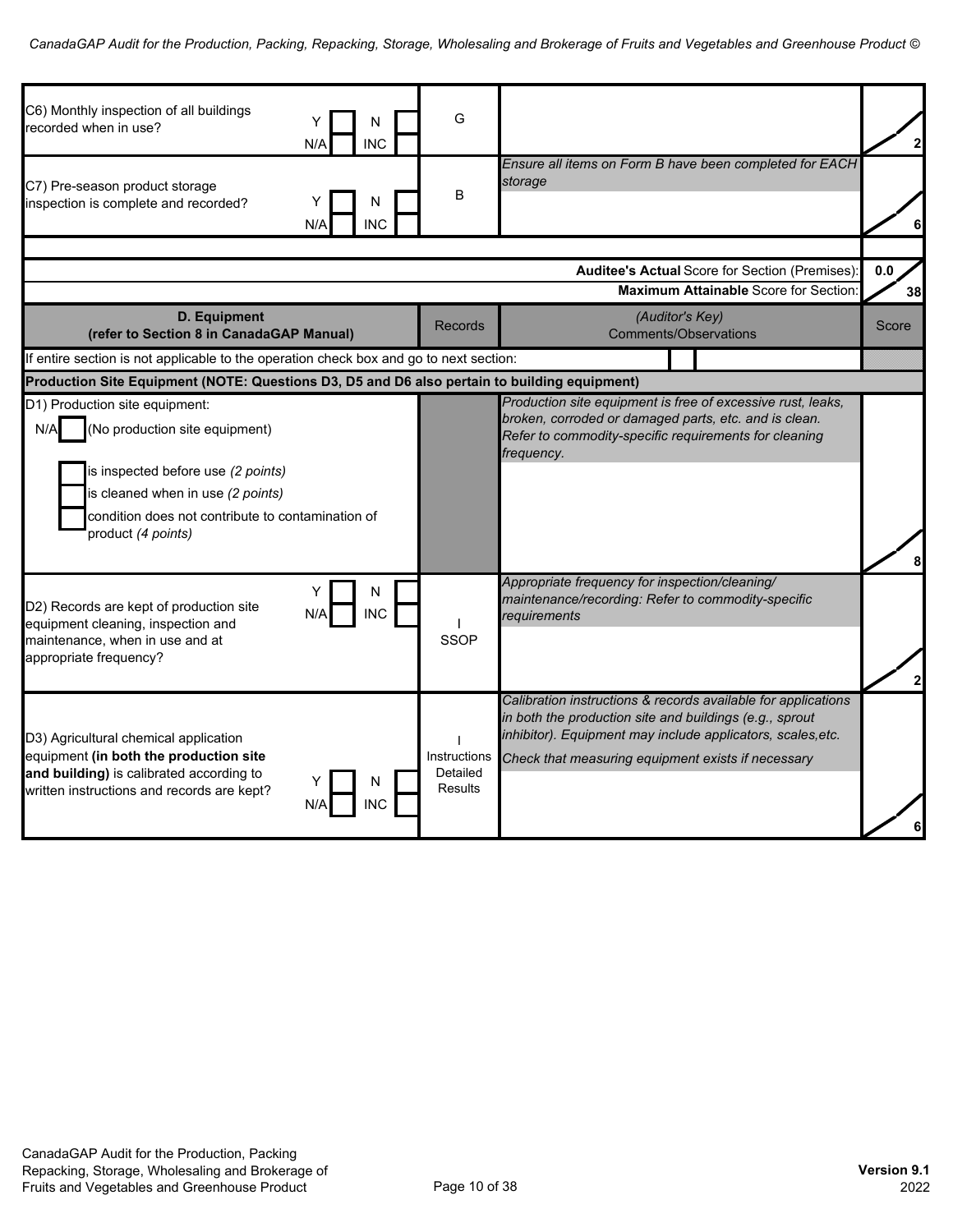| D4) Agricultural chemical application equipment:                      |                    | Backflow prevention could be a one-way valve or leaving a                                                   |                |
|-----------------------------------------------------------------------|--------------------|-------------------------------------------------------------------------------------------------------------|----------------|
| N/A                                                                   |                    | gap between the filling hose and the tank. The<br>device/method must not present a risk of contamination.   |                |
|                                                                       |                    |                                                                                                             |                |
| is cleaned, used for mixing, rinsed or flushed where                  |                    |                                                                                                             |                |
| production sites and/or water sources may not become<br>contaminated? |                    |                                                                                                             |                |
| A device or method is used to prevent backflow                        |                    | Additional guidance added                                                                                   |                |
| from application equipment into water sources or                      |                    | to ensure it was clear                                                                                      |                |
| production site                                                       |                    | processing potato<br>operations do not need                                                                 |                |
|                                                                       |                    | Greenhouse manual - retractable knive potable water.                                                        |                |
| D5) Hand-held cutting and trimming tools (and the tool's              |                    | an SOP must be in place to control physical hazard                                                          |                |
| case/sheath/cover) (in both the production site and buildings)        |                    | Processing potato operations do NOT have to use potable                                                     |                |
| that are in direct contact with product are :                         |                    | water                                                                                                       |                |
| (hand held cutting/trimming tools are not used)<br>N/A                | SOP<br><b>SSOP</b> |                                                                                                             |                |
| Non-retractable                                                       |                    |                                                                                                             |                |
| Properly cleaned daily before use                                     |                    |                                                                                                             |                |
| Cleaning is recorded daily                                            |                    |                                                                                                             |                |
| D6) Hoses for potable water uses (in both the production site         |                    |                                                                                                             |                |
| and buildings) are/have:                                              |                    |                                                                                                             |                |
| (no hoses)<br>N/A                                                     |                    |                                                                                                             |                |
| ends are kept up off the ground                                       |                    |                                                                                                             |                |
| stored in a way that prevents contamination                           |                    |                                                                                                             |                |
| flushed out before EACH use                                           |                    |                                                                                                             |                |
| <b>Building Equipment</b>                                             |                    |                                                                                                             |                |
| D7) Building equipment is:                                            |                    | Building equipment does not contribute to contamination of                                                  |                |
| (No building equipment)<br>N/A                                        |                    | product (e.g., clean, free of excessive rust, chipping paint,<br>leaks, broken, corroded or damaged parts)? |                |
| inspected before use                                                  |                    |                                                                                                             |                |
| cleaned weekly (minimum) when in use                                  |                    |                                                                                                             |                |
| easily accessed for cleaning                                          |                    |                                                                                                             |                |
| condition does not contribute to contamination of                     |                    |                                                                                                             |                |
| product                                                               |                    |                                                                                                             |                |
| D8) Records are kept of building<br>N                                 |                    |                                                                                                             |                |
| equipment cleaning, inspection and<br><b>INC</b><br>N/A               | <b>SSOP</b>        |                                                                                                             |                |
| maintenance weekly when in use?                                       |                    |                                                                                                             | $\overline{2}$ |
|                                                                       |                    | This does not include any equipment for agricultural                                                        |                |
| D9) Calibration records are available for                             |                    | chemical applications - see question D3)                                                                    |                |
| N<br>building equipment such as pH/ORP                                |                    |                                                                                                             |                |
| <b>INC</b><br>meter, thermometer, etc.?<br>N/A                        |                    |                                                                                                             |                |
|                                                                       |                    |                                                                                                             |                |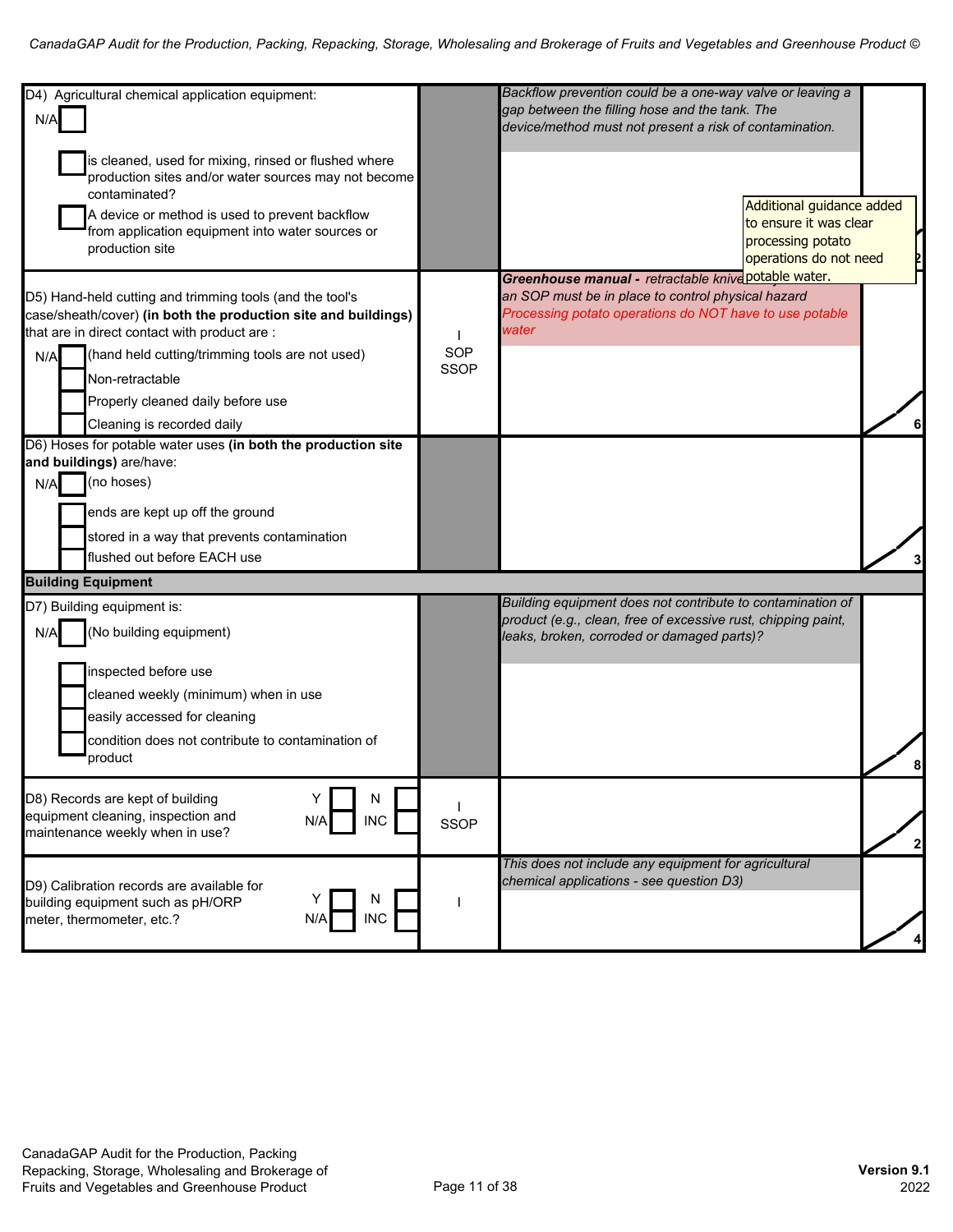| <b>Production Site Equipment and Building Equipment</b>                                                                                                                                                                                                                           |                 |                 |                                          |                                                                                                                                                                                                                                                                                                                                                                                                                                                                                                                                                                                |                      |
|-----------------------------------------------------------------------------------------------------------------------------------------------------------------------------------------------------------------------------------------------------------------------------------|-----------------|-----------------|------------------------------------------|--------------------------------------------------------------------------------------------------------------------------------------------------------------------------------------------------------------------------------------------------------------------------------------------------------------------------------------------------------------------------------------------------------------------------------------------------------------------------------------------------------------------------------------------------------------------------------|----------------------|
| D10) All equipment (when not in use) is<br>stored separate from product, water<br>sources, market ready packaging<br>materials, etc.?                                                                                                                                             | N/A             | N               |                                          | Is equipment stored to prevent leakage of fuel, oil, gases,<br>etc., on to product/packaging materials?                                                                                                                                                                                                                                                                                                                                                                                                                                                                        |                      |
|                                                                                                                                                                                                                                                                                   |                 |                 |                                          |                                                                                                                                                                                                                                                                                                                                                                                                                                                                                                                                                                                |                      |
|                                                                                                                                                                                                                                                                                   |                 |                 |                                          | Auditee's Actual Score for Section (Equipment):<br><b>Maximum Attainable Score for Section</b>                                                                                                                                                                                                                                                                                                                                                                                                                                                                                 | 0.0<br>43            |
| <b>E. Agronomic Inputs</b><br>(refer to Sections 3,4,5 and 6 in CanadaGAP Manual)                                                                                                                                                                                                 |                 |                 | <b>Records</b>                           | (Auditor's Key)<br><b>Comments/Observations</b>                                                                                                                                                                                                                                                                                                                                                                                                                                                                                                                                | Score                |
| If entire section is not applicable to the operation check box and go to next section:                                                                                                                                                                                            |                 |                 |                                          |                                                                                                                                                                                                                                                                                                                                                                                                                                                                                                                                                                                |                      |
| <b>WHOLESALING OPERATIONS (choose N/A and go to E13)</b>                                                                                                                                                                                                                          |                 |                 |                                          | N/A                                                                                                                                                                                                                                                                                                                                                                                                                                                                                                                                                                            |                      |
| E1) Sewage sludge is used?                                                                                                                                                                                                                                                        |                 |                 |                                          | idge on the<br>Th Added to make it clear that wholesaling<br>referring to<br>cuoperations do not need to complete E1-<br>$PT$ E12. They click 'N/A' and the total scores<br>will go to zero.                                                                                                                                                                                                                                                                                                                                                                                   | If YES,<br>auto fail |
| E2) A letter of assurance or written<br>procedures are available for<br>compost/compost tea?                                                                                                                                                                                      | Y<br>N/A        | N<br><b>INC</b> | Letter of<br>Assurance/<br>Procedures    |                                                                                                                                                                                                                                                                                                                                                                                                                                                                                                                                                                                | $\mathbf{z}$         |
| E3) Pulp sludge meets prevailing<br>legislation (e.g., provincial regulations)?<br>(2 points)<br>Soil amendments meet prevailing<br>legislation (e.g., provincial regulations)?<br>(2 points)                                                                                     | Y<br>N/A<br>N/A | N<br>N          | Records as<br>required by<br>legislation |                                                                                                                                                                                                                                                                                                                                                                                                                                                                                                                                                                                |                      |
| E4) Complete and accurate records are<br>kept of agronomic input applications<br>(fertilizers, soil amendments, pulp sludge,<br>mulch/row covers, compost/compost tea,<br>other by-products)? See question E5 for<br>manure and question E11 for<br>agricultural chemical records | N/A             | N<br><b>INC</b> | H2                                       | Records for other by-products include the type. Application<br>records are not required for cover crops/green manure or<br>plastic mulch/row covers. Greenhouse operations need<br>records only of compost/compost tea and other by-product<br>applications.                                                                                                                                                                                                                                                                                                                   |                      |
| E5) Manure is applied at least 120 days<br>before harvest?<br>Product is not harvested until the 120<br>days has elapsed?<br>Complete and accurate records are kept<br>of manure application date and harvest<br>intervals?                                                       | N/A             |                 | H2<br>P/P1/P2<br>$\mathsf Q$             | Operations will autofail if manure is applied less than 120<br>days before harvest OR records are not kept. The 120 days<br>needs to have elapsed before harvest and this needs to be<br>recorded somehow. The scoring for this question is all or<br>nothing. Look at Form H2 to see when manure was applied<br>and cross check this with Forms P/P1/P2/Q to ensure that<br>the 120 day interval had elapsed before harvest began. A<br>checkmark (or some sort of identifier) must be recorded to<br>show this was done. The scoring for this question is all or<br>nothing. |                      |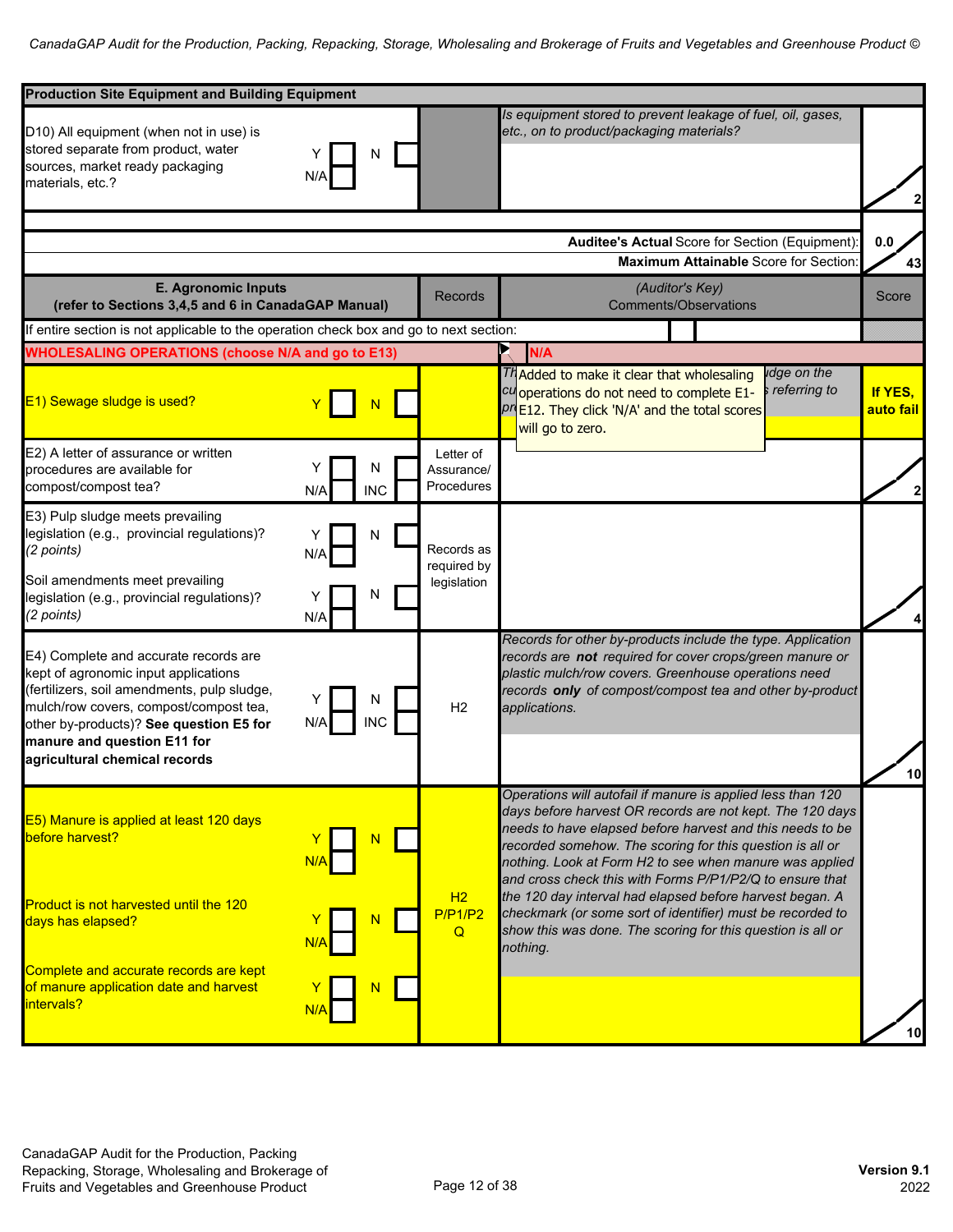| E6) Manure is stored separately to<br>prevent contamination?                                                                                                                                                                                                                                                                                                                              | N/A |            |                                                             | Manure is stored separate from water sources, production<br>sites, buildings, equipment, product, etc.                                                                                                                                                                                                                                       |    |
|-------------------------------------------------------------------------------------------------------------------------------------------------------------------------------------------------------------------------------------------------------------------------------------------------------------------------------------------------------------------------------------------|-----|------------|-------------------------------------------------------------|----------------------------------------------------------------------------------------------------------------------------------------------------------------------------------------------------------------------------------------------------------------------------------------------------------------------------------------------|----|
| E7) Agronomic inputs (other than<br>agricultural chemicals - see question<br>E12 and manure - see question E5) are<br>stored separate from product, market<br>ready packaging materials or other<br>contaminants?                                                                                                                                                                         | N/A |            |                                                             | New plastic mulch/row covers can be stored with packaging<br>materials.                                                                                                                                                                                                                                                                      |    |
| E8) Agricultural chemicals are purchased<br>from licensed dealers and registered for use<br>on the applicable product in the country<br>where it is grown or permitted in Canada<br>under the Grower Requested Own Use<br>Program or the Own Use Import Program, or<br>permitted under comparable programs in<br>other countries where product is grown?<br>Receipts are signed and kept? | N/A | <b>INC</b> | Receipt/<br><b>GROU or</b><br>OUI<br>certificate            | The autofail pertains ONLY to using agricultural chemicals<br>that are NOT registered for use on the applicable product.<br>Points will be deducted for purchasing from unlicensed<br>dealers or not keeping signed receipts.                                                                                                                | 8  |
| E9) Agricultural chemical applicator(s)<br>follows prevailing legislation (e.g.,<br>provincial regulations) AND has<br>completed formal training (e.g., online<br>course)?                                                                                                                                                                                                                |     |            | License/<br>Certificate/<br>Formal<br>Training<br>Documents | Need to see proof (e.g., certificate, course outline, license,<br>record of attendance, training materials, etc.) of<br>training/licensing/certification of person doing the<br>application.<br>The scoring for this question is all or nothing - either the<br>applicator(s) is/are formally trained/certified/licensed or they<br>are not. | 10 |
| E10) Agricultural chemicals are mixed<br>and applied according to label directions?                                                                                                                                                                                                                                                                                                       | N/A | N          |                                                             | Label directions are available?                                                                                                                                                                                                                                                                                                              |    |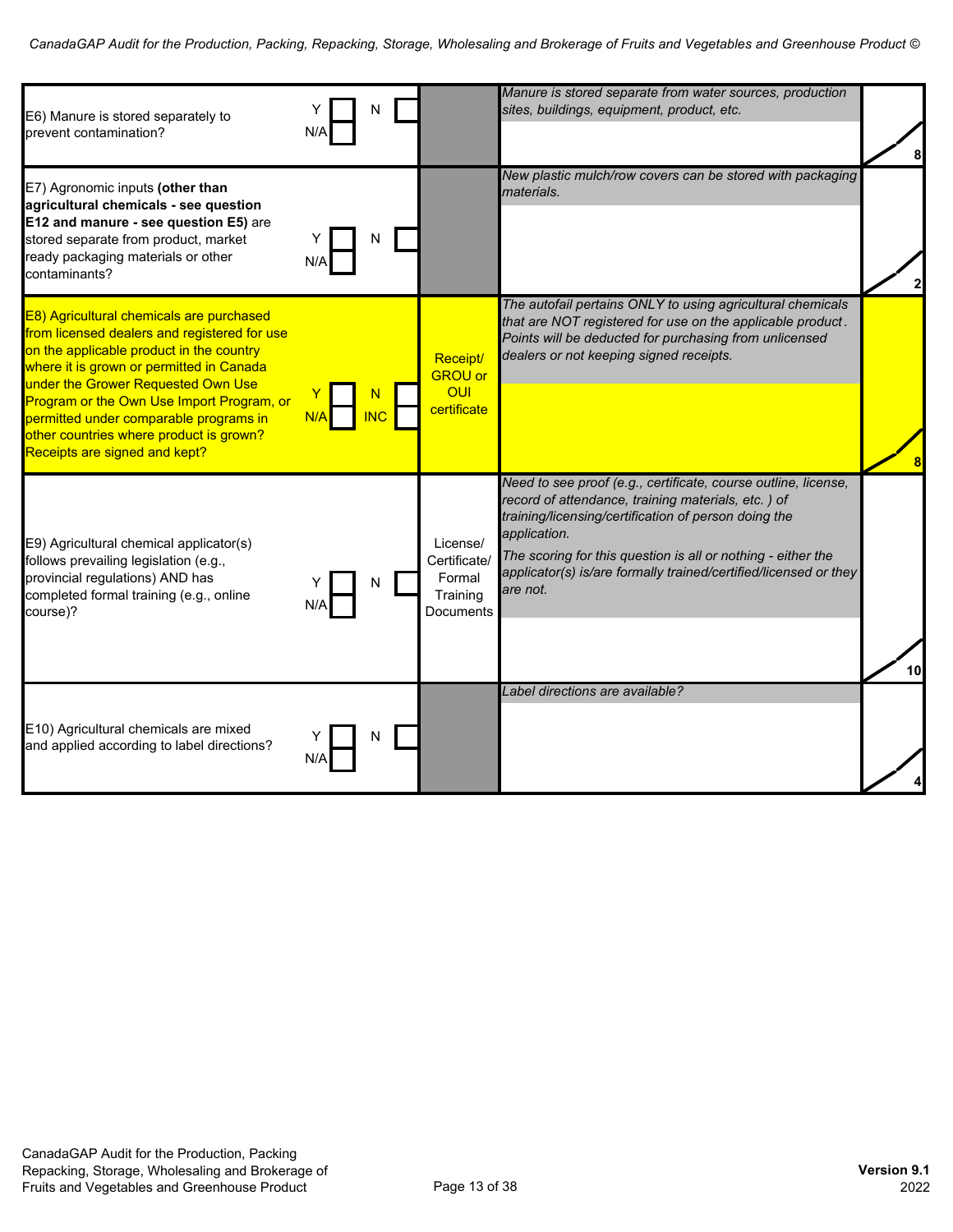| E11) Records are kept of agricultural<br>chemical applications?                                                                                                                                                                                                                                                                               |          | H1<br>H3                                     | removed.                                          | operation will lose points. For example, if for all 7                                                                                      | Records may include applications in the production site,<br>post-harvest (e.g., during packing, before/during/after<br>storage, before holding, etc.) and to seed potatoes.<br>It is an autofail if the operation does not record each and<br>every agricultural chemical application. For example if<br>chemical #1 is applied 4 times and chemical #2 is applied 3<br>times during the season, all 7 applications MUST be<br>recorded. If chemical #2, application #2 is missing and all of<br>the other applications are recorded, it is an autofail.<br>If some information is missing for the application(s), the<br>applications the EAHD has not been recorded, points will<br>be removed. Similarly, if for chemical #1, application #3 the<br>PHI and date have not been recorded, points will be |    |
|-----------------------------------------------------------------------------------------------------------------------------------------------------------------------------------------------------------------------------------------------------------------------------------------------------------------------------------------------|----------|----------------------------------------------|---------------------------------------------------|--------------------------------------------------------------------------------------------------------------------------------------------|------------------------------------------------------------------------------------------------------------------------------------------------------------------------------------------------------------------------------------------------------------------------------------------------------------------------------------------------------------------------------------------------------------------------------------------------------------------------------------------------------------------------------------------------------------------------------------------------------------------------------------------------------------------------------------------------------------------------------------------------------------------------------------------------------------|----|
| <b>INC</b>                                                                                                                                                                                                                                                                                                                                    |          | P <sub>1</sub>                               | PHI<br><b>Area treated</b><br>date (EAHD)<br>PCP# | <b>Important Information (worth more points)</b><br>Product/Trade name<br><b>Actual Quantity Used</b><br><b>Earliest Allowable Harvest</b> | <b>Application Date</b><br><b>Rate Applied and Label</b><br><b>Followed</b><br>Signature/Name of Applicator<br><b>Less Important Information (worth fewer points)</b><br><b>Application method</b>                                                                                                                                                                                                                                                                                                                                                                                                                                                                                                                                                                                                         | 10 |
| E12) Agricultural chemicals are stored in an area that is:                                                                                                                                                                                                                                                                                    |          |                                              |                                                   |                                                                                                                                            | Risk of contamination: e.g., large chemical storage tanks<br>that do not fit in a building should not be leaking etc.                                                                                                                                                                                                                                                                                                                                                                                                                                                                                                                                                                                                                                                                                      |    |
| (Producer does not store agricultural chemicals)<br>N/A                                                                                                                                                                                                                                                                                       |          |                                              |                                                   |                                                                                                                                            |                                                                                                                                                                                                                                                                                                                                                                                                                                                                                                                                                                                                                                                                                                                                                                                                            |    |
| clearly identified and dedicated only to agricultural<br>chemicals, commercial fertilizers and pest control<br>products with a PCP#.                                                                                                                                                                                                          |          |                                              |                                                   |                                                                                                                                            |                                                                                                                                                                                                                                                                                                                                                                                                                                                                                                                                                                                                                                                                                                                                                                                                            |    |
| locked                                                                                                                                                                                                                                                                                                                                        |          |                                              |                                                   |                                                                                                                                            |                                                                                                                                                                                                                                                                                                                                                                                                                                                                                                                                                                                                                                                                                                                                                                                                            |    |
| maintains integrity of containers                                                                                                                                                                                                                                                                                                             |          |                                              |                                                   |                                                                                                                                            |                                                                                                                                                                                                                                                                                                                                                                                                                                                                                                                                                                                                                                                                                                                                                                                                            |    |
| does not pose a risk of contamination                                                                                                                                                                                                                                                                                                         |          | Section broken out to make                   |                                                   |                                                                                                                                            |                                                                                                                                                                                                                                                                                                                                                                                                                                                                                                                                                                                                                                                                                                                                                                                                            |    |
| labels intact/legible                                                                                                                                                                                                                                                                                                                         |          | it clear that Questions E13                  |                                                   |                                                                                                                                            |                                                                                                                                                                                                                                                                                                                                                                                                                                                                                                                                                                                                                                                                                                                                                                                                            |    |
| covered, dry and clean                                                                                                                                                                                                                                                                                                                        |          | and E14 are only for<br>operations exporting |                                                   |                                                                                                                                            |                                                                                                                                                                                                                                                                                                                                                                                                                                                                                                                                                                                                                                                                                                                                                                                                            |    |
| FOR EXPORTING PRODUCT: (Complete E13-E14)                                                                                                                                                                                                                                                                                                     | product. |                                              |                                                   | not exporting product)                                                                                                                     |                                                                                                                                                                                                                                                                                                                                                                                                                                                                                                                                                                                                                                                                                                                                                                                                            |    |
| FOR EXPORTS ONLY: (Complete Q. 13-14)<br>E13) Only chemicals approved for use in<br>destination markets are used and supporting<br>information is available about acceptable<br>chemicals in destination markets (e.g.,<br>registration for the specific crop, product<br>labels, Maximum Residue Limits, banned<br>lists, etc.)?<br>N<br>N/A |          | Supporting<br>documents                      | email, text, etc.).                               | exporter of the product would be responsible.                                                                                              | Communication needs to occur between the person<br>responsible for selling the product (e.g., packer, wholesaler,<br>broker) and the applicator of the agricultural chemical.<br>There must also be evidence of this communication (e.g.,<br>Both the applicator of the agricultural chemicals and/or the                                                                                                                                                                                                                                                                                                                                                                                                                                                                                                  |    |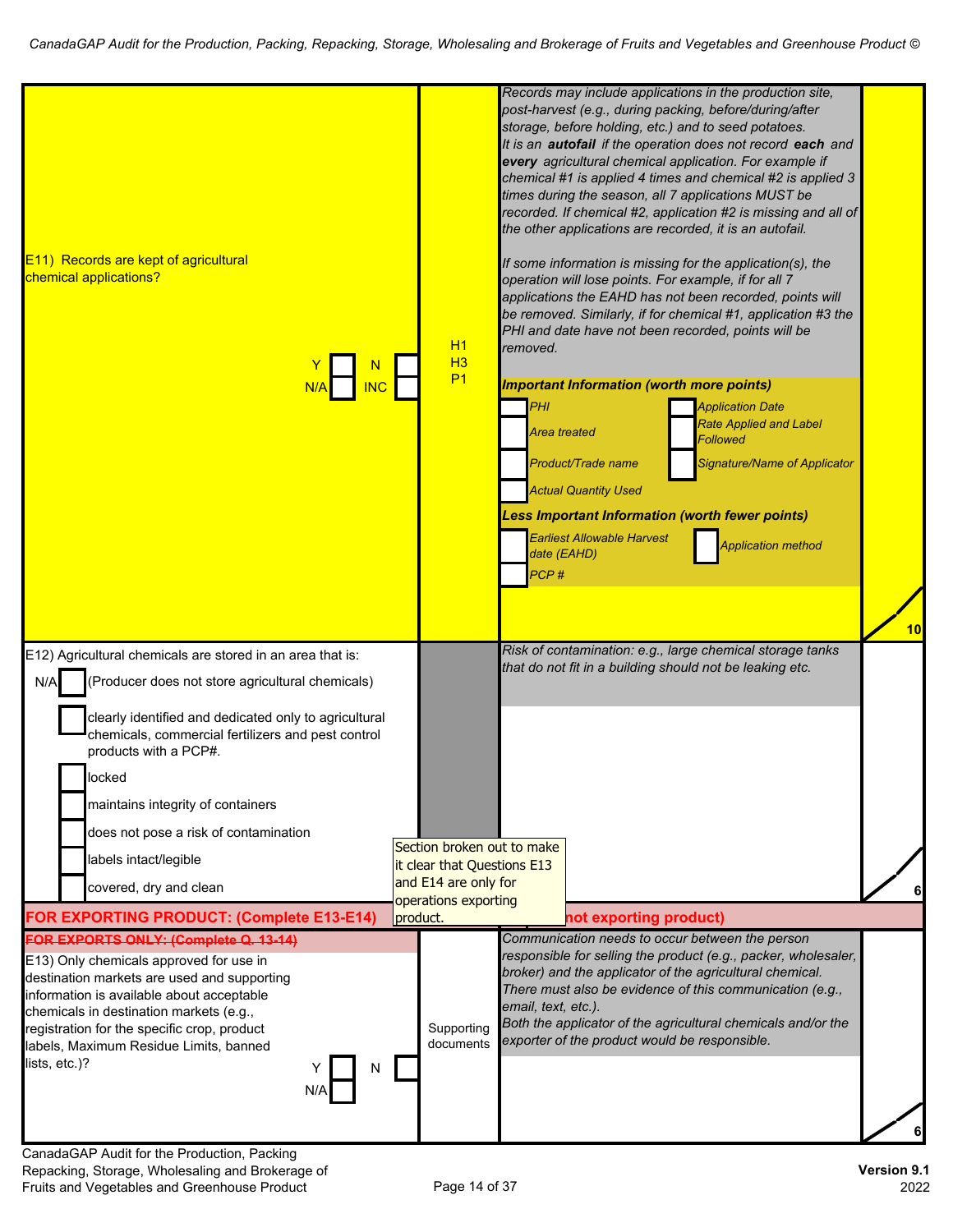| E14) Where customers require agricultural chemical residue                                                                                                                                                                                                                                                                                                                                                                                                                                                                      |                                                                 |                                                                                                                                                                                                                                          |                      |
|---------------------------------------------------------------------------------------------------------------------------------------------------------------------------------------------------------------------------------------------------------------------------------------------------------------------------------------------------------------------------------------------------------------------------------------------------------------------------------------------------------------------------------|-----------------------------------------------------------------|------------------------------------------------------------------------------------------------------------------------------------------------------------------------------------------------------------------------------------------|----------------------|
| testing:                                                                                                                                                                                                                                                                                                                                                                                                                                                                                                                        |                                                                 |                                                                                                                                                                                                                                          |                      |
| N/A<br>Agricultural chemical residues on product do not<br>exceed the published Maximum Residue Limits (MRL)<br>in the destination market(s)?<br>Residue test results are available from an accredited<br>lab that uses appropriate sampling and testing<br>methods to perform analyses in accordance with the<br>applicable requirements of ISO/IEC 17025, or evidence<br>is available demonstrating participation in a third party<br>agricultural chemical residue monitoring system<br>traceable to the farm?<br><b>INC</b> | <b>Test Results</b><br>and/or<br>Supporting<br><b>Documents</b> |                                                                                                                                                                                                                                          |                      |
|                                                                                                                                                                                                                                                                                                                                                                                                                                                                                                                                 |                                                                 |                                                                                                                                                                                                                                          |                      |
|                                                                                                                                                                                                                                                                                                                                                                                                                                                                                                                                 |                                                                 | Auditee's Actual Score for Section (Agronomic Inputs):                                                                                                                                                                                   | 0.0                  |
|                                                                                                                                                                                                                                                                                                                                                                                                                                                                                                                                 |                                                                 | Maximum Attainable Score for Section:                                                                                                                                                                                                    | 82                   |
| F. Agricultural Water                                                                                                                                                                                                                                                                                                                                                                                                                                                                                                           |                                                                 | (Auditor's Key)                                                                                                                                                                                                                          |                      |
| (refer to Section 7 in CanadaGAP Manual)                                                                                                                                                                                                                                                                                                                                                                                                                                                                                        | <b>Records</b>                                                  | <b>Comments/Observations</b>                                                                                                                                                                                                             | Score                |
| If entire section is not applicable to the operation check box and go to next section:                                                                                                                                                                                                                                                                                                                                                                                                                                          |                                                                 |                                                                                                                                                                                                                                          |                      |
| F1) Untreated sewage water is used?<br>N                                                                                                                                                                                                                                                                                                                                                                                                                                                                                        |                                                                 |                                                                                                                                                                                                                                          | If YES,<br>auto fail |
| F2) Water sources have been assessed?<br>N<br><b>INC</b><br>N/A<br>(only municipal water that is<br>N/A<br>not stored is used)                                                                                                                                                                                                                                                                                                                                                                                                  |                                                                 | Each source is assessed for animal access, upstream<br>contamination, runoff/spills, pipe contamination, wells in<br>proper working condition, leaching, placement of irrigation<br>water intake equipment, etc.?<br>Describe source(s): |                      |
| F3) If risk is identified, corrective actions<br>N<br>and/or preventive measures have been<br><b>INC</b><br>taken?                                                                                                                                                                                                                                                                                                                                                                                                              |                                                                 | Corrective Actions and/or Preventive measures (e.g.,<br>testing, barriers/buffers, aeration, filtration, alternate<br>source, etc.):                                                                                                     |                      |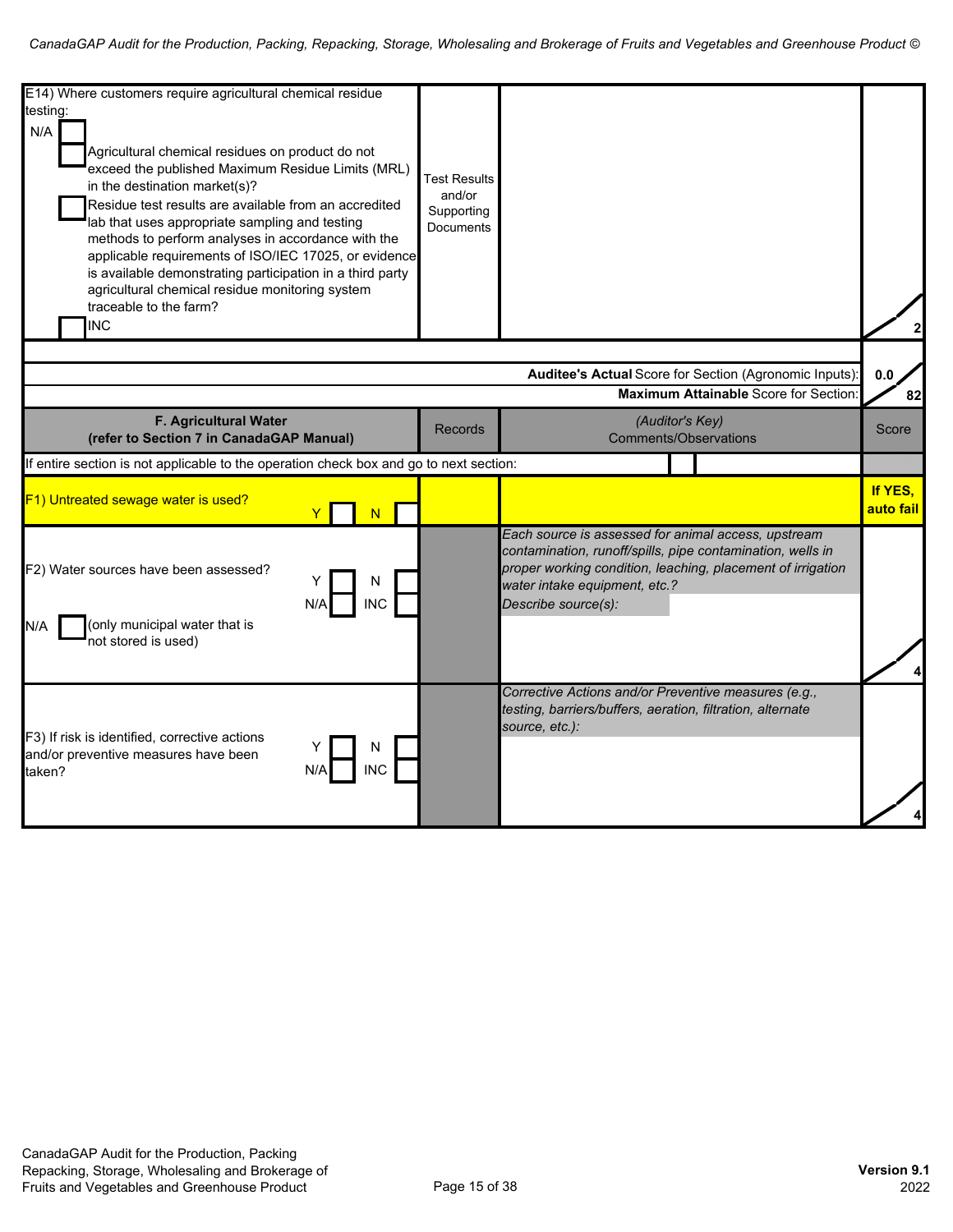| F4) GREENHOUSE PRODUCT<br>(no greenhouse product)<br>N/A<br>(only municipal water that is not recirculated/stored is<br>N/A<br>used)<br>other reason why water does not require testing -<br>N/A<br>explain below) |                                                         |                     |                                         |   | An additional N/A was<br>added for special cases | 2 annual water tests required for potability.<br>Municipal water needs to be tested ONLY if the water is<br>recycled/recirculated/stored.<br>Samples should be taken from the source (tap, well,<br>cistern/storage container/tank, etc.).<br>where water does not need |                                               |                                       |              |           |
|--------------------------------------------------------------------------------------------------------------------------------------------------------------------------------------------------------------------|---------------------------------------------------------|---------------------|-----------------------------------------|---|--------------------------------------------------|-------------------------------------------------------------------------------------------------------------------------------------------------------------------------------------------------------------------------------------------------------------------------|-----------------------------------------------|---------------------------------------|--------------|-----------|
| Water tests are<br>available showing                                                                                                                                                                               | <b>1st Water Test</b>                                   |                     | 2nd Water Test                          |   |                                                  | to be tested for potability.                                                                                                                                                                                                                                            |                                               |                                       |              |           |
| microbiological quality<br>is appropriate for<br>intended use?<br>1) ALL PRODUCTS -                                                                                                                                | • Prior to initial<br>use<br>• NOT prior to<br>Prior to | Y                   | (taken anytime<br>during the<br>season) |   |                                                  |                                                                                                                                                                                                                                                                         | <b>SCORING</b>                                | Test 2:                               |              |           |
| use potable water for<br>overhead sprays of<br>agricultural chemicals<br>and for misting<br>N/A                                                                                                                    | <b>NOT</b><br>prior to                                  | N<br>Y<br>${\sf N}$ | Υ<br>N                                  |   | Water tests                                      | <b>Test 1: PRIOR</b><br>to initial use                                                                                                                                                                                                                                  | Test 1: Not<br><b>Prior to</b><br>initial use | anytime<br>during the<br>season       | <b>Score</b> |           |
| 2) ONLY FOR                                                                                                                                                                                                        | Prior to                                                | Y                   |                                         |   |                                                  | <b>NO</b>                                                                                                                                                                                                                                                               | <b>NO</b>                                     | <b>NO</b>                             | $\mathbf{0}$ |           |
| <b>FLOATING/LIVING</b>                                                                                                                                                                                             |                                                         | N                   | Υ                                       |   |                                                  | <b>NO</b>                                                                                                                                                                                                                                                               | <b>YES</b>                                    | <b>NO</b>                             | $\bf{0}$     |           |
| LETTUCE/HERBS - use<br>potable water for<br>filling/replenishing ponds                                                                                                                                             | <b>NOT</b><br>prior to                                  | Y<br>N              | N                                       |   |                                                  | <b>YES</b><br><b>NO</b>                                                                                                                                                                                                                                                 | N/A<br><b>YES</b>                             | <b>NO</b><br><b>YES</b>               | 10<br>10     |           |
| N/A                                                                                                                                                                                                                |                                                         |                     |                                         |   |                                                  | <b>YES</b>                                                                                                                                                                                                                                                              | N/A                                           | <b>YES</b>                            | 20           |           |
| 3) ONLY FOR LEAFY<br><b>GREENS AND HERBS</b><br>use potable water for<br>irrigation/fertigation/<br>chemigation                                                                                                    | Prior to<br><b>NOT</b><br>prior to                      | Υ<br>N<br>Y<br>N    | Υ<br>N                                  |   |                                                  | The 20 marks for this question are awarded for<br>complete testing of ALL water uses. Therefore, if 2 out<br>of 3 water uses have been tested appropriately, the<br>question will be scored for the one that has not been.                                              |                                               |                                       |              |           |
| N/A                                                                                                                                                                                                                |                                                         |                     |                                         |   |                                                  |                                                                                                                                                                                                                                                                         |                                               |                                       |              | 20        |
| F5) If agricultural water is stored the<br>cistern/tank/container has been cleaned prior<br>to first use OR a water test is available? (2<br>points)                                                               |                                                         |                     | N/A                                     | N | Written<br>Instructions<br>Water test            | The operation has the option to clean the storage<br>cistern/tank/container OR take one water test prior to use of<br>the water to ensure the cistern/tank/container is not<br>contaminated. The scoring for this question is all or nothing.                           |                                               |                                       |              |           |
| The cleaning of the cistern/tank/container has<br>been recorded? (2 points)                                                                                                                                        |                                                         |                     | N/A                                     | N |                                                  |                                                                                                                                                                                                                                                                         |                                               |                                       |              |           |
|                                                                                                                                                                                                                    |                                                         |                     |                                         |   |                                                  | Auditee's Actual Score for Section (Agricultural Water):                                                                                                                                                                                                                |                                               | Maximum Attainable Score for Section: |              | 0.0<br>32 |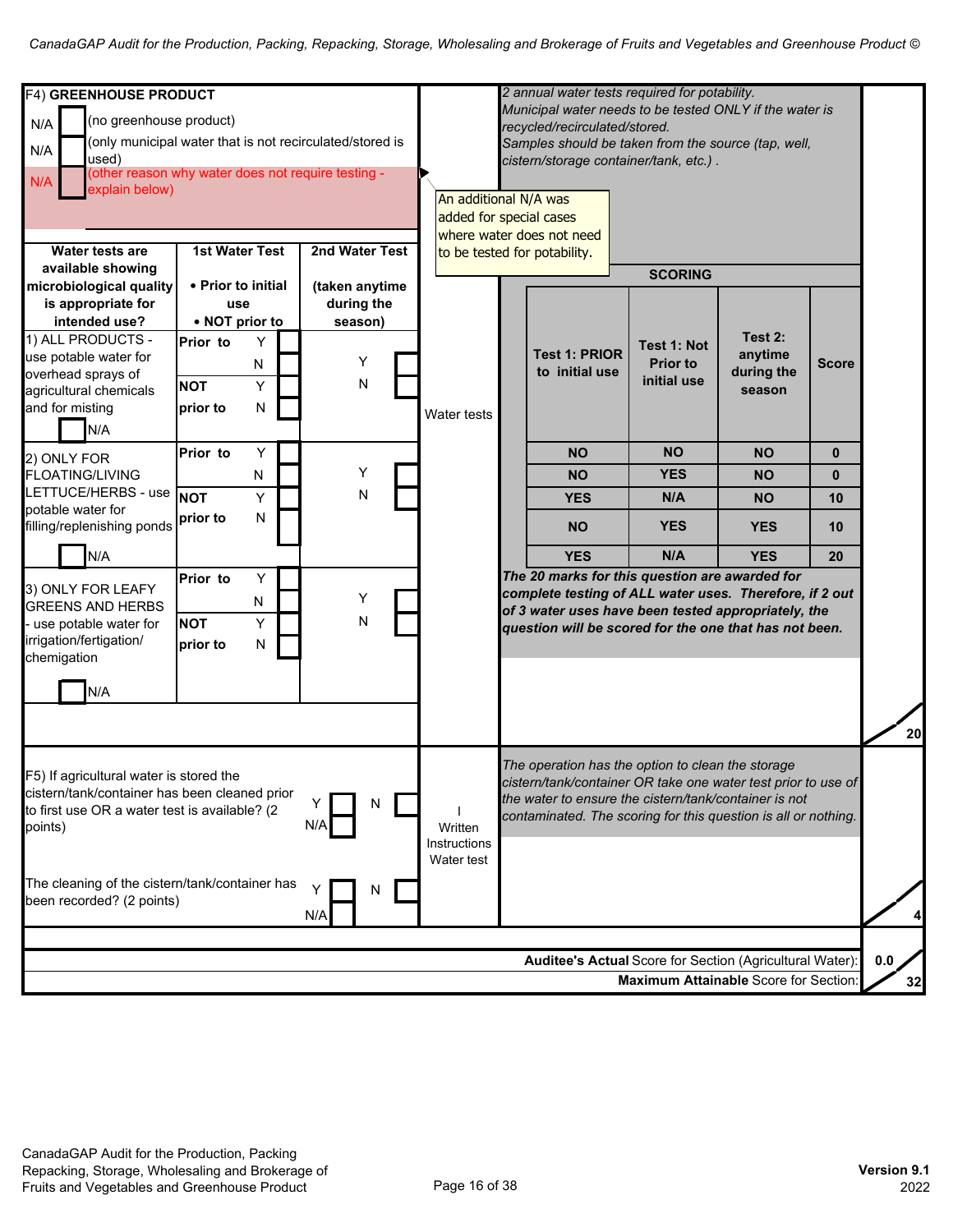| G. Cleaning and Maintenance Materials<br>(refer to Section 9 in CanadaGAP Manual)                                                                                                                                                                                                                       | <b>Records</b> | (Auditor's Key)<br><b>Comments/Observations</b>                                                                 | Score               |
|---------------------------------------------------------------------------------------------------------------------------------------------------------------------------------------------------------------------------------------------------------------------------------------------------------|----------------|-----------------------------------------------------------------------------------------------------------------|---------------------|
| If entire section is not applicable to the operation check box and go to next section:                                                                                                                                                                                                                  |                |                                                                                                                 |                     |
| N<br>Y<br>G1) Cleaning and maintenance materials<br>are appropriate for intended use and used<br><b>INC</b><br>N/A<br>according to label instructions?                                                                                                                                                  |                | Do sanitizers, oils, fuels, water treatment chemicals, etc.,<br>pose a risk of contamination to product?        |                     |
| G2) Cleaning and maintenance materials are stored:<br>N/A<br>materials are not stored<br>in a clean/dry location<br>with labels intact/legible<br>with the container(s) integrity maintained<br>separate from product, equipment, waste, agricultural<br>chemicals and market ready packaging materials |                |                                                                                                                 |                     |
|                                                                                                                                                                                                                                                                                                         |                | Auditee's Actual Score for Section (Cleaning and Maintenance Materials)<br>Maximum Attainable Score for Section | 0.0                 |
| H. Waste Management<br>(refer to Section 10 in CanadaGAP Manual)                                                                                                                                                                                                                                        | <b>Records</b> | (Auditor's Key)<br><b>Comments/Observations</b>                                                                 | Score               |
| If entire section is not applicable to the operation check box and go to next section:                                                                                                                                                                                                                  |                |                                                                                                                 |                     |
| H1) Garbage, recyclables and compostable waste:<br>are in dedicated containers in appropriate areas<br>culls are stored away from market product (if<br>applicable)                                                                                                                                     |                |                                                                                                                 | 2                   |
| H2) Containers are covered (where pest<br>intrusion is a problem), emptied and<br>N/A<br>INC<br>cleaned as necessary?                                                                                                                                                                                   |                |                                                                                                                 | $\overline{2}$      |
| H3) Empty agricultural chemical containers are:<br>N/A<br>not reused<br>disposed of according to applicable regulations<br>stored separate from product, water sources and<br>market ready packaging materials<br>stored in a designated/labelled area/container                                        |                | Waste from toilets must not contaminate anything that                                                           |                     |
| H4) Waste from toilets is disposed of<br>away from the production site(s),<br>N/A<br>agronomic inputs, water sources, etc.?                                                                                                                                                                             |                | could possibly contaminate the product                                                                          | If NO,<br>auto fail |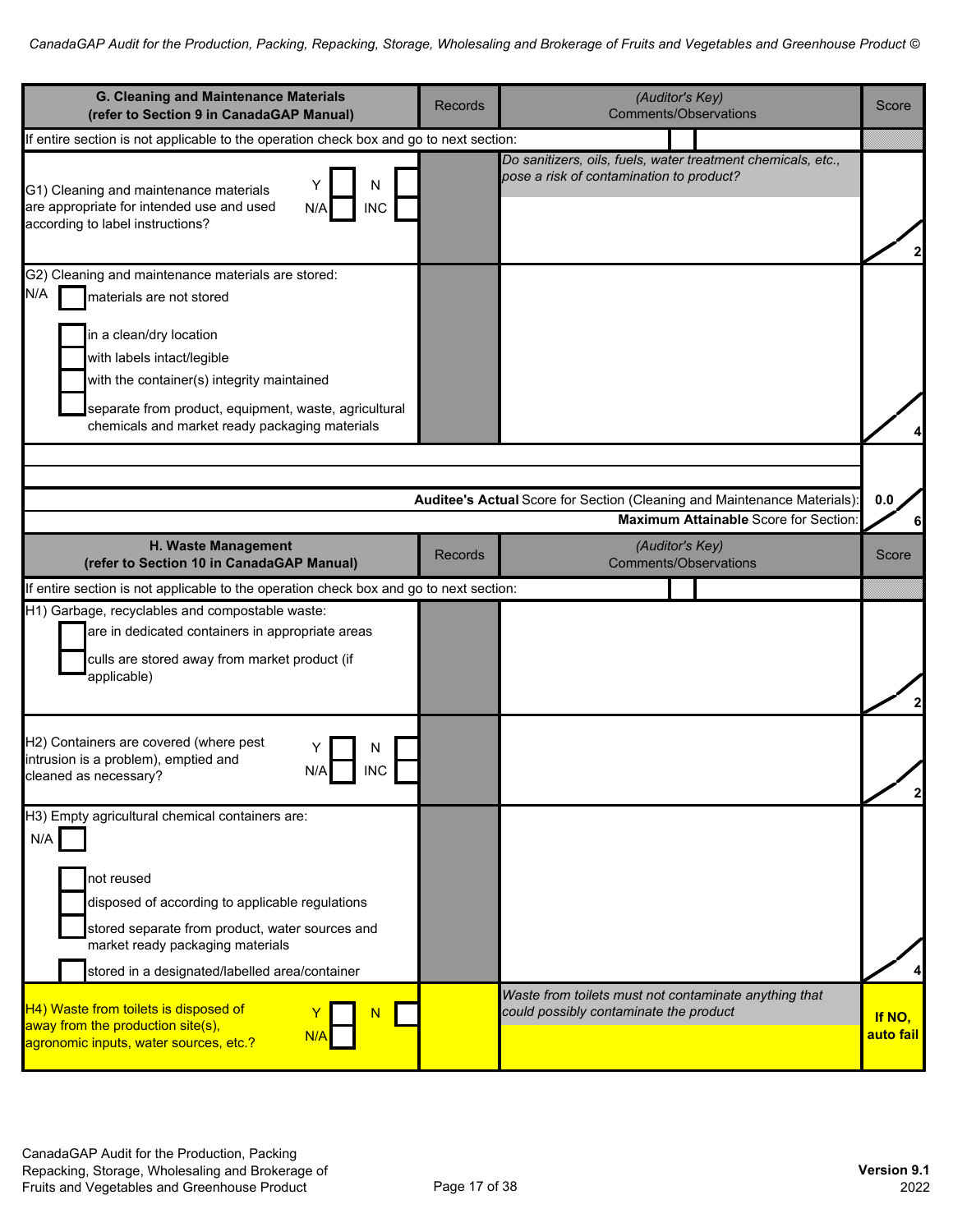| H5) Wastewater from hand washing<br>N<br>facilities and production wastewater are<br>disposed of properly?<br>N/A                                                                                                                                                                                          | Disposal of wastewater does not contaminate product,<br>water sources, packaging materials, agronomic inputs, etc.                                                                                                                                                                                                                                                                                                                           |           |
|------------------------------------------------------------------------------------------------------------------------------------------------------------------------------------------------------------------------------------------------------------------------------------------------------------|----------------------------------------------------------------------------------------------------------------------------------------------------------------------------------------------------------------------------------------------------------------------------------------------------------------------------------------------------------------------------------------------------------------------------------------------|-----------|
|                                                                                                                                                                                                                                                                                                            |                                                                                                                                                                                                                                                                                                                                                                                                                                              |           |
|                                                                                                                                                                                                                                                                                                            | Auditee's Actual Score for Section (Waste Management):<br><b>Maximum Attainable Score for Section</b>                                                                                                                                                                                                                                                                                                                                        | 0.0<br>12 |
| I. Personal Hygiene Facilities<br>(refer to Section 11 in CanadaGAP Manual)                                                                                                                                                                                                                                | (Auditor's Key)<br><b>Records</b><br><b>Comments/Observations</b>                                                                                                                                                                                                                                                                                                                                                                            | Score     |
| If the entire section is not applicable to the operation (i.e., no premises), check box and go to next section:                                                                                                                                                                                            |                                                                                                                                                                                                                                                                                                                                                                                                                                              |           |
| 11) Production Site Employee(s) Washroom(s) and Hand washing                                                                                                                                                                                                                                               | Production Site Packing, if applicable, is scored here.                                                                                                                                                                                                                                                                                                                                                                                      |           |
| Facility(ies) :<br>(no production site)<br>N/A<br>(Other - please described:)<br>N/A<br>Y<br><b>Production site washrooms (see Auditor's</b><br>a)                                                                                                                                                         | Appropriate # of toilets: refer to commodity-specific<br>requirements. Washrooms must be on-site or IN the<br>header house/entrance/service room/connecting<br>house/adjacent building (Greenhouse) OR accessible<br>through transportation (FV)                                                                                                                                                                                             |           |
| <b>Key for requirements)</b><br>N<br># of toilets<br># of production site employees<br>Stocked with toilet paper<br>Y<br>N<br><b>INC</b>                                                                                                                                                                   | Note: Hand washing water stored in permanent tanks (e.g.,<br>within portable washrooms or as standalone facilities) is<br>NOT considered potable UNLESS the water potability is<br>confirmed as per procedures in Section 15.<br><b>NOTE: Processing Potato operations will NOT autofail</b><br>if they do not have handwashing facilities; instead they                                                                                     |           |
| Properly stocked handwashing facilities IN the<br>Y<br>b)<br>production site or IN the header house/entrance/<br>$\overline{N}$<br>service room/connecting house (Greenhouse)<br>(Hand washing facility NOT required)<br>N/A<br>Explain why it is NOT required:                                            | will lose points.<br>Note on scoring: The scoring for this question is all or<br>nothing. For example, if there is a properly stocked<br>hand washing facility but no toilet it will be an autofail;<br>part marks should not be given for the hand washing<br>facility. Partially stocked handwashing facilities are<br>also an AUTOFAIL (no part marks).<br>If there is NO toilet paper this is not an autofail, select<br>the N checkbox. |           |
| Choose one of the 3 options below $-$ all items in the option<br>chosen must be present to avoid autofailing<br>These include:<br>Option 1:<br>potable water<br>soap<br>paper towel<br>OR<br>Option 2:<br><u>water</u><br>paper towel<br>hand sanitizer<br>OR<br>Option 3:<br>hand wipes<br>hand sanitizer | Toilet paper is the ONLY method allowed for hygiene. If<br>another method is used this is an autofail.<br>After assessing washrooms, if not all toilets are fully<br>stocked with toilet paper, INC may be checked and part<br>marks may be given (only place where this may occur).                                                                                                                                                         | 10        |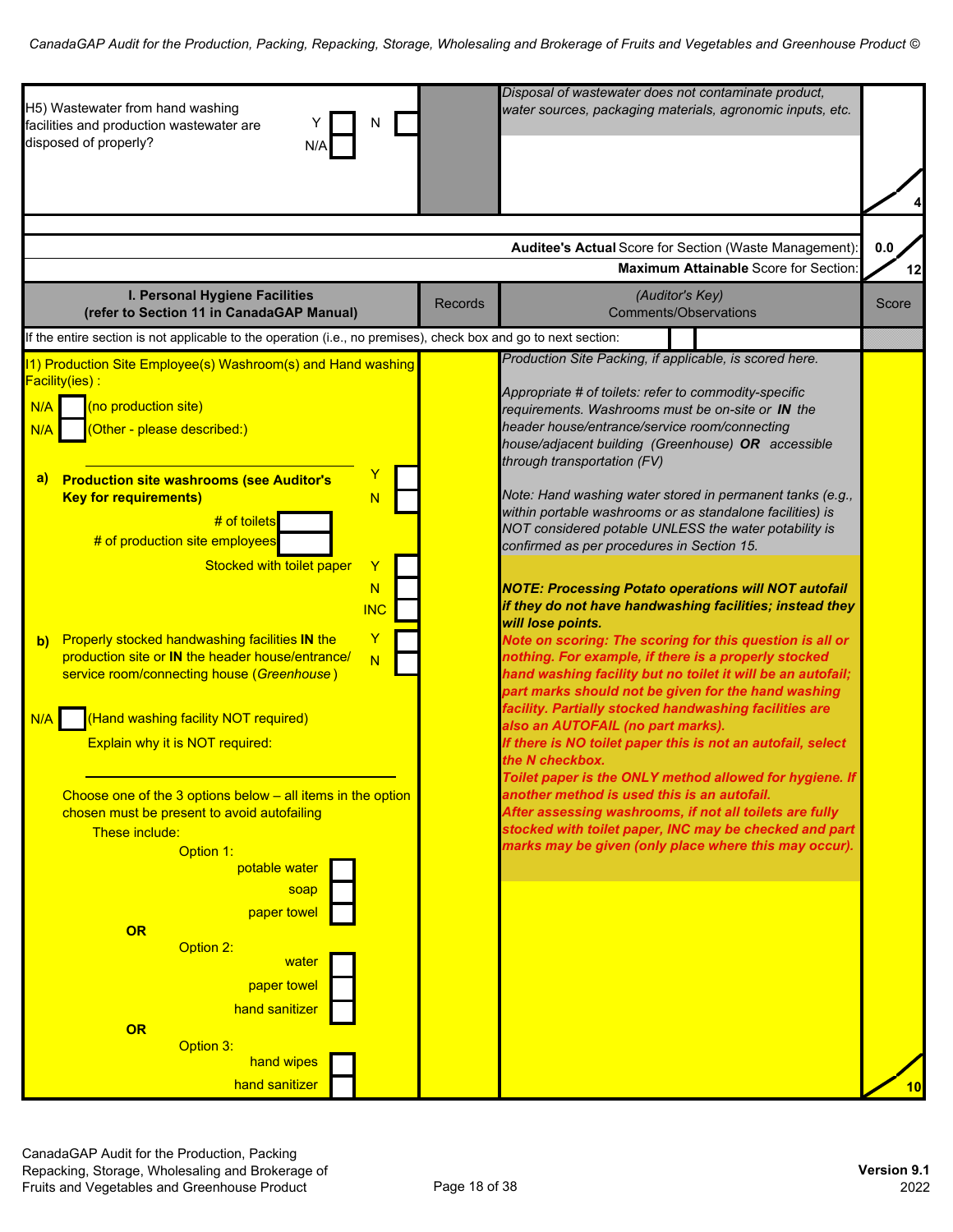| 12) Production site handwashing facilities have:<br>The sign(s) must be for the handwashing option(s) chosen<br>as well as in the appropriate language.<br>N/A<br>(no production site)<br>N/A<br>(hand washing facility NOT required)<br>garbage can<br>hand washing signs<br>Appropriate # of toilets: refer to commodity-specific<br>13) Packing/Repacking and Product Storage Employee(s)<br>requirements. Washrooms must be IN or in the immediate<br>Washroom(s) and Hand washing Facility(ies):<br>vicinity of the packinghouse/market ready packaging<br>material handling building/product storage.<br>(no packinghouse/MRPHB/product storage)<br>N/A<br>Standalone harvested product storage buildings ONLY -<br>(Other - please describe:)<br>N/A<br>the washroom requirement is the same as for production<br>sites (i.e., on-site, accessible through transportation).<br>Note: Hand washing water stored in permanent tanks (e.g.,<br><b>Product storage</b><br><b>Packinghouse</b><br>within portable washrooms or as standalone facilities) is<br>NOT considered potable UNLESS the water potability is<br>*Note: MRPHB indicates Market Ready<br><b>MRPHB*</b><br>confirmed as per procedures in Section 15.<br>Packaging Handling Building - it MUST be<br>separate from ALL other buildings<br><b>NOTE: Processing Potato operations will NOT autofail</b><br>if they do not have handwashing facilities; instead they<br>N/A<br>a) Washrooms (see Auditor's Key<br>will lose points.<br>for requirements)<br>Y<br>Note on scoring: The scoring for this question is all or<br>N<br>nothing. For example, if there is a properly stocked<br>$#$ of toilets<br>hand washing facility but no toilet it will be an autofail;<br>part marks should not be given for the hand washing<br># of employees<br>facility. Partially stocked handwashing facilities are<br>$\mathbf{Y}$<br>Stocked with toilet paper<br>also an AUTOFAIL (no part marks). If there is both<br>packing/repacking and product storage it is all or<br>N<br>nothing. This means the packing/repacking activities<br><b>INC</b><br>and the product storage need to have ALL of the<br>requirements. No part marks are to be given for just the<br>FOR<br>FOR<br>$\overline{\mathsf{z}}$<br>packing/repacking activities or the product storage(s).<br>If there is only packing/repacking activities or only<br>N/A<br>b) Properly stocked handwashing<br>product storage the total score will still be out of 10.<br>facilities (i.e. IN the packinghouse, FOR<br>If there is NO toilet paper this is not an autofail, select<br>Y<br>the product storage, and FOR the<br>the N checkbox.<br>MRPHB)<br>N<br>Toilet paper is the ONLY method allowed for hygiene. If<br>another method is used this is an autofail.<br>Choose one of the 3 options below $-$ all items in<br><b>Product storage</b><br>After assessing washrooms, if not all toilets are fully<br>Packinghouse<br>the option chosen must be present to avoid<br>stocked with toilet paper, INC may be checked and part<br>autofailing<br>marks may be given (only place where this may occur).<br><b>MRPHB*</b><br>These include:<br>Option 1:<br>potable water<br>soap<br>paper towel<br>OR<br>Option 2:<br>water<br>paper towel<br>hand sanitizer<br>OR<br>Option 3:<br>hand wipes<br>hand sanitizer |  |  |    |
|----------------------------------------------------------------------------------------------------------------------------------------------------------------------------------------------------------------------------------------------------------------------------------------------------------------------------------------------------------------------------------------------------------------------------------------------------------------------------------------------------------------------------------------------------------------------------------------------------------------------------------------------------------------------------------------------------------------------------------------------------------------------------------------------------------------------------------------------------------------------------------------------------------------------------------------------------------------------------------------------------------------------------------------------------------------------------------------------------------------------------------------------------------------------------------------------------------------------------------------------------------------------------------------------------------------------------------------------------------------------------------------------------------------------------------------------------------------------------------------------------------------------------------------------------------------------------------------------------------------------------------------------------------------------------------------------------------------------------------------------------------------------------------------------------------------------------------------------------------------------------------------------------------------------------------------------------------------------------------------------------------------------------------------------------------------------------------------------------------------------------------------------------------------------------------------------------------------------------------------------------------------------------------------------------------------------------------------------------------------------------------------------------------------------------------------------------------------------------------------------------------------------------------------------------------------------------------------------------------------------------------------------------------------------------------------------------------------------------------------------------------------------------------------------------------------------------------------------------------------------------------------------------------------------------------------------------------------------------------------------------------------------------------------------------------------------------------------------------------------------------------------------------------------------------------------------------------------------------------------------------------------------------------------------------------------------------------------------------------|--|--|----|
|                                                                                                                                                                                                                                                                                                                                                                                                                                                                                                                                                                                                                                                                                                                                                                                                                                                                                                                                                                                                                                                                                                                                                                                                                                                                                                                                                                                                                                                                                                                                                                                                                                                                                                                                                                                                                                                                                                                                                                                                                                                                                                                                                                                                                                                                                                                                                                                                                                                                                                                                                                                                                                                                                                                                                                                                                                                                                                                                                                                                                                                                                                                                                                                                                                                                                                                                                          |  |  |    |
|                                                                                                                                                                                                                                                                                                                                                                                                                                                                                                                                                                                                                                                                                                                                                                                                                                                                                                                                                                                                                                                                                                                                                                                                                                                                                                                                                                                                                                                                                                                                                                                                                                                                                                                                                                                                                                                                                                                                                                                                                                                                                                                                                                                                                                                                                                                                                                                                                                                                                                                                                                                                                                                                                                                                                                                                                                                                                                                                                                                                                                                                                                                                                                                                                                                                                                                                                          |  |  |    |
|                                                                                                                                                                                                                                                                                                                                                                                                                                                                                                                                                                                                                                                                                                                                                                                                                                                                                                                                                                                                                                                                                                                                                                                                                                                                                                                                                                                                                                                                                                                                                                                                                                                                                                                                                                                                                                                                                                                                                                                                                                                                                                                                                                                                                                                                                                                                                                                                                                                                                                                                                                                                                                                                                                                                                                                                                                                                                                                                                                                                                                                                                                                                                                                                                                                                                                                                                          |  |  |    |
|                                                                                                                                                                                                                                                                                                                                                                                                                                                                                                                                                                                                                                                                                                                                                                                                                                                                                                                                                                                                                                                                                                                                                                                                                                                                                                                                                                                                                                                                                                                                                                                                                                                                                                                                                                                                                                                                                                                                                                                                                                                                                                                                                                                                                                                                                                                                                                                                                                                                                                                                                                                                                                                                                                                                                                                                                                                                                                                                                                                                                                                                                                                                                                                                                                                                                                                                                          |  |  |    |
|                                                                                                                                                                                                                                                                                                                                                                                                                                                                                                                                                                                                                                                                                                                                                                                                                                                                                                                                                                                                                                                                                                                                                                                                                                                                                                                                                                                                                                                                                                                                                                                                                                                                                                                                                                                                                                                                                                                                                                                                                                                                                                                                                                                                                                                                                                                                                                                                                                                                                                                                                                                                                                                                                                                                                                                                                                                                                                                                                                                                                                                                                                                                                                                                                                                                                                                                                          |  |  |    |
|                                                                                                                                                                                                                                                                                                                                                                                                                                                                                                                                                                                                                                                                                                                                                                                                                                                                                                                                                                                                                                                                                                                                                                                                                                                                                                                                                                                                                                                                                                                                                                                                                                                                                                                                                                                                                                                                                                                                                                                                                                                                                                                                                                                                                                                                                                                                                                                                                                                                                                                                                                                                                                                                                                                                                                                                                                                                                                                                                                                                                                                                                                                                                                                                                                                                                                                                                          |  |  |    |
|                                                                                                                                                                                                                                                                                                                                                                                                                                                                                                                                                                                                                                                                                                                                                                                                                                                                                                                                                                                                                                                                                                                                                                                                                                                                                                                                                                                                                                                                                                                                                                                                                                                                                                                                                                                                                                                                                                                                                                                                                                                                                                                                                                                                                                                                                                                                                                                                                                                                                                                                                                                                                                                                                                                                                                                                                                                                                                                                                                                                                                                                                                                                                                                                                                                                                                                                                          |  |  |    |
|                                                                                                                                                                                                                                                                                                                                                                                                                                                                                                                                                                                                                                                                                                                                                                                                                                                                                                                                                                                                                                                                                                                                                                                                                                                                                                                                                                                                                                                                                                                                                                                                                                                                                                                                                                                                                                                                                                                                                                                                                                                                                                                                                                                                                                                                                                                                                                                                                                                                                                                                                                                                                                                                                                                                                                                                                                                                                                                                                                                                                                                                                                                                                                                                                                                                                                                                                          |  |  |    |
|                                                                                                                                                                                                                                                                                                                                                                                                                                                                                                                                                                                                                                                                                                                                                                                                                                                                                                                                                                                                                                                                                                                                                                                                                                                                                                                                                                                                                                                                                                                                                                                                                                                                                                                                                                                                                                                                                                                                                                                                                                                                                                                                                                                                                                                                                                                                                                                                                                                                                                                                                                                                                                                                                                                                                                                                                                                                                                                                                                                                                                                                                                                                                                                                                                                                                                                                                          |  |  |    |
|                                                                                                                                                                                                                                                                                                                                                                                                                                                                                                                                                                                                                                                                                                                                                                                                                                                                                                                                                                                                                                                                                                                                                                                                                                                                                                                                                                                                                                                                                                                                                                                                                                                                                                                                                                                                                                                                                                                                                                                                                                                                                                                                                                                                                                                                                                                                                                                                                                                                                                                                                                                                                                                                                                                                                                                                                                                                                                                                                                                                                                                                                                                                                                                                                                                                                                                                                          |  |  |    |
|                                                                                                                                                                                                                                                                                                                                                                                                                                                                                                                                                                                                                                                                                                                                                                                                                                                                                                                                                                                                                                                                                                                                                                                                                                                                                                                                                                                                                                                                                                                                                                                                                                                                                                                                                                                                                                                                                                                                                                                                                                                                                                                                                                                                                                                                                                                                                                                                                                                                                                                                                                                                                                                                                                                                                                                                                                                                                                                                                                                                                                                                                                                                                                                                                                                                                                                                                          |  |  |    |
|                                                                                                                                                                                                                                                                                                                                                                                                                                                                                                                                                                                                                                                                                                                                                                                                                                                                                                                                                                                                                                                                                                                                                                                                                                                                                                                                                                                                                                                                                                                                                                                                                                                                                                                                                                                                                                                                                                                                                                                                                                                                                                                                                                                                                                                                                                                                                                                                                                                                                                                                                                                                                                                                                                                                                                                                                                                                                                                                                                                                                                                                                                                                                                                                                                                                                                                                                          |  |  |    |
|                                                                                                                                                                                                                                                                                                                                                                                                                                                                                                                                                                                                                                                                                                                                                                                                                                                                                                                                                                                                                                                                                                                                                                                                                                                                                                                                                                                                                                                                                                                                                                                                                                                                                                                                                                                                                                                                                                                                                                                                                                                                                                                                                                                                                                                                                                                                                                                                                                                                                                                                                                                                                                                                                                                                                                                                                                                                                                                                                                                                                                                                                                                                                                                                                                                                                                                                                          |  |  |    |
|                                                                                                                                                                                                                                                                                                                                                                                                                                                                                                                                                                                                                                                                                                                                                                                                                                                                                                                                                                                                                                                                                                                                                                                                                                                                                                                                                                                                                                                                                                                                                                                                                                                                                                                                                                                                                                                                                                                                                                                                                                                                                                                                                                                                                                                                                                                                                                                                                                                                                                                                                                                                                                                                                                                                                                                                                                                                                                                                                                                                                                                                                                                                                                                                                                                                                                                                                          |  |  |    |
|                                                                                                                                                                                                                                                                                                                                                                                                                                                                                                                                                                                                                                                                                                                                                                                                                                                                                                                                                                                                                                                                                                                                                                                                                                                                                                                                                                                                                                                                                                                                                                                                                                                                                                                                                                                                                                                                                                                                                                                                                                                                                                                                                                                                                                                                                                                                                                                                                                                                                                                                                                                                                                                                                                                                                                                                                                                                                                                                                                                                                                                                                                                                                                                                                                                                                                                                                          |  |  |    |
|                                                                                                                                                                                                                                                                                                                                                                                                                                                                                                                                                                                                                                                                                                                                                                                                                                                                                                                                                                                                                                                                                                                                                                                                                                                                                                                                                                                                                                                                                                                                                                                                                                                                                                                                                                                                                                                                                                                                                                                                                                                                                                                                                                                                                                                                                                                                                                                                                                                                                                                                                                                                                                                                                                                                                                                                                                                                                                                                                                                                                                                                                                                                                                                                                                                                                                                                                          |  |  |    |
|                                                                                                                                                                                                                                                                                                                                                                                                                                                                                                                                                                                                                                                                                                                                                                                                                                                                                                                                                                                                                                                                                                                                                                                                                                                                                                                                                                                                                                                                                                                                                                                                                                                                                                                                                                                                                                                                                                                                                                                                                                                                                                                                                                                                                                                                                                                                                                                                                                                                                                                                                                                                                                                                                                                                                                                                                                                                                                                                                                                                                                                                                                                                                                                                                                                                                                                                                          |  |  |    |
|                                                                                                                                                                                                                                                                                                                                                                                                                                                                                                                                                                                                                                                                                                                                                                                                                                                                                                                                                                                                                                                                                                                                                                                                                                                                                                                                                                                                                                                                                                                                                                                                                                                                                                                                                                                                                                                                                                                                                                                                                                                                                                                                                                                                                                                                                                                                                                                                                                                                                                                                                                                                                                                                                                                                                                                                                                                                                                                                                                                                                                                                                                                                                                                                                                                                                                                                                          |  |  |    |
|                                                                                                                                                                                                                                                                                                                                                                                                                                                                                                                                                                                                                                                                                                                                                                                                                                                                                                                                                                                                                                                                                                                                                                                                                                                                                                                                                                                                                                                                                                                                                                                                                                                                                                                                                                                                                                                                                                                                                                                                                                                                                                                                                                                                                                                                                                                                                                                                                                                                                                                                                                                                                                                                                                                                                                                                                                                                                                                                                                                                                                                                                                                                                                                                                                                                                                                                                          |  |  |    |
|                                                                                                                                                                                                                                                                                                                                                                                                                                                                                                                                                                                                                                                                                                                                                                                                                                                                                                                                                                                                                                                                                                                                                                                                                                                                                                                                                                                                                                                                                                                                                                                                                                                                                                                                                                                                                                                                                                                                                                                                                                                                                                                                                                                                                                                                                                                                                                                                                                                                                                                                                                                                                                                                                                                                                                                                                                                                                                                                                                                                                                                                                                                                                                                                                                                                                                                                                          |  |  |    |
|                                                                                                                                                                                                                                                                                                                                                                                                                                                                                                                                                                                                                                                                                                                                                                                                                                                                                                                                                                                                                                                                                                                                                                                                                                                                                                                                                                                                                                                                                                                                                                                                                                                                                                                                                                                                                                                                                                                                                                                                                                                                                                                                                                                                                                                                                                                                                                                                                                                                                                                                                                                                                                                                                                                                                                                                                                                                                                                                                                                                                                                                                                                                                                                                                                                                                                                                                          |  |  |    |
|                                                                                                                                                                                                                                                                                                                                                                                                                                                                                                                                                                                                                                                                                                                                                                                                                                                                                                                                                                                                                                                                                                                                                                                                                                                                                                                                                                                                                                                                                                                                                                                                                                                                                                                                                                                                                                                                                                                                                                                                                                                                                                                                                                                                                                                                                                                                                                                                                                                                                                                                                                                                                                                                                                                                                                                                                                                                                                                                                                                                                                                                                                                                                                                                                                                                                                                                                          |  |  |    |
|                                                                                                                                                                                                                                                                                                                                                                                                                                                                                                                                                                                                                                                                                                                                                                                                                                                                                                                                                                                                                                                                                                                                                                                                                                                                                                                                                                                                                                                                                                                                                                                                                                                                                                                                                                                                                                                                                                                                                                                                                                                                                                                                                                                                                                                                                                                                                                                                                                                                                                                                                                                                                                                                                                                                                                                                                                                                                                                                                                                                                                                                                                                                                                                                                                                                                                                                                          |  |  |    |
|                                                                                                                                                                                                                                                                                                                                                                                                                                                                                                                                                                                                                                                                                                                                                                                                                                                                                                                                                                                                                                                                                                                                                                                                                                                                                                                                                                                                                                                                                                                                                                                                                                                                                                                                                                                                                                                                                                                                                                                                                                                                                                                                                                                                                                                                                                                                                                                                                                                                                                                                                                                                                                                                                                                                                                                                                                                                                                                                                                                                                                                                                                                                                                                                                                                                                                                                                          |  |  |    |
|                                                                                                                                                                                                                                                                                                                                                                                                                                                                                                                                                                                                                                                                                                                                                                                                                                                                                                                                                                                                                                                                                                                                                                                                                                                                                                                                                                                                                                                                                                                                                                                                                                                                                                                                                                                                                                                                                                                                                                                                                                                                                                                                                                                                                                                                                                                                                                                                                                                                                                                                                                                                                                                                                                                                                                                                                                                                                                                                                                                                                                                                                                                                                                                                                                                                                                                                                          |  |  |    |
|                                                                                                                                                                                                                                                                                                                                                                                                                                                                                                                                                                                                                                                                                                                                                                                                                                                                                                                                                                                                                                                                                                                                                                                                                                                                                                                                                                                                                                                                                                                                                                                                                                                                                                                                                                                                                                                                                                                                                                                                                                                                                                                                                                                                                                                                                                                                                                                                                                                                                                                                                                                                                                                                                                                                                                                                                                                                                                                                                                                                                                                                                                                                                                                                                                                                                                                                                          |  |  |    |
|                                                                                                                                                                                                                                                                                                                                                                                                                                                                                                                                                                                                                                                                                                                                                                                                                                                                                                                                                                                                                                                                                                                                                                                                                                                                                                                                                                                                                                                                                                                                                                                                                                                                                                                                                                                                                                                                                                                                                                                                                                                                                                                                                                                                                                                                                                                                                                                                                                                                                                                                                                                                                                                                                                                                                                                                                                                                                                                                                                                                                                                                                                                                                                                                                                                                                                                                                          |  |  |    |
|                                                                                                                                                                                                                                                                                                                                                                                                                                                                                                                                                                                                                                                                                                                                                                                                                                                                                                                                                                                                                                                                                                                                                                                                                                                                                                                                                                                                                                                                                                                                                                                                                                                                                                                                                                                                                                                                                                                                                                                                                                                                                                                                                                                                                                                                                                                                                                                                                                                                                                                                                                                                                                                                                                                                                                                                                                                                                                                                                                                                                                                                                                                                                                                                                                                                                                                                                          |  |  |    |
|                                                                                                                                                                                                                                                                                                                                                                                                                                                                                                                                                                                                                                                                                                                                                                                                                                                                                                                                                                                                                                                                                                                                                                                                                                                                                                                                                                                                                                                                                                                                                                                                                                                                                                                                                                                                                                                                                                                                                                                                                                                                                                                                                                                                                                                                                                                                                                                                                                                                                                                                                                                                                                                                                                                                                                                                                                                                                                                                                                                                                                                                                                                                                                                                                                                                                                                                                          |  |  |    |
|                                                                                                                                                                                                                                                                                                                                                                                                                                                                                                                                                                                                                                                                                                                                                                                                                                                                                                                                                                                                                                                                                                                                                                                                                                                                                                                                                                                                                                                                                                                                                                                                                                                                                                                                                                                                                                                                                                                                                                                                                                                                                                                                                                                                                                                                                                                                                                                                                                                                                                                                                                                                                                                                                                                                                                                                                                                                                                                                                                                                                                                                                                                                                                                                                                                                                                                                                          |  |  |    |
|                                                                                                                                                                                                                                                                                                                                                                                                                                                                                                                                                                                                                                                                                                                                                                                                                                                                                                                                                                                                                                                                                                                                                                                                                                                                                                                                                                                                                                                                                                                                                                                                                                                                                                                                                                                                                                                                                                                                                                                                                                                                                                                                                                                                                                                                                                                                                                                                                                                                                                                                                                                                                                                                                                                                                                                                                                                                                                                                                                                                                                                                                                                                                                                                                                                                                                                                                          |  |  |    |
|                                                                                                                                                                                                                                                                                                                                                                                                                                                                                                                                                                                                                                                                                                                                                                                                                                                                                                                                                                                                                                                                                                                                                                                                                                                                                                                                                                                                                                                                                                                                                                                                                                                                                                                                                                                                                                                                                                                                                                                                                                                                                                                                                                                                                                                                                                                                                                                                                                                                                                                                                                                                                                                                                                                                                                                                                                                                                                                                                                                                                                                                                                                                                                                                                                                                                                                                                          |  |  |    |
|                                                                                                                                                                                                                                                                                                                                                                                                                                                                                                                                                                                                                                                                                                                                                                                                                                                                                                                                                                                                                                                                                                                                                                                                                                                                                                                                                                                                                                                                                                                                                                                                                                                                                                                                                                                                                                                                                                                                                                                                                                                                                                                                                                                                                                                                                                                                                                                                                                                                                                                                                                                                                                                                                                                                                                                                                                                                                                                                                                                                                                                                                                                                                                                                                                                                                                                                                          |  |  |    |
|                                                                                                                                                                                                                                                                                                                                                                                                                                                                                                                                                                                                                                                                                                                                                                                                                                                                                                                                                                                                                                                                                                                                                                                                                                                                                                                                                                                                                                                                                                                                                                                                                                                                                                                                                                                                                                                                                                                                                                                                                                                                                                                                                                                                                                                                                                                                                                                                                                                                                                                                                                                                                                                                                                                                                                                                                                                                                                                                                                                                                                                                                                                                                                                                                                                                                                                                                          |  |  |    |
|                                                                                                                                                                                                                                                                                                                                                                                                                                                                                                                                                                                                                                                                                                                                                                                                                                                                                                                                                                                                                                                                                                                                                                                                                                                                                                                                                                                                                                                                                                                                                                                                                                                                                                                                                                                                                                                                                                                                                                                                                                                                                                                                                                                                                                                                                                                                                                                                                                                                                                                                                                                                                                                                                                                                                                                                                                                                                                                                                                                                                                                                                                                                                                                                                                                                                                                                                          |  |  | 10 |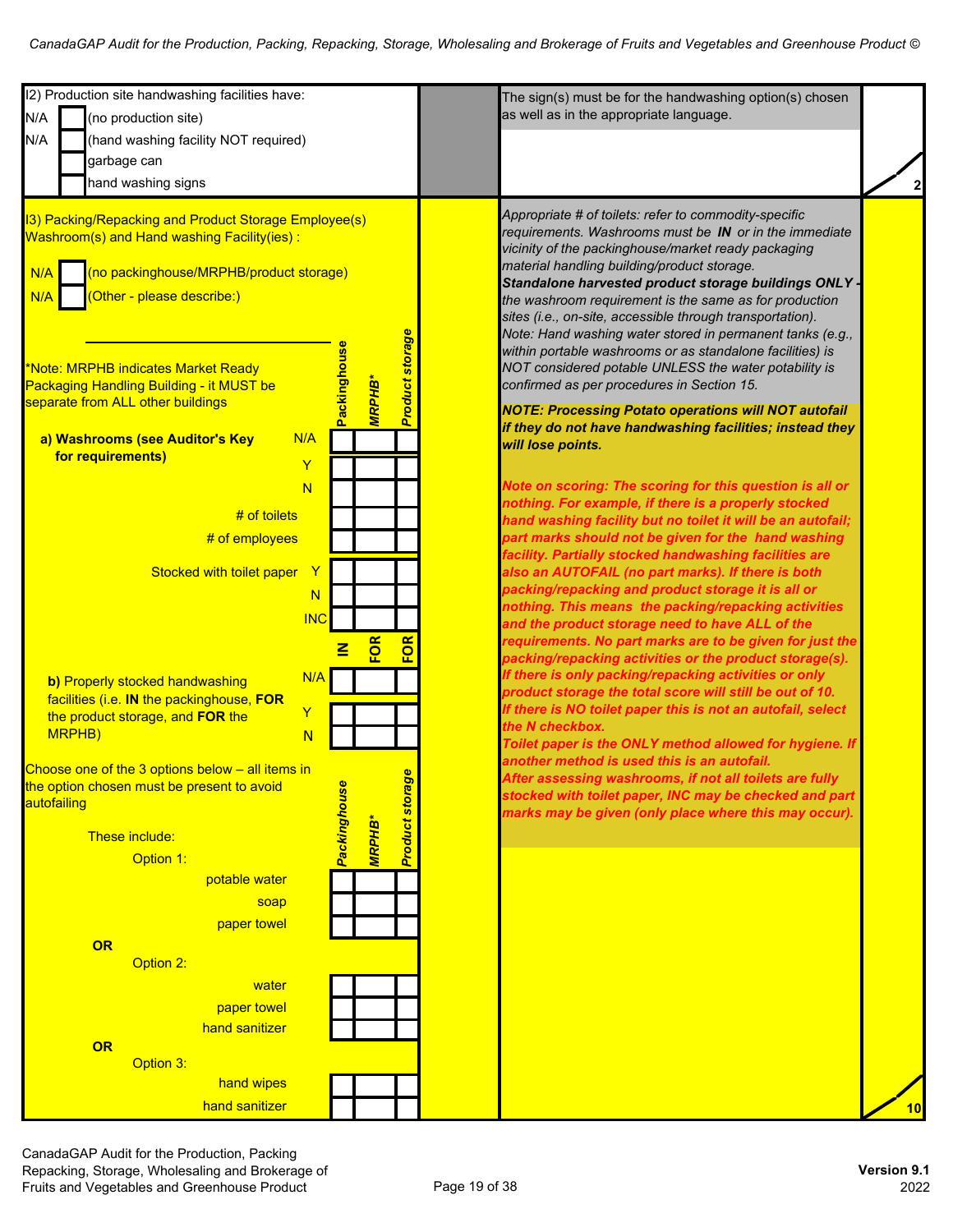| 14) Packing/repacking/product storage handwashing facilities<br>have:<br>N/A<br>(no packing/repacking)<br>N/A<br>(no product storages)<br>garbage can<br>hand washing signs                                                                                                                               | The sign(s) must be for the handwashing option(s) chosen<br>as well as in the appropriate language.                                                                                                                                                                                        |
|-----------------------------------------------------------------------------------------------------------------------------------------------------------------------------------------------------------------------------------------------------------------------------------------------------------|--------------------------------------------------------------------------------------------------------------------------------------------------------------------------------------------------------------------------------------------------------------------------------------------|
| N<br>15) Personal hygiene facilities<br><b>INC</b><br>(washrooms and handwashing facilities)<br>are inspected and maintained when in<br>use and records are available?                                                                                                                                    | Check for frequency - daily during peak season and weekly<br>while in use. Cleaning company contract and invoice is<br>acceptable. Ask Auditee about inventory of supplies.                                                                                                                |
| 16) Are there:<br>waterproof coverings for wounds (e.g., gloves)<br>fully stocked first aid kits (with bandages)<br>dedicated lunch/break areas<br>dedicated areas to store personal effects<br>employees remove working effects before<br>breaks/entering washrooms<br>proper storage of working effects | Personal effects are away from product and washrooms;<br>lunchrooms are separate from product handling areas;<br>working effects are stored separate from food contact<br>surfaces, break areas or other sources of contamination?<br>Working effects include gloves, aprons, smocks, etc. |
|                                                                                                                                                                                                                                                                                                           | Auditee's Actual Score for Section (Personal Hygiene Facilities):<br>0.0<br><b>Maximum Attainable Score for Section</b><br>36                                                                                                                                                              |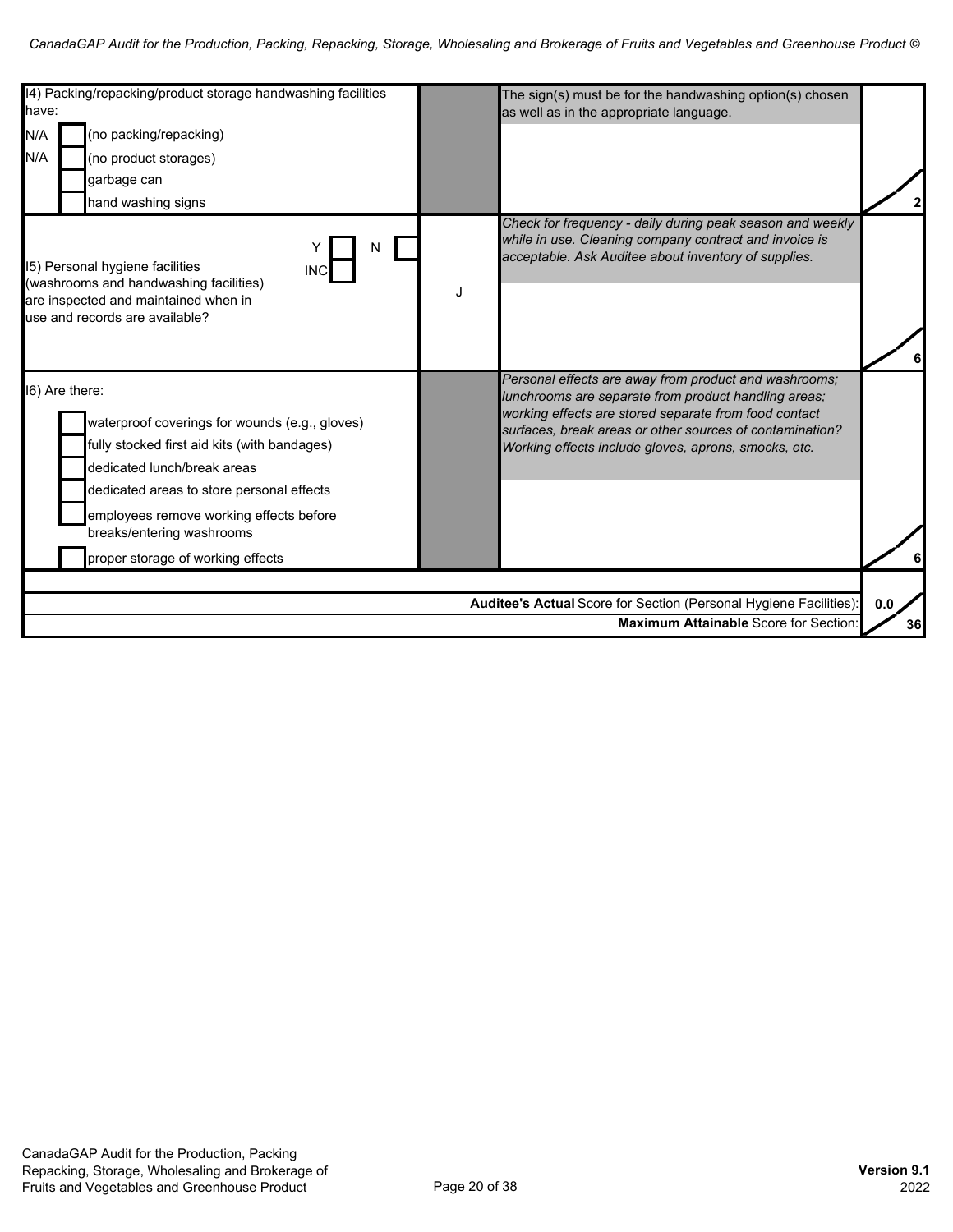| J. Employee Training<br>(refer to Section 12 in CanadaGAP Manual)                                                               |                                           | Record      | (Auditor's Key)<br><b>Comments/Observations</b>                                                                                                                                                                                                                                                                                                 | Score     |
|---------------------------------------------------------------------------------------------------------------------------------|-------------------------------------------|-------------|-------------------------------------------------------------------------------------------------------------------------------------------------------------------------------------------------------------------------------------------------------------------------------------------------------------------------------------------------|-----------|
| If entire section is not applicable to the operation check box and go to next section:                                          |                                           |             |                                                                                                                                                                                                                                                                                                                                                 |           |
| J1) Personal hygiene and food handling practices training is<br>provided:                                                       |                                           |             |                                                                                                                                                                                                                                                                                                                                                 |           |
| to all employees?                                                                                                               | N<br>Y<br><b>INC</b>                      |             |                                                                                                                                                                                                                                                                                                                                                 |           |
| as refresher to returning employees?                                                                                            | Y<br>N                                    |             |                                                                                                                                                                                                                                                                                                                                                 |           |
| to reinforce new practices?                                                                                                     | N/A<br><b>INC</b><br>N<br>Y               |             |                                                                                                                                                                                                                                                                                                                                                 |           |
| in appropriate language(s)?                                                                                                     | <b>INC</b><br>N/A<br>N<br>Y<br><b>INC</b> |             |                                                                                                                                                                                                                                                                                                                                                 |           |
| J2) Complete and accurate training on<br>personal hygiene and food handling<br>practices is given and records are<br>available? | N<br><b>INC</b>                           | C<br>D<br>Κ | Working effects are provided and cleaned by the operation<br>not by the employee.<br>Training session/records cover:<br>production practices<br>hand washing<br>employee biosecurity<br>glove and apron use<br>major and minor<br>cleanliness, jewellery<br>deviations<br>(packinghouse/product<br>storage only)<br>employee injury and illness |           |
| J3) A designated person is responsible<br>for training and compliance?                                                          | N                                         |             |                                                                                                                                                                                                                                                                                                                                                 |           |
| J4) Employee(s) are adhering to safe<br>food handling practices?                                                                |                                           |             | If there is a single infraction, score 0.<br>The autofail is for all commodities EXCEPT for processing                                                                                                                                                                                                                                          |           |
| Employee(s) NOT using or inappropriately<br>using the personal hygiene facilities.                                              |                                           |             | potatoes. These operations will lose points.                                                                                                                                                                                                                                                                                                    |           |
| N/A (no employee(s) at time of audit)                                                                                           |                                           |             |                                                                                                                                                                                                                                                                                                                                                 |           |
| J5) Policy is in place for handling<br>employee illness?                                                                        | N<br><b>INC</b>                           |             |                                                                                                                                                                                                                                                                                                                                                 |           |
|                                                                                                                                 |                                           |             | Auditee's Actual Score for Section (Employee Training):<br><b>Maximum Attainable Score for Section</b>                                                                                                                                                                                                                                          | 0.0<br>24 |
|                                                                                                                                 |                                           |             |                                                                                                                                                                                                                                                                                                                                                 |           |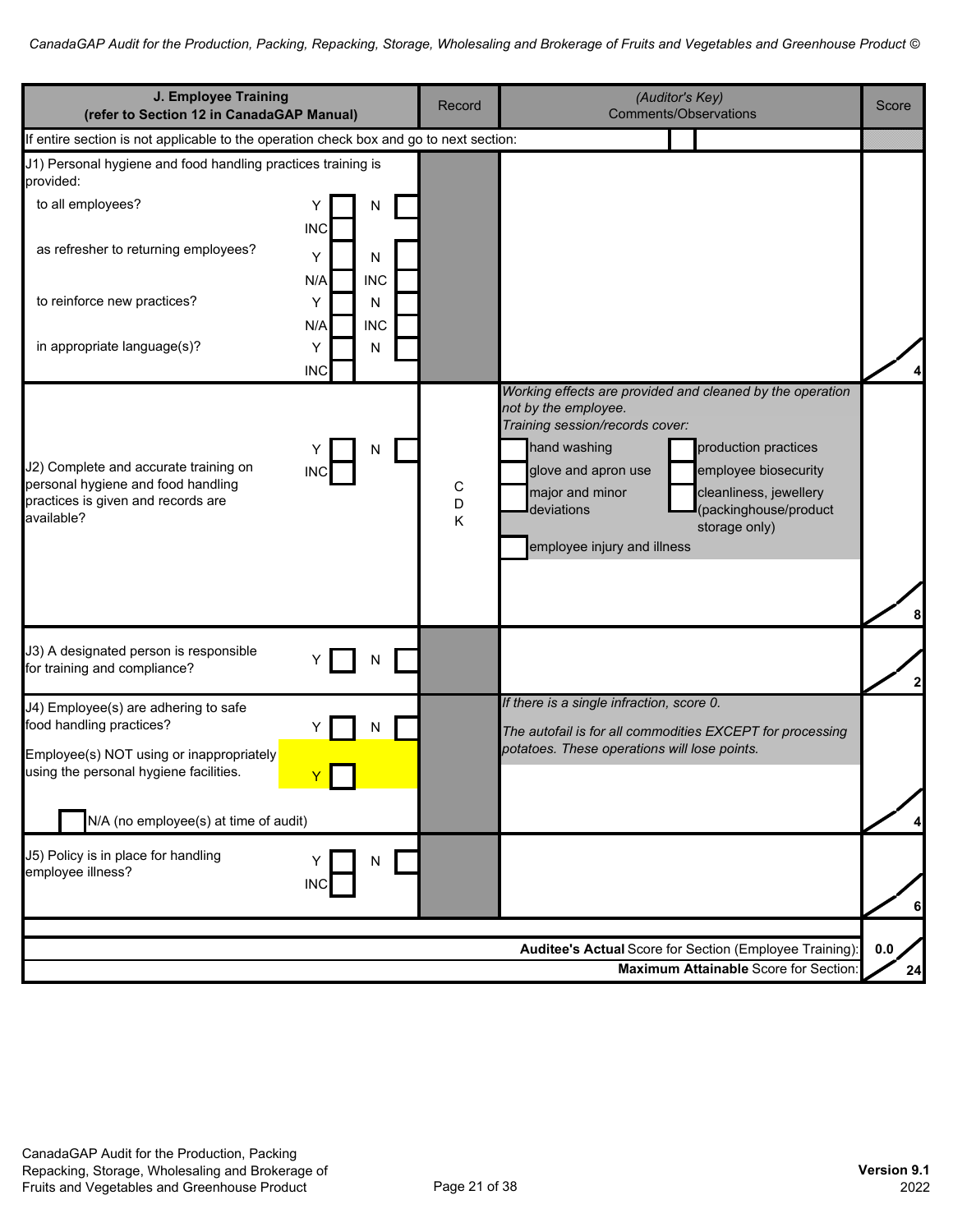| <b>K. Visitor Policy</b><br>(refer to Section 13 in CanadaGAP Manual)                                                                                      |                 | Record |                                                                                              | (Auditor's Key)<br><b>Comments/Observations</b>                                                                      | Score                   |
|------------------------------------------------------------------------------------------------------------------------------------------------------------|-----------------|--------|----------------------------------------------------------------------------------------------|----------------------------------------------------------------------------------------------------------------------|-------------------------|
| If entire section is not applicable to the operation check box and go to next section:                                                                     |                 |        |                                                                                              |                                                                                                                      |                         |
| K1) Controlled-access areas are<br>determined within buildings?<br>N/A                                                                                     | N<br><b>INC</b> |        | Designated controlled access for:<br>packing/ repacking<br>area<br>product storages<br>other | market ready packaging<br>material storage                                                                           |                         |
| K2) Visitors are informed of and<br>Υ<br>understand visitor policy?<br>N/A<br>Visitor sign-in records are available?<br>Y<br>N/A                           | N<br>N<br>INC   | L      | auditor is asked to sign in                                                                  | Auditor is informed of visitor policy or policy is visible and                                                       |                         |
| K3) U-pick customers are provided with<br>washrooms, hand washing facility(ies), a<br>hygiene policy and a set of instructions?                            | N<br><b>INC</b> |        | into clean containers, etc.                                                                  | Customers are instructed (visual, written or verbal) to use<br>washrooms, to use garbages, to wash hands, to harvest | $\mathbf{z}$            |
|                                                                                                                                                            |                 |        |                                                                                              | Auditee's Actual Score for Section (Visitor Policy):                                                                 | 0.0                     |
|                                                                                                                                                            |                 |        |                                                                                              | Maximum Attainable Score for Section:                                                                                | 6                       |
| L. Water (for Fluming and Cleaning) and Ice<br>(refer to Sections 15 and 16 in CanadaGAP Manual)                                                           |                 | Record |                                                                                              | (Auditor's Key)<br><b>Comments/Observations</b>                                                                      | <b>Score</b>            |
| If entire section is not applicable to the operation check box and go to next section:                                                                     |                 |        |                                                                                              |                                                                                                                      |                         |
| L1) Is untreated sewage water used?                                                                                                                        |                 |        |                                                                                              | Total possible score changed from<br>4 to 2 to ensure a more fair and<br>accurate total scoring.                     | ß,<br><mark>fail</mark> |
| L2) Written assessment of each water<br>source includes: intended use, method of<br>application, potential hazards, corrective<br>N/A<br>actions (if any)? | N<br><b>INC</b> | F      |                                                                                              |                                                                                                                      |                         |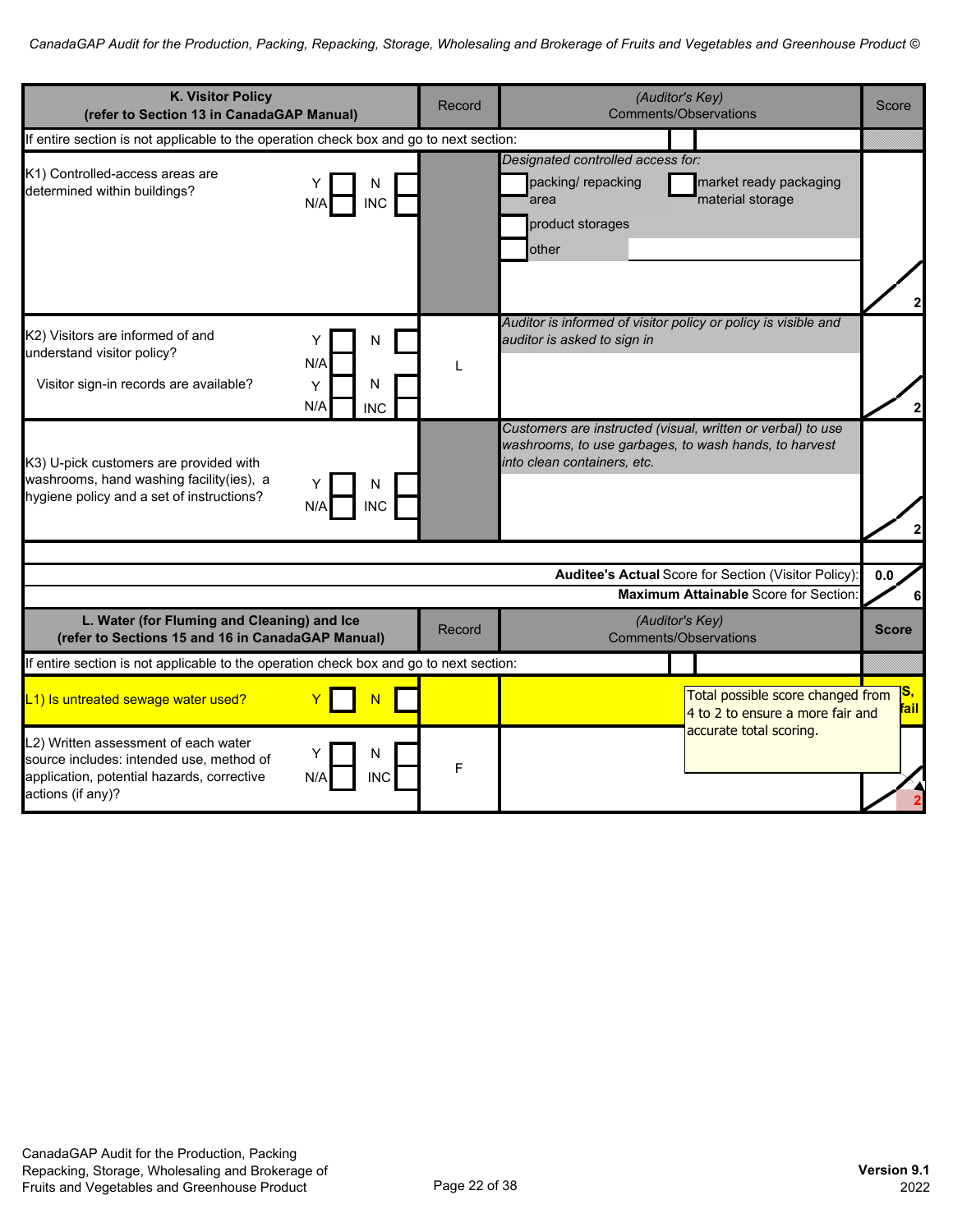| L3A) Describe how and what ALL water used on product and for<br>handwashing is for (e.g., treated well water for handwashing,<br>municipal water for final rinse of carrots, well water to fill flumes<br>for tomatoes, etc.). |                                                                |                         |             |           | Samples should be taken from the source (e.g., tap, well,<br>cistern, storage container/tank etc.) OR from the equipment<br>(e.g., nozzles, tank, wetting equipment, humidity/misting<br>equipment, etc.). Each equipment (e.g., line, tank, etc.)<br>needs to be tested to be in compliance.                                                                                                                                                                                                                                     |                                |                      |                         |
|--------------------------------------------------------------------------------------------------------------------------------------------------------------------------------------------------------------------------------|----------------------------------------------------------------|-------------------------|-------------|-----------|-----------------------------------------------------------------------------------------------------------------------------------------------------------------------------------------------------------------------------------------------------------------------------------------------------------------------------------------------------------------------------------------------------------------------------------------------------------------------------------------------------------------------------------|--------------------------------|----------------------|-------------------------|
| ONLY Municipal water is used?<br>Is ANY water treated?<br>water used for?                                                                                                                                                      | If yes, how is the water treated and what is the treated       | Υ<br>N                  |             | location. | Municipal water ONLY needs to be tested in certain<br>circumstances (e.g., operation is in a country other than<br>Canada or water is used for final rinse, is treated, is stored,<br>is recycled, etc.). Review Section 15.1 to ensure the<br>sample is taken when necessary and from the appropriate<br>Hand washing water stored in permanent tanks (e.g., within<br>portable washrooms or as standalone facilities) is not<br>considered potable UNLESS the water potability is<br>confirmed as per procedures in Section 15. |                                |                      |                         |
| Is ANY water stored                                                                                                                                                                                                            |                                                                |                         |             |           | Potable water is NOT required for handwashing if sanitizer                                                                                                                                                                                                                                                                                                                                                                                                                                                                        |                                |                      |                         |
| (cistern/tank/container)?                                                                                                                                                                                                      |                                                                | N                       |             | is used.  |                                                                                                                                                                                                                                                                                                                                                                                                                                                                                                                                   |                                |                      |                         |
| If yes, what is stored water used for?                                                                                                                                                                                         |                                                                |                         |             |           | Water may not be used for small fruit, except for haskaps<br>and cranberries. Cranberries - if proof is shown that a final                                                                                                                                                                                                                                                                                                                                                                                                        |                                |                      |                         |
|                                                                                                                                                                                                                                |                                                                |                         |             |           | rinse occurs at processing (i.e., a letter of assurance) full                                                                                                                                                                                                                                                                                                                                                                                                                                                                     |                                |                      |                         |
|                                                                                                                                                                                                                                | # of individual equipment (packinglines, tanks, etc.)          |                         |             |           | marks are given.                                                                                                                                                                                                                                                                                                                                                                                                                                                                                                                  |                                |                      |                         |
| cistern/tank/container, etc.)                                                                                                                                                                                                  | # of individual water sources (e.g., well, municipal, surface, |                         |             |           | NOTE: The autofail does not apply to potatoes and<br>vegetables for PROCESSING, instead they will lose<br>points. Potatoes for processing need potable water                                                                                                                                                                                                                                                                                                                                                                      |                                |                      |                         |
|                                                                                                                                                                                                                                | <b>1st Water Test</b>                                          |                         |             |           | only for handwashing. Cucumbers and peppers sent                                                                                                                                                                                                                                                                                                                                                                                                                                                                                  |                                |                      |                         |
| Water tests are<br>available showing                                                                                                                                                                                           |                                                                | 2nd Water Test          |             |           | for pickling are NOT required to have potable water for                                                                                                                                                                                                                                                                                                                                                                                                                                                                           |                                |                      |                         |
| microbiological quality                                                                                                                                                                                                        | • Prior to initial                                             | (taken anytime          |             |           | final rinsing.<br>Comments:                                                                                                                                                                                                                                                                                                                                                                                                                                                                                                       |                                |                      |                         |
| is appropriate for                                                                                                                                                                                                             | use<br>• NOT prior to                                          | during the              |             |           |                                                                                                                                                                                                                                                                                                                                                                                                                                                                                                                                   |                                |                      |                         |
| intended use?                                                                                                                                                                                                                  | initial use                                                    | season)                 |             |           |                                                                                                                                                                                                                                                                                                                                                                                                                                                                                                                                   |                                |                      |                         |
| THE BELOW ARE AUTOFAIL ITEMS IF NO WATER TESTS                                                                                                                                                                                 | <b>HAVE BEEN COMPLETED</b>                                     |                         |             |           |                                                                                                                                                                                                                                                                                                                                                                                                                                                                                                                                   |                                |                      |                         |
|                                                                                                                                                                                                                                | (only municipal water is used and it is not stored,            |                         |             |           |                                                                                                                                                                                                                                                                                                                                                                                                                                                                                                                                   |                                |                      |                         |
| N/A                                                                                                                                                                                                                            | treated, recycled or used for the final rinse)                 |                         |             |           |                                                                                                                                                                                                                                                                                                                                                                                                                                                                                                                                   |                                |                      |                         |
| <b>Water used to</b><br>fill/replenish flumes,                                                                                                                                                                                 | <b>Prior</b> to<br>Y                                           |                         |             |           |                                                                                                                                                                                                                                                                                                                                                                                                                                                                                                                                   | <b>SCORING: AUTOFAIL ITEMS</b> |                      |                         |
| tanks, hydro-coolers,                                                                                                                                                                                                          | N                                                              |                         |             |           |                                                                                                                                                                                                                                                                                                                                                                                                                                                                                                                                   |                                |                      |                         |
| letc.                                                                                                                                                                                                                          | <b>NOT</b><br>Ÿ                                                | N                       |             |           |                                                                                                                                                                                                                                                                                                                                                                                                                                                                                                                                   | <b>Test 1: NOT</b>             | Test 2:              |                         |
| N/A                                                                                                                                                                                                                            | N<br>prior to                                                  |                         |             |           | <b>Test 1: PRIOR</b>                                                                                                                                                                                                                                                                                                                                                                                                                                                                                                              | <b>Prior to</b>                | anytime              | <b>Score</b>            |
| <b>Water used to wash</b><br>melons                                                                                                                                                                                            | $\mathbf Y$<br><b>Prior</b> to<br>N                            | Y                       |             |           | to initial use                                                                                                                                                                                                                                                                                                                                                                                                                                                                                                                    | initial use                    | during the<br>season |                         |
|                                                                                                                                                                                                                                | $\overline{Y}$<br><b>NOT</b>                                   | $\overline{\mathsf{N}}$ |             |           |                                                                                                                                                                                                                                                                                                                                                                                                                                                                                                                                   |                                |                      |                         |
|                                                                                                                                                                                                                                |                                                                |                         |             |           | <b>NO</b>                                                                                                                                                                                                                                                                                                                                                                                                                                                                                                                         | <b>NO</b>                      | <b>NO</b>            | <b>AUTO-</b>            |
| N/A                                                                                                                                                                                                                            | N<br>prior to                                                  |                         |             |           |                                                                                                                                                                                                                                                                                                                                                                                                                                                                                                                                   |                                |                      |                         |
|                                                                                                                                                                                                                                | $\mathsf{Y}$<br><b>Prior</b> to                                |                         |             |           | <b>NO</b>                                                                                                                                                                                                                                                                                                                                                                                                                                                                                                                         | <b>YES</b>                     | <b>NO</b>            | <b>FAIL</b><br>$\bf{0}$ |
|                                                                                                                                                                                                                                | N                                                              | Y                       |             |           | <b>YES</b>                                                                                                                                                                                                                                                                                                                                                                                                                                                                                                                        | N/A                            | <b>NO</b>            | 5                       |
| <b>Water used to wash</b><br>leafy greens                                                                                                                                                                                      | $\mathsf{Y}$<br><b>NOT</b>                                     | $\overline{\mathsf{N}}$ | Water tests |           | <b>NO</b>                                                                                                                                                                                                                                                                                                                                                                                                                                                                                                                         | <b>YES</b>                     | <b>YES</b>           | 5                       |
| N/A                                                                                                                                                                                                                            | N<br>prior to                                                  |                         | Letter of   |           | <b>YES</b>                                                                                                                                                                                                                                                                                                                                                                                                                                                                                                                        | N/A                            | <b>YES</b>           | 10                      |
| cool/make slush is kept                                                                                                                                                                                                        | Y<br><b>Prior</b> to<br>N                                      | Y                       | assurance   |           | The 10 marks for this question are awarded for<br>complete testing of ALL water uses. Therefore, if 4 out                                                                                                                                                                                                                                                                                                                                                                                                                         |                                |                      |                         |
| <b>Water used to</b><br>flume/wash/cool/hydro-<br>potable                                                                                                                                                                      | Y<br><b>NOT</b><br>N                                           | N                       |             |           | of 5 water uses have been tested appropriately, the<br>question will be scored for the one that has not been.                                                                                                                                                                                                                                                                                                                                                                                                                     |                                |                      |                         |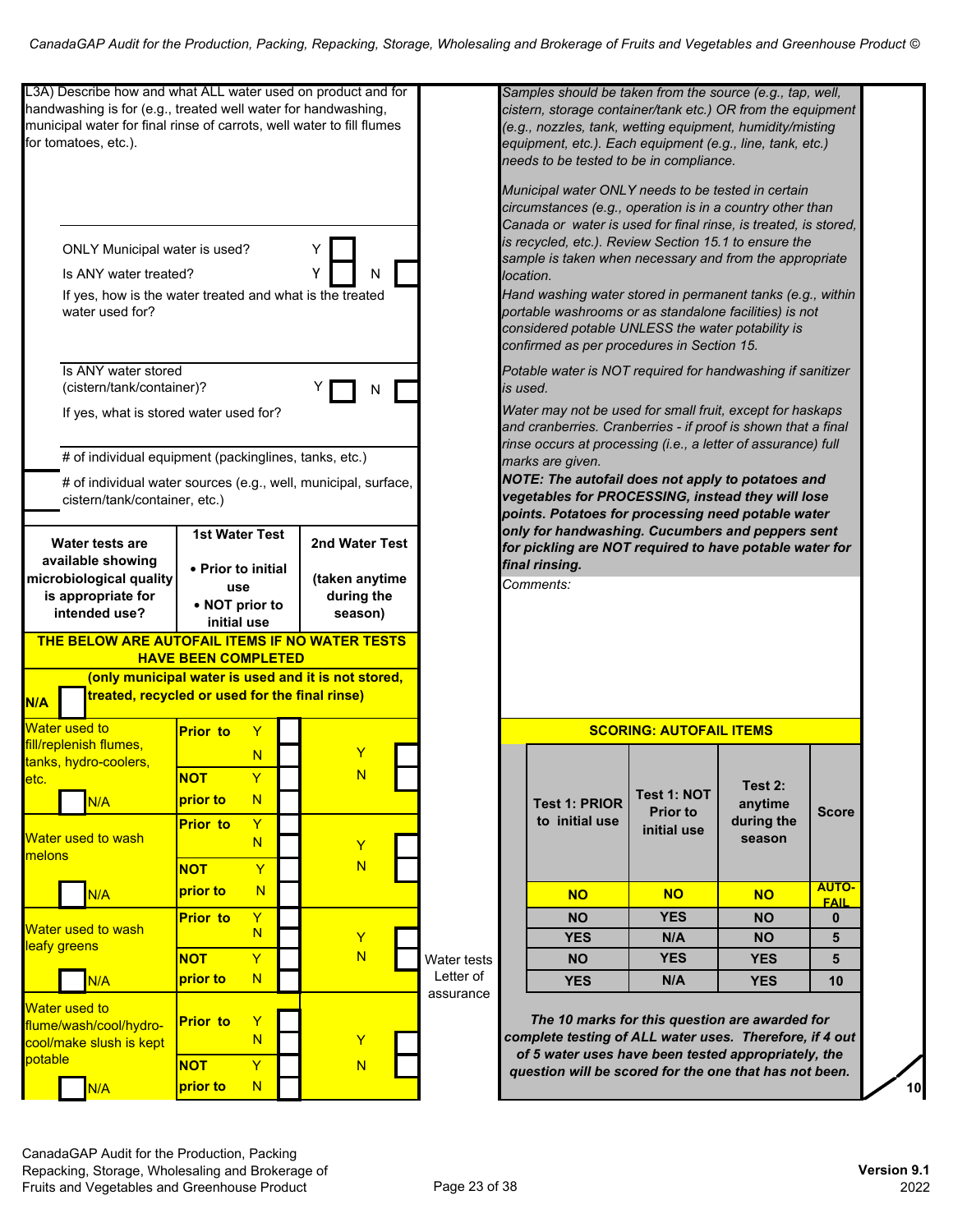|                                                                       | <b>Prior to</b> | Y      |  |                         |  | Comments: |
|-----------------------------------------------------------------------|-----------------|--------|--|-------------------------|--|-----------|
| <b>Final Rinse water</b>                                              |                 | N      |  | Ÿ                       |  |           |
|                                                                       | <b>NOT</b>      | Y      |  | N                       |  |           |
| N/A                                                                   | prior to        | N      |  |                         |  |           |
| <b>CRANBERRIES ONLY</b>                                               | <b>Prior to</b> | Ÿ      |  |                         |  |           |
|                                                                       |                 |        |  | Ÿ                       |  |           |
| <b>Final Rinse water after</b><br>wet harvesting                      |                 | N      |  |                         |  |           |
|                                                                       | <b>NOT</b>      | Ÿ      |  | N                       |  |           |
| <b>OR</b><br>Processor provides a final rinse confirmed with a letter | prior to        | N      |  | $\overline{\mathsf{Y}}$ |  |           |
| of assurance (FOR CRANBERRIES FOR PROCESSING                          |                 |        |  |                         |  |           |
| ONLY)                                                                 |                 |        |  | N                       |  |           |
| N/A (no wet harvesting of cranberries)                                |                 |        |  |                         |  |           |
| Water for post-harvest                                                | <b>Prior</b> to | Ÿ      |  |                         |  |           |
| applications of                                                       |                 | N      |  | Ÿ                       |  |           |
| agricultural chemicals is                                             | <b>NOT</b>      | Ÿ      |  | N                       |  |           |
| from a potable source                                                 | prior to        | N      |  |                         |  |           |
| N/A<br>Water used for post-                                           |                 |        |  |                         |  |           |
| harvest applications of                                               | <b>Prior to</b> | Ÿ<br>N |  | Y                       |  |           |
| agricultural chemicals is                                             |                 |        |  |                         |  |           |
| kept potable                                                          | <b>NOT</b>      | Ÿ      |  | N                       |  |           |
| N/A                                                                   | prior to        | N      |  |                         |  |           |
| <b>Water for wetting</b>                                              | <b>Prior to</b> | Y      |  |                         |  |           |
| packaging accessories                                                 |                 | N      |  | Y                       |  |           |
| and other items                                                       | <b>NOT</b>      | Y      |  | N                       |  |           |
| N/A                                                                   | prior to        | N      |  |                         |  |           |
|                                                                       | <b>Prior</b> to | Ÿ      |  |                         |  |           |
| Water for humidity/                                                   |                 |        |  | Y                       |  |           |
| misting (except for<br>potatoes)                                      |                 | N      |  |                         |  |           |
|                                                                       | <b>NOT</b>      | Ÿ      |  | N                       |  |           |
| N/A                                                                   | prior to        | N      |  |                         |  |           |
|                                                                       | <b>Prior to</b> | Y      |  |                         |  |           |
| Water for handwashing                                                 |                 | N      |  | Y                       |  |           |
|                                                                       | <b>NOT</b>      | Ÿ      |  | N                       |  |           |
| N/A                                                                   | prior to        | N      |  |                         |  |           |
|                                                                       | <b>Prior to</b> | Ÿ      |  |                         |  |           |
| Water used for "other<br>materials"                                   |                 | N      |  | Y                       |  |           |
|                                                                       | <b>NOT</b>      | Ÿ      |  | N                       |  |           |
| N/A                                                                   | prior to        | N      |  |                         |  |           |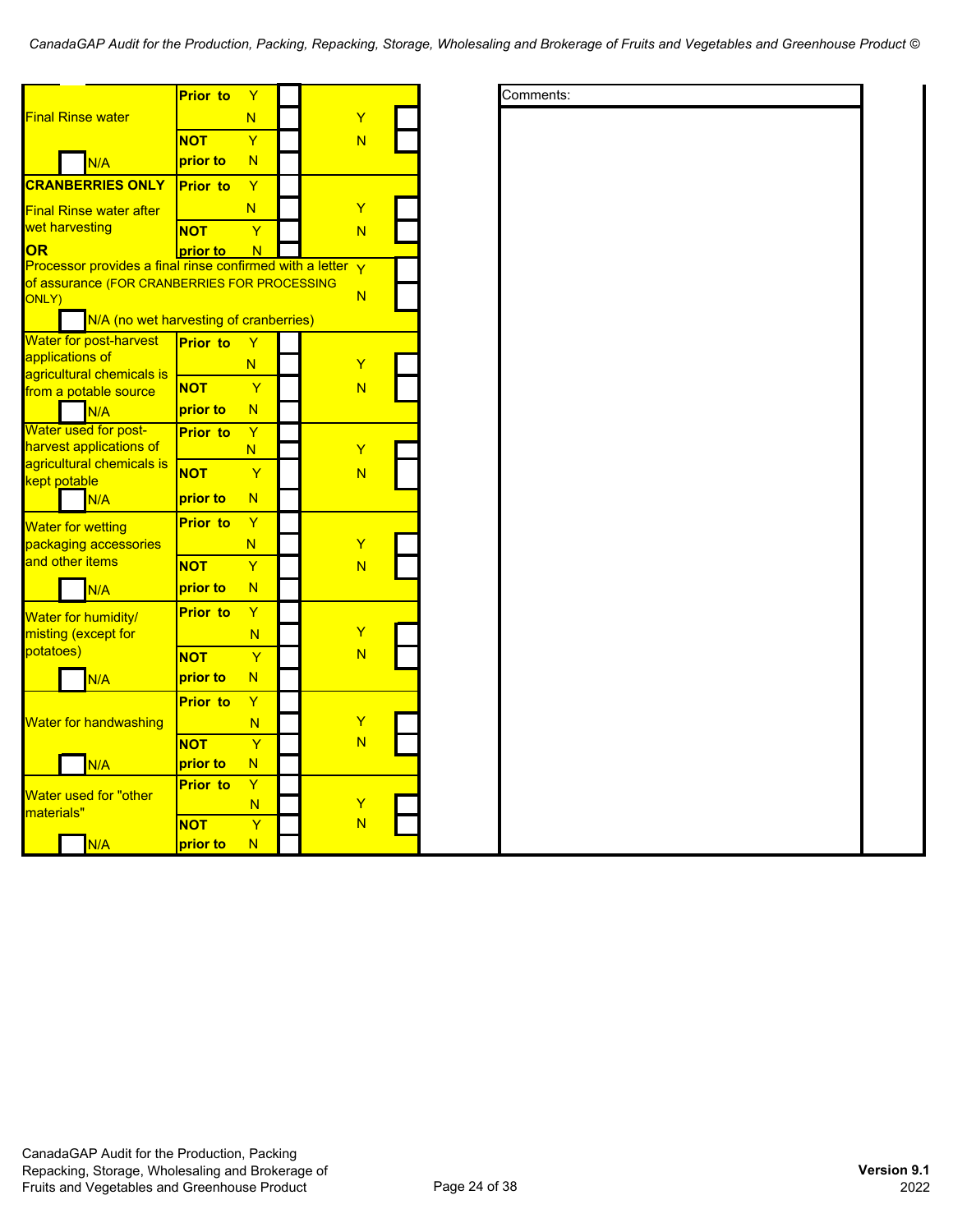| L3B) Describe the sources (e.g., well, municipal, surface,<br>cistern/tank/container, etc.) used to clean equipment, containers<br>and buildings (e.g., well #1 to clean potato packingline, well #2<br>treated to wash building floor, stored municipal water in tank to<br>clean apple containers, etc.): |                                                                                                           |                                                     |          |                 | NOTE: Cucumbers and peppers sent for pickling are NOT<br>required to have potable water for cleaning of production<br>site equipment.<br><b>SCORING: NON-AUTOFAIL ITEM</b> |  |                                                                                                                                          |                                               |                                            |              |  |
|-------------------------------------------------------------------------------------------------------------------------------------------------------------------------------------------------------------------------------------------------------------------------------------------------------------|-----------------------------------------------------------------------------------------------------------|-----------------------------------------------------|----------|-----------------|----------------------------------------------------------------------------------------------------------------------------------------------------------------------------|--|------------------------------------------------------------------------------------------------------------------------------------------|-----------------------------------------------|--------------------------------------------|--------------|--|
| N/A                                                                                                                                                                                                                                                                                                         | THE BELOW IS NOT AN AUTOFAIL ITEM IF NO WATER<br><b>TESTS HAVE BEEN COMPLETED</b><br>treated or recycled) | (only municipal water is used and it is not stored, |          |                 |                                                                                                                                                                            |  | <b>Test 1: PRIOR</b><br>to initial use                                                                                                   | Test 1: Not<br><b>Prior to</b><br>initial use | Test 2:<br>anytime<br>during the<br>season | <b>Score</b> |  |
|                                                                                                                                                                                                                                                                                                             |                                                                                                           | Y<br>Prior to                                       |          |                 |                                                                                                                                                                            |  | <b>NO</b>                                                                                                                                | <b>NO</b>                                     | <b>NO</b>                                  | $\bf{0}$     |  |
|                                                                                                                                                                                                                                                                                                             | Water for cleaning<br>equipment, containers or                                                            | N                                                   |          | Υ               | Water tests                                                                                                                                                                |  | <b>NO</b>                                                                                                                                | <b>YES</b>                                    | <b>NO</b>                                  | $\bf{0}$     |  |
| buildings                                                                                                                                                                                                                                                                                                   |                                                                                                           | <b>NOT</b><br>Υ                                     |          | N               |                                                                                                                                                                            |  | <b>YES</b>                                                                                                                               | N/A                                           | <b>NO</b>                                  | 4            |  |
|                                                                                                                                                                                                                                                                                                             | N/A                                                                                                       | prior to<br>N                                       |          |                 |                                                                                                                                                                            |  | <b>NO</b>                                                                                                                                | <b>YES</b>                                    | <b>YES</b>                                 | 4            |  |
|                                                                                                                                                                                                                                                                                                             |                                                                                                           |                                                     |          |                 |                                                                                                                                                                            |  | <b>YES</b>                                                                                                                               | N/A                                           | <b>YES</b>                                 | 8            |  |
| N/A                                                                                                                                                                                                                                                                                                         | L4) CANTALOUPES/MUSK MELONS<br>washed/flumed/cooled)                                                      | (These commodities are not produced or              |          |                 |                                                                                                                                                                            |  | Measures are taken such as controlling product through-<br>put, minimizing the depth of the water, etc. to prevent full<br>submersion    |                                               |                                            |              |  |
|                                                                                                                                                                                                                                                                                                             | Cantaloupes/musk melons that are<br>washed/flumed/cooled, are NOT fully<br>submerged in the water?        |                                                     |          | N               |                                                                                                                                                                            |  |                                                                                                                                          |                                               |                                            |              |  |
|                                                                                                                                                                                                                                                                                                             | L5) Treated water is treated properly and<br><b>Itreatment is monitored?</b>                              |                                                     | Y<br>N/A | N<br><b>INC</b> | Instructions/<br>Labels                                                                                                                                                    |  | This includes slush/ice slurry.<br>Look at the instructions/labels for the treatment method and<br>ensure that these are being followed. |                                               |                                            |              |  |
|                                                                                                                                                                                                                                                                                                             | L6) Records are kept of water treatment<br>monitoring?                                                    |                                                     | N/A      | N<br><b>INC</b> | N <sub>1</sub><br>Alternative<br>Treatment<br><b>Methods</b>                                                                                                               |  |                                                                                                                                          |                                               |                                            |              |  |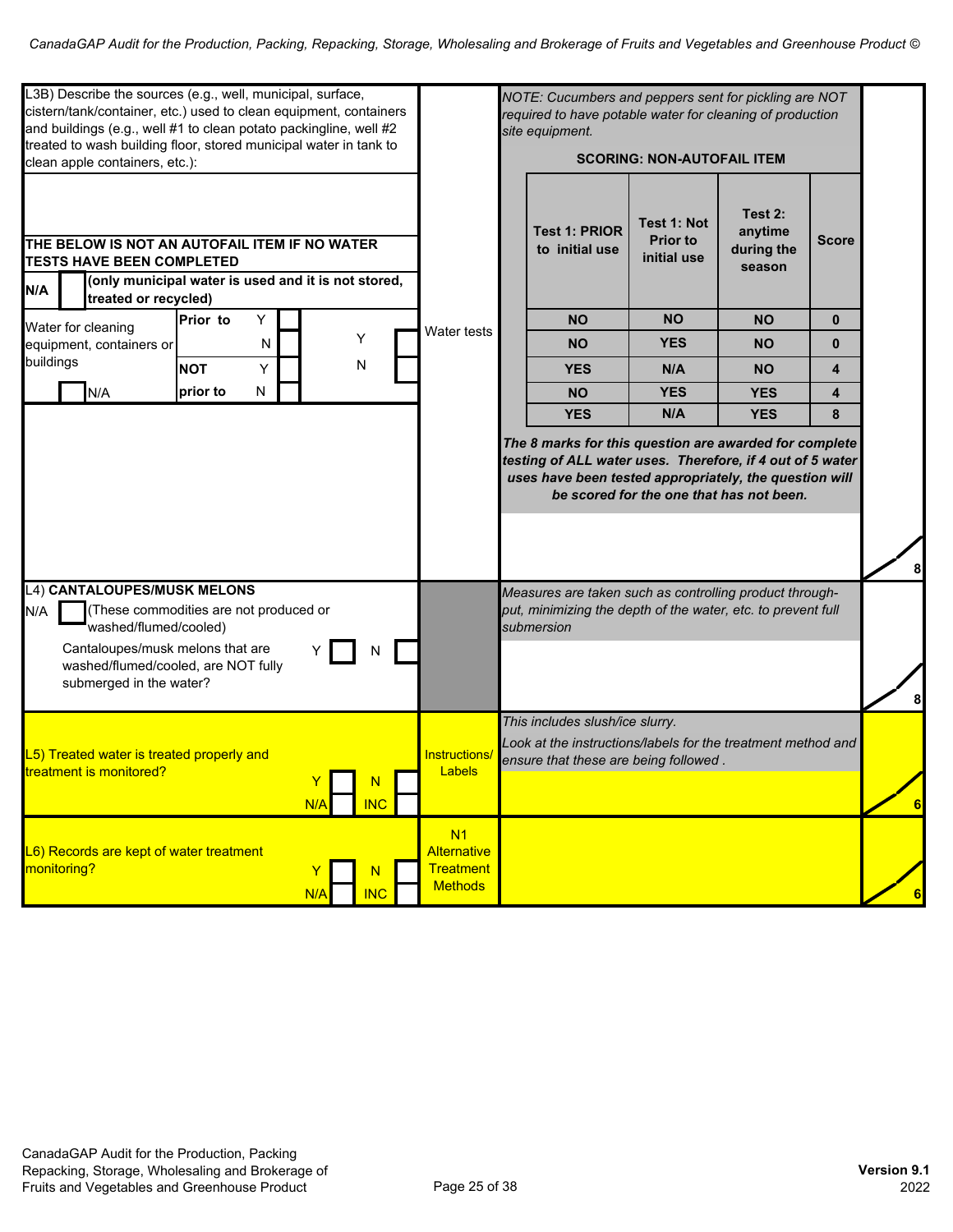| L7) TOMATOES/APPLES<br>(These commodities are not produced or washed)<br>N/A<br>(These commodities are washed <b>BUT</b> water is kept<br>N/A<br>potable [see question L3A) for water tests]<br>Water is not kept potable therefore<br>product and water temperature is<br>monitored/controlled?                                                                                                                                                                                                                   | N <sub>2</sub>            | Are control measures in place to ensure that contaminated<br>water is not internalized by tomatoes/apples? If water has<br>been kept potable choose N/A and move to the next<br>question. If water has not been kept potable the water<br>temperature must be kept at least 10 deg F (5.5 deg C)<br>warmer than product (i.e., internal core temperature of<br>product is at least 10 deg F [5.5 deg C] colder than the<br>water). The scoring for this question is all or nothing. Check<br>Form N2 for accuracy and completion. |                 |
|--------------------------------------------------------------------------------------------------------------------------------------------------------------------------------------------------------------------------------------------------------------------------------------------------------------------------------------------------------------------------------------------------------------------------------------------------------------------------------------------------------------------|---------------------------|-----------------------------------------------------------------------------------------------------------------------------------------------------------------------------------------------------------------------------------------------------------------------------------------------------------------------------------------------------------------------------------------------------------------------------------------------------------------------------------------------------------------------------------|-----------------|
| L8) The cistern/tank/container (used to store water):<br>(Water is not stored)<br>N/A<br>(Water is treated)<br>N/A<br>Is cleaned annually prior to use and<br>monthly during use according to SSOP?<br><b>Cleaning is recorded?</b><br>Filling procedure is followed (each time<br>it is filled)?<br>Filling mechanism, employees and outside<br>sources are not a source of contamination?<br>Part where the water is emptied from (e.g.,<br>N<br>spigot, tap, opening, etc.) is kept free from<br>contamination? | <b>SOP</b><br><b>SSOP</b> | Each cistern/tank/container must have its own SSOP for<br>cleaning.<br>For the filling of cisterns/tanks/containers there must be a<br>different SOP for each water source, type of<br>tank/container/cistern or filling mechanism.<br>Note: annual cleaning of the cistern/tank/container must be<br>completed prior to use of the water. The first water test<br>must be taken after this cleaning (see L3A for water tests).<br>Scoring for this question is all or nothing.                                                   | 10 <sub>l</sub> |
| N/A<br>If ice is not used in the operation, check box and proceed to Section M:                                                                                                                                                                                                                                                                                                                                                                                                                                    |                           |                                                                                                                                                                                                                                                                                                                                                                                                                                                                                                                                   | 10              |
| L9) Ice is stored in clean, covered,<br>designated containers/areas and in a<br>manner that protects it from<br>N<br>contamination?<br>N/A<br>L10) Ice is handled to prevent                                                                                                                                                                                                                                                                                                                                       |                           |                                                                                                                                                                                                                                                                                                                                                                                                                                                                                                                                   | $\overline{2}$  |
| contamination including using clean,<br>N<br>designated tools/equipment?<br>N/A                                                                                                                                                                                                                                                                                                                                                                                                                                    |                           |                                                                                                                                                                                                                                                                                                                                                                                                                                                                                                                                   | $\overline{2}$  |
| L11) Ice is not recycled or recovered?<br>N<br>N/A (Only slush/ice slurry is used)                                                                                                                                                                                                                                                                                                                                                                                                                                 |                           | Note: This does not include slush/ice slurry. Slush is<br>covered under question L3A) (Water (for fluming and<br>cleaning)).                                                                                                                                                                                                                                                                                                                                                                                                      | $\overline{2}$  |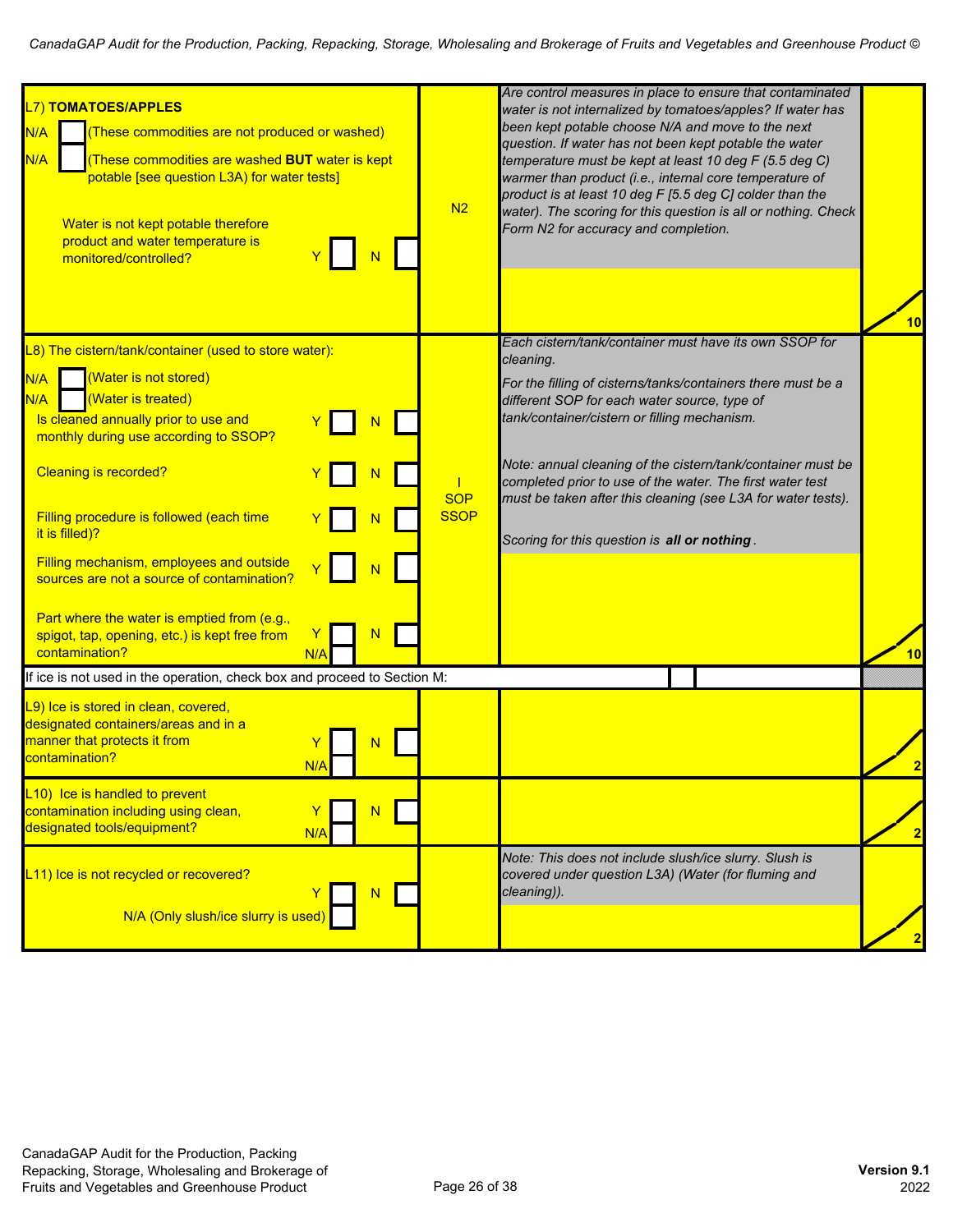| L12) Ice is purchased?<br>Y<br>N<br>N/A<br>Y<br>N<br>A letter of assurance is available (if ice is<br>purchased)?<br>N/A<br>Ice is produced on-site?<br>Y<br>N<br>N/A |                                                                            |     |                                              | Check N/A if the audit occurs too early for ice test (e.g., no<br>ice on site because it will not be used for 2 months). Ice<br>sample is taken from the point closest to the product. If ice<br>is purchased, a letter of assurance is required and the<br>scoring is all or nothing. |                                                                                                                                                                     |                                                                                                                                          |                                                                             |                                            |                             |                                      |
|-----------------------------------------------------------------------------------------------------------------------------------------------------------------------|----------------------------------------------------------------------------|-----|----------------------------------------------|----------------------------------------------------------------------------------------------------------------------------------------------------------------------------------------------------------------------------------------------------------------------------------------|---------------------------------------------------------------------------------------------------------------------------------------------------------------------|------------------------------------------------------------------------------------------------------------------------------------------|-----------------------------------------------------------------------------|--------------------------------------------|-----------------------------|--------------------------------------|
| Ice tests (two per year) are available (if<br>ice is produced on-site)?                                                                                               |                                                                            | Y   | N                                            |                                                                                                                                                                                                                                                                                        |                                                                                                                                                                     |                                                                                                                                          | <b>SCORING</b>                                                              |                                            |                             |                                      |
| <b>Ice tests are</b><br>available<br>showing<br>microbiological<br>quality is                                                                                         | <b>1st Ice Test</b><br>• Prior to initial<br><b>use</b><br>• NOT prior to  | N/A | 2nd Ice Test<br>(taken anytime<br>during the |                                                                                                                                                                                                                                                                                        | Ice tests or<br>Letter of<br>Assurance                                                                                                                              | <b>Test 1: PRIOR</b><br>to initial use                                                                                                   | <b>Test 1: NOT</b><br><b>Prior to</b><br>initial use                        | Test 2:<br>anytime<br>during the<br>season | Score                       |                                      |
| appropriate for<br>intended use?                                                                                                                                      | initial use                                                                |     | season)                                      |                                                                                                                                                                                                                                                                                        |                                                                                                                                                                     | <b>NO</b>                                                                                                                                | <b>NO</b>                                                                   | <b>NO</b>                                  | <b>AUTO-</b><br><b>FAIL</b> |                                      |
|                                                                                                                                                                       | <b>Prior</b> to<br>Y                                                       |     |                                              |                                                                                                                                                                                                                                                                                        |                                                                                                                                                                     | <b>NO</b>                                                                                                                                | <b>YES</b>                                                                  | <b>NO</b>                                  | $\bf{0}$                    |                                      |
| Ice produced on-                                                                                                                                                      | N                                                                          |     | Y                                            |                                                                                                                                                                                                                                                                                        |                                                                                                                                                                     | <b>YES</b>                                                                                                                               | N/A                                                                         | <b>NO</b>                                  | $\mathbf{2}$                |                                      |
| site                                                                                                                                                                  | Ÿ<br><b>NOT</b>                                                            |     | N                                            |                                                                                                                                                                                                                                                                                        |                                                                                                                                                                     | <b>NO</b>                                                                                                                                | <b>YES</b>                                                                  | <b>YES</b>                                 | $\overline{2}$              |                                      |
|                                                                                                                                                                       | N<br>prior to                                                              |     |                                              |                                                                                                                                                                                                                                                                                        |                                                                                                                                                                     | <b>YES</b>                                                                                                                               | N/A                                                                         | <b>YES</b>                                 | 4                           |                                      |
|                                                                                                                                                                       |                                                                            |     |                                              |                                                                                                                                                                                                                                                                                        |                                                                                                                                                                     | The 4 marks for this question are awarded for complete<br>Auditee's Actual Score for Section (Water (for Fluming and Cleaning) and Ice): | testing of all ice being produced.<br>Maximum Attainable Score for Section: |                                            |                             | $\overline{\mathbf{A}}$<br>0.0<br>70 |
|                                                                                                                                                                       | M. Pest Program for Buildings<br>(refer to Section 14 in CanadaGAP Manual) |     |                                              |                                                                                                                                                                                                                                                                                        | Record                                                                                                                                                              |                                                                                                                                          | (Auditor's Key)<br><b>Comments/Observations</b>                             |                                            |                             | Score                                |
| <b>Includes Greenhouse Production Sites</b>                                                                                                                           |                                                                            |     |                                              |                                                                                                                                                                                                                                                                                        |                                                                                                                                                                     |                                                                                                                                          |                                                                             |                                            |                             |                                      |
| If entire section is not applicable to the operation check box and go to next section:                                                                                |                                                                            |     |                                              |                                                                                                                                                                                                                                                                                        |                                                                                                                                                                     |                                                                                                                                          |                                                                             |                                            |                             |                                      |
| M1) Visual assessment of interior of buildings in use:<br>N/A (no buildings)                                                                                          |                                                                            |     |                                              |                                                                                                                                                                                                                                                                                        |                                                                                                                                                                     | Is the pest program effective?                                                                                                           |                                                                             |                                            |                             |                                      |
| no chewed walls/boxes<br>no birds nesting<br>no animals (including pets)/animal tracks and/or pests<br>no feces                                                       |                                                                            |     |                                              |                                                                                                                                                                                                                                                                                        |                                                                                                                                                                     |                                                                                                                                          |                                                                             |                                            | 8                           |                                      |
| M2) Type of pest control program:<br>N/A (no buildings)<br>third party<br>self-managed<br>none                                                                        |                                                                            |     |                                              | Ε<br>M                                                                                                                                                                                                                                                                                 | Points are only for the records. Forms E and M give<br>information pertaining to how pests are controlled and if<br>monthly monitoring (at a minimum) is occurring. |                                                                                                                                          |                                                                             |                                            |                             |                                      |
| Records are kept of control, monitoring<br><b>INC</b><br>N/A<br>and use of pest control devices and<br>products?                                                      |                                                                            |     |                                              |                                                                                                                                                                                                                                                                                        |                                                                                                                                                                     |                                                                                                                                          |                                                                             |                                            |                             |                                      |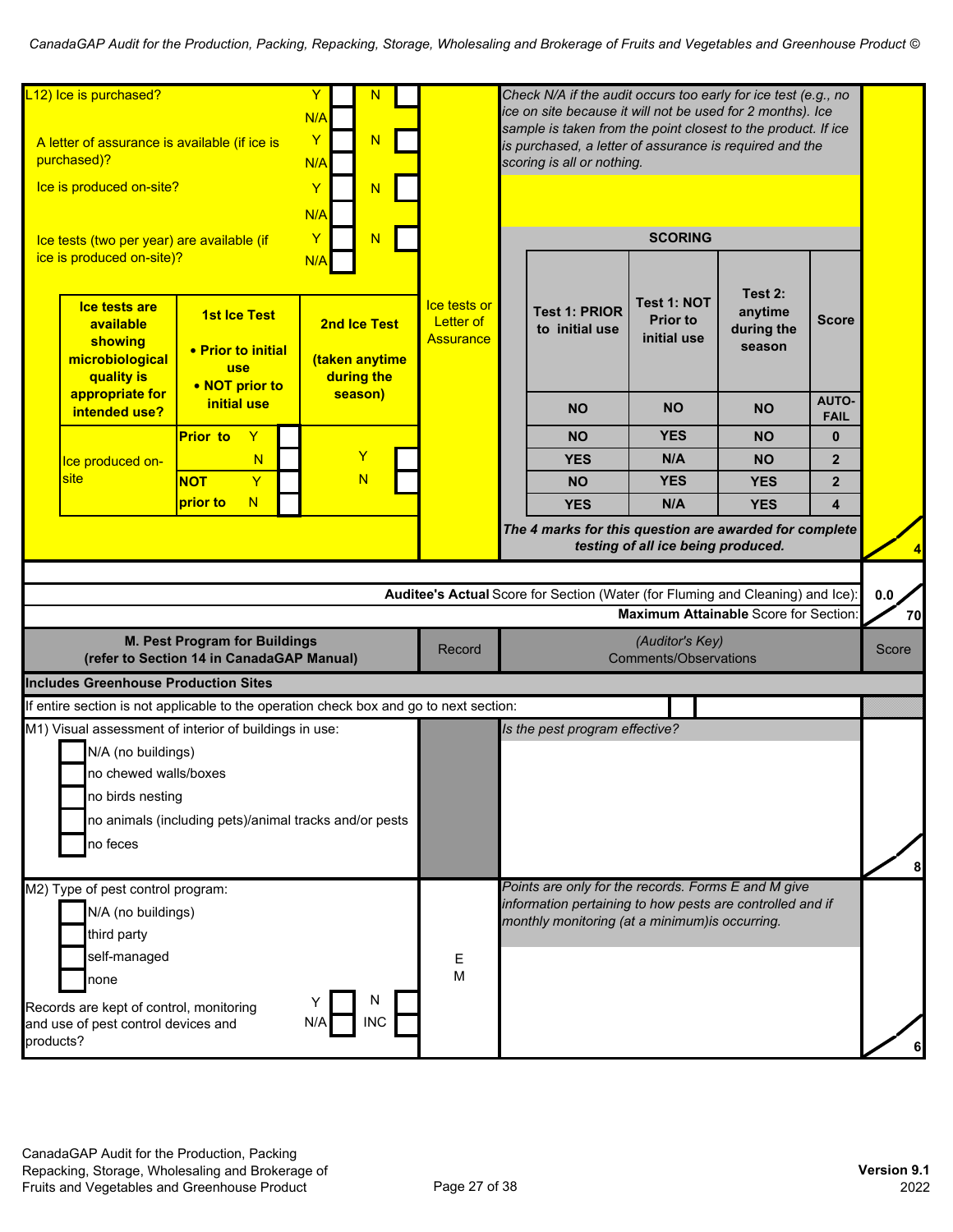| M3) Traps are:<br>N/A (no buildings)<br>flush against the walls<br>set on the inside of each entrance, both sides (i.e., 2<br>traps per doorway)<br>if baited, rodents cannot escape from interior traps     |                                       | Are traps effective and appropriate for use?                                                                                                                                                                                                                                                                                                                                                                                                                                                                                                                                                                                                                                                                                                                                                                             |       |
|--------------------------------------------------------------------------------------------------------------------------------------------------------------------------------------------------------------|---------------------------------------|--------------------------------------------------------------------------------------------------------------------------------------------------------------------------------------------------------------------------------------------------------------------------------------------------------------------------------------------------------------------------------------------------------------------------------------------------------------------------------------------------------------------------------------------------------------------------------------------------------------------------------------------------------------------------------------------------------------------------------------------------------------------------------------------------------------------------|-------|
| M4) Pest Control Products are stored<br>N<br>properly (separate from product/<br>packaging materials; in a clean, covered,<br><b>INC</b><br>N/A<br>dry location; with labels intact and legible,<br>$etc.$ ) |                                       |                                                                                                                                                                                                                                                                                                                                                                                                                                                                                                                                                                                                                                                                                                                                                                                                                          |       |
|                                                                                                                                                                                                              |                                       |                                                                                                                                                                                                                                                                                                                                                                                                                                                                                                                                                                                                                                                                                                                                                                                                                          |       |
|                                                                                                                                                                                                              |                                       | Auditee's Actual Score for Section (Pest Program for Buildings):                                                                                                                                                                                                                                                                                                                                                                                                                                                                                                                                                                                                                                                                                                                                                         | 0.0   |
|                                                                                                                                                                                                              |                                       | <b>Maximum Attainable Score for Section</b>                                                                                                                                                                                                                                                                                                                                                                                                                                                                                                                                                                                                                                                                                                                                                                              | 24    |
| N. Packaging Materials<br>(refer to Section 17 in CanadaGAP Manual)                                                                                                                                          | Record                                | (Auditor's Key)<br><b>Comments/Observations</b>                                                                                                                                                                                                                                                                                                                                                                                                                                                                                                                                                                                                                                                                                                                                                                          | Score |
| If entire section is not applicable to the operation check box and go to next section:                                                                                                                       |                                       |                                                                                                                                                                                                                                                                                                                                                                                                                                                                                                                                                                                                                                                                                                                                                                                                                          |       |
| NOTE: This section does not apply to wholesaling operations                                                                                                                                                  |                                       |                                                                                                                                                                                                                                                                                                                                                                                                                                                                                                                                                                                                                                                                                                                                                                                                                          |       |
| N1) Harvested product packaging materials are inspected,<br>cleaned, used and stored appropriately:<br>(Auditee does not have harvested product packaging<br>N/A<br>materials)<br>N<br><b>INC</b>            | <b>SSOP</b><br>Letter of<br>assurance | Harvested product packaging materials are:<br>cleaned before first use according to a written<br>procedure OR by a third party using a CanadaGAP<br>procedure and a letter of assurance is received<br>complete and accurate records are kept of cleaning<br>free of loose objects/debris<br>not removed from the premises by employees or taken<br>home<br>inspected before each use<br>clearly marked if used for other purposes so they are<br>not subsequently used for product<br>stored separate from sources of contamination and<br>damage<br>covers/lids are kept dry and handled in a way that<br>prevents contamination (e.g., kept off the ground)<br>released product is tracked (e.g. through harvest dates,<br>date received, etc.) by the use of pallet/bin tags or<br>some other form of identification | 10    |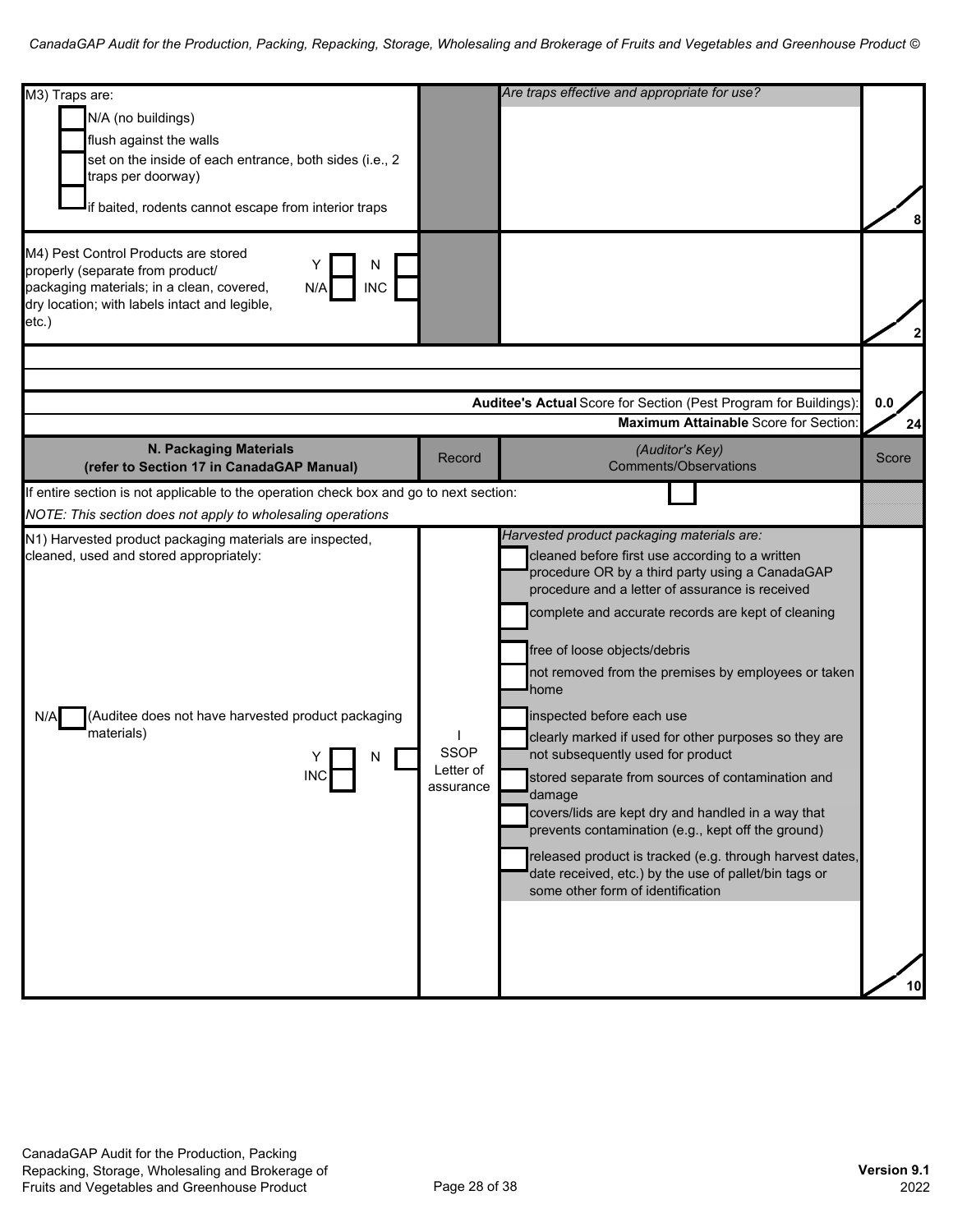| N2) Market ready packaging materials and packaging<br>accessories are inspected, cleaned and used appropriately:<br>(Auditee does not use market ready packaging<br>N/A<br>materials) | Q<br>SSOP<br>Letter of<br>assurance | Market ready packaging materials are:<br>primary materials are new, OR reusable materials are<br>cleaned according to a written procedure/cleaned by a<br>third party and a letter of assurance is received, OR a<br>new impermeable liner is used<br>reused without a liner for pumpkins, squash, sweet<br>corn and smooth-skinned melons<br>packaging materials with a minimum of two 3.0 mm<br>(approximately 1/8 inch) holes for REPACKING of<br><b>MUSHROOMS</b><br>clearly marked if used for other purposes so they are<br>not subsequently used for product<br>clean and free of debris<br>handled in a way that maintains their integrity and that<br>prevents cross-contamination before and during use<br>kept off the ground<br>packaging accessories (including liners) are new<br>reused materials are in good repair<br>complete and accurate records are kept of inspection<br>of market ready primary packaging materials                                                                                                                                | 6 |
|---------------------------------------------------------------------------------------------------------------------------------------------------------------------------------------|-------------------------------------|---------------------------------------------------------------------------------------------------------------------------------------------------------------------------------------------------------------------------------------------------------------------------------------------------------------------------------------------------------------------------------------------------------------------------------------------------------------------------------------------------------------------------------------------------------------------------------------------------------------------------------------------------------------------------------------------------------------------------------------------------------------------------------------------------------------------------------------------------------------------------------------------------------------------------------------------------------------------------------------------------------------------------------------------------------------------------|---|
| N3) Market ready packaging materials<br>and packaging accessories are labelled<br>N<br>correctly?<br>N/A                                                                              |                                     | Market ready packaging materials are labelled with correct<br>identifying information AND Pack ID AND Lot Code.<br>Transparent secondary packaging does not need to be<br>labelled if you can see the primary packaging material.<br>This question is scored as 8 if fully compliant or 0 if<br>anything is missing.<br>Pack ID must be on secondary packaging. For product with<br>no secondary packaging, Pack ID must be on primary<br>packaging. If no primary or secondary packaging, Pack ID<br>must be on the pallet/skid.<br>Refer to Section 17 for the requirements regarding Lot<br>Code on packaging materials and packaging accessories.<br>Including Pack ID on the packaging materials can also<br>satisfy the Lot Code requirements.<br>If someone else (another operation) is labelling the market<br>product then pallet/bin tags or some other form of<br>identification is required to keep track of the market<br>product.<br><b>NOTE: Refer to Section 22: Identification and</b><br>Traceability for more information on labelling<br>requirements |   |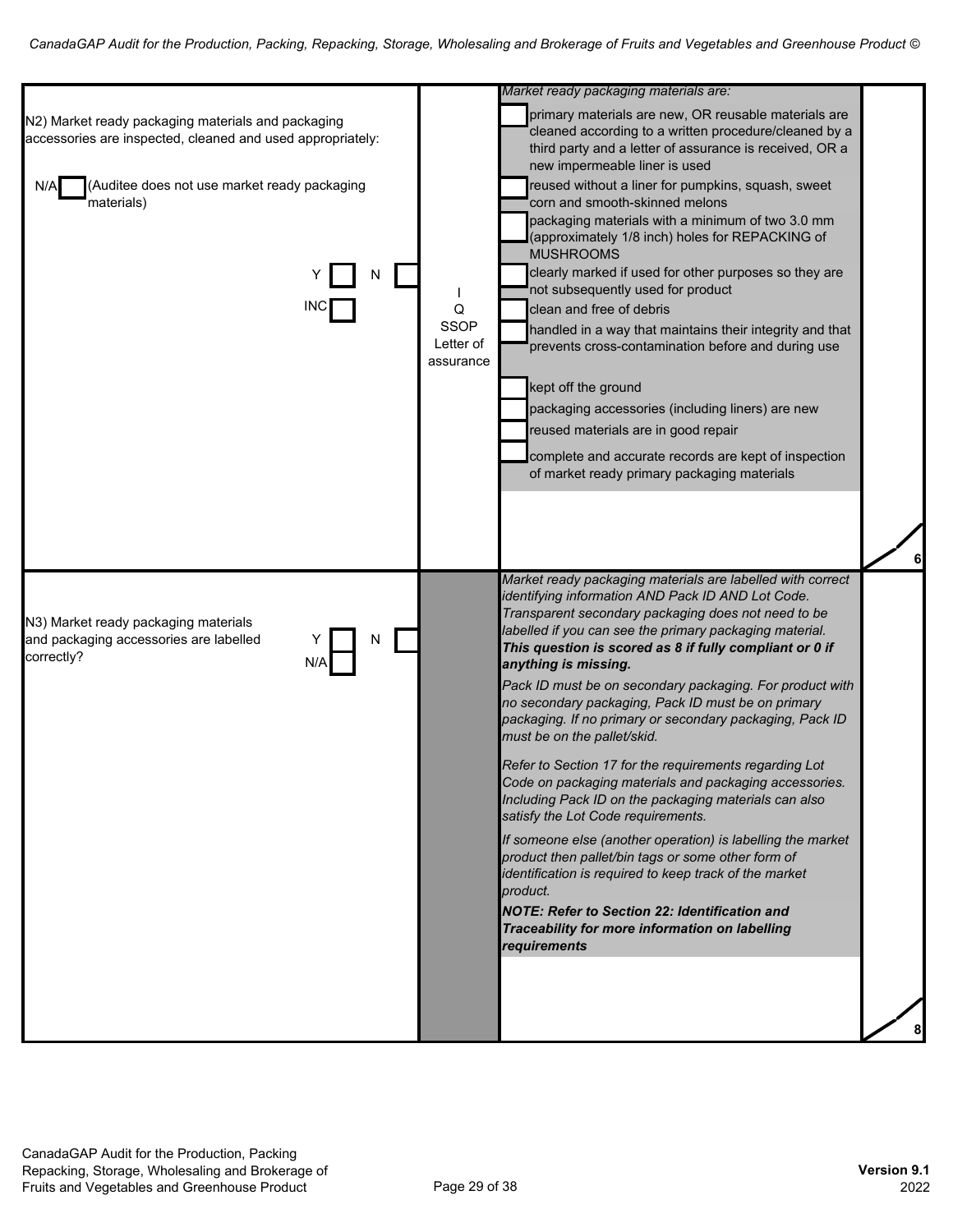| N4) Market ready primary and secondary packaging materials<br>and packaging accessories are stored:                    |              |                                                                                                                                                                                                                                                                                                                                                                                                                                                                                                                                                            |       |
|------------------------------------------------------------------------------------------------------------------------|--------------|------------------------------------------------------------------------------------------------------------------------------------------------------------------------------------------------------------------------------------------------------------------------------------------------------------------------------------------------------------------------------------------------------------------------------------------------------------------------------------------------------------------------------------------------------------|-------|
| (Auditee does not use market ready packaging<br>N/A<br>materials)                                                      |              |                                                                                                                                                                                                                                                                                                                                                                                                                                                                                                                                                            |       |
| in a clean, covered, dry location                                                                                      |              |                                                                                                                                                                                                                                                                                                                                                                                                                                                                                                                                                            |       |
| off the ground                                                                                                         |              |                                                                                                                                                                                                                                                                                                                                                                                                                                                                                                                                                            |       |
| at least 8 cm away from the wall                                                                                       |              |                                                                                                                                                                                                                                                                                                                                                                                                                                                                                                                                                            |       |
| separate from sources of contamination and damage                                                                      |              |                                                                                                                                                                                                                                                                                                                                                                                                                                                                                                                                                            |       |
|                                                                                                                        |              |                                                                                                                                                                                                                                                                                                                                                                                                                                                                                                                                                            |       |
|                                                                                                                        |              | Auditee's Actual Score for Section (Packaging Materials):                                                                                                                                                                                                                                                                                                                                                                                                                                                                                                  | 0.0   |
|                                                                                                                        |              | <b>Maximum Attainable Score for Section</b>                                                                                                                                                                                                                                                                                                                                                                                                                                                                                                                | 30    |
| O. Growing and Harvesting<br>(refer to Section 18 in CanadaGAP Manual)                                                 | Record       | (Auditor's Key)<br><b>Comments/Observations</b>                                                                                                                                                                                                                                                                                                                                                                                                                                                                                                            | Score |
| If entire section is not applicable to the operation check box and go to next section:                                 |              |                                                                                                                                                                                                                                                                                                                                                                                                                                                                                                                                                            |       |
| O1) Agricultural chemical PHI's are<br>checked before harvest and this is<br>recorded?<br>N                            | P/P1/P2<br>Q | Look at Form H1 to see when agricultural chemicals were<br>applied and the PHI. Cross check this with Forms<br>P/P1/P2/Q to ensure that the PHI had elapsed before<br>harvest began. A checkmark (or some sort of identifier)<br>must be recorded to show that PHI was checked before<br>harvest. The scoring for this question is all or nothing. Each<br>PHI needs to have elapsed before harvest and this needs<br>to be recorded somehow. Since completion of Form H1<br>was already checked in Section E; do not deduct more<br>points for that here. | 10    |
| O2) Before harvest the production site is<br>N<br>surveyed for sources of contamination?                               | P/P1/P2<br>Q | Sources of contamination include oil or chemical spills,<br>portable toilets leaking, flooding, animal intrusion, toxic<br>weeds/trap crops, etc. Check that the survey of the<br>production site is recorded on the appropriate forms.                                                                                                                                                                                                                                                                                                                    |       |
| N<br>O3) When harvesting, packaging materials<br>N/A<br>are not a source of contamination?                             |              | FOR Combined Vegetable, Leafy Vegetables and<br>Cruciferae, Small Fruit and Tree and Vine Fruit ONLY -<br>looking for muddy containers NOT to be stacked on top of<br>each other, etc.                                                                                                                                                                                                                                                                                                                                                                     |       |
| N<br>O4) A visual inspection of product is<br>conducted before and during harvest for any<br>sources of contamination? |              | FOR Combined vegetables, Leafy Vegetables and<br>Cruciferae, Small Fruit and Tree and Vine Fruit ONLY -<br>looking for evidence of unusual animal or bird activity (i.e.,<br>excrement) and other possible contaminants (e.g.,<br>biological controls, etc.).                                                                                                                                                                                                                                                                                              |       |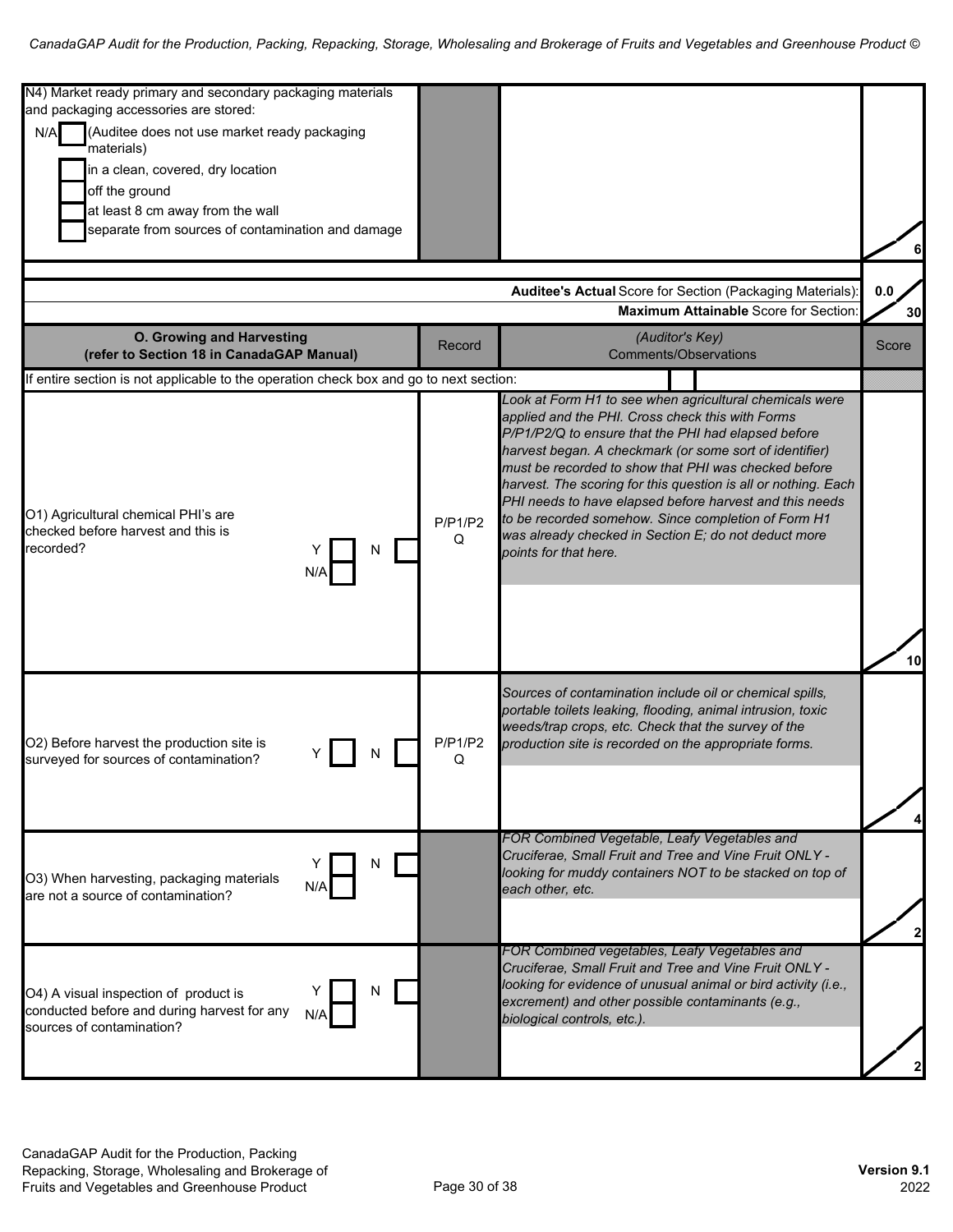| O5) Product that has fallen/touched the<br>N/A<br>ground is not harvested?                                                                                                                                                                                                                                                                                                                                                                                                                                                                                                                                                                                                                           | N                                                                                                                                                                           | FOR Small Fruit (except for cranberries) and Tree and Vine<br><b>Fruit ONLY</b>                                                                                                                                                                                                                   |                    |
|------------------------------------------------------------------------------------------------------------------------------------------------------------------------------------------------------------------------------------------------------------------------------------------------------------------------------------------------------------------------------------------------------------------------------------------------------------------------------------------------------------------------------------------------------------------------------------------------------------------------------------------------------------------------------------------------------|-----------------------------------------------------------------------------------------------------------------------------------------------------------------------------|---------------------------------------------------------------------------------------------------------------------------------------------------------------------------------------------------------------------------------------------------------------------------------------------------|--------------------|
| <b>GREENHOUSE PRODUCT</b><br>O6) At harvest employees visually inspect<br>product and surrounding area for glass,<br><b>INC</b><br>and complete, accurate records are kept?                                                                                                                                                                                                                                                                                                                                                                                                                                                                                                                          | Q<br>${\sf R}$                                                                                                                                                              |                                                                                                                                                                                                                                                                                                   |                    |
| <b>GREENHOUSE PRODUCT</b><br>O7) During harvest the product is<br>protected from contamination [e.g., water<br>dripping when harvesting or transferring<br>N/A<br>product (e.g., trays, rafts, roots)].                                                                                                                                                                                                                                                                                                                                                                                                                                                                                              | N                                                                                                                                                                           |                                                                                                                                                                                                                                                                                                   |                    |
| P. Sorting, Grading, Packing, Repacking, Storing and<br><b>Brokerage (refer to Section 19 in CanadaGAP Manual)</b>                                                                                                                                                                                                                                                                                                                                                                                                                                                                                                                                                                                   | Record                                                                                                                                                                      | Auditee's Actual Score for Section (Growing and Harvesting)<br><b>Maximum Attainable Score for Section</b><br>(Auditor's Key)<br><b>Comments/Observations</b>                                                                                                                                     | 0.0<br>26<br>Score |
| If entire section is not applicable to the operation check box and go to next section:<br>$\overline{P}$ 1)<br>Product is not sourced from other operations<br>N/A<br>If product is sourced, choose one of the two options below:<br>FOR ALL COMMODITIES EXCEPT FOR<br>N<br><b>CUCUMBERS AND PEPPERS SENT FOR</b><br><b>INC</b><br><b>PICKLING AND</b><br><b>REPACKING, WHOLESALING AND</b><br><b>BROKERAGE OF FIDDLEHEADS</b><br>When selecting/purchasing harvested/market<br>product from another source, product is from<br>CanadaGAP-certified operations or from<br>operations that have successfully completed<br>another industry recognized third party food<br>safety audit/certification? | Current/<br>Valid<br>Certificate<br>All changes to P1 made to align with<br>the changes made to the food safety<br>manuals as part of the 2022<br><b>Correction Notice.</b> | If ANY certificate is missing the most the operation can<br>score is 5/20.<br>For brokerage operations, if any certificates are missing,<br>scoring is not automatically 5/20. Points can be assigned<br>between 1 and 19.                                                                        |                    |
| FOR CUCUMBERS AND PEPPERS SENT FOR PICKLING AND<br><b>REPACKING, WHOLESALING AND BROKERAGE OF</b><br><b>FIDDLEHEADS</b><br>When selecting/purchasing<br>harvested/market product from another<br>source, product is from operations-<br>N/A<br>supplier with a credible food safety<br>program?                                                                                                                                                                                                                                                                                                                                                                                                      | <b>Credible</b><br>written<br>evidence                                                                                                                                      | For cucumbers and peppers sent for pickling and<br>repacking, wholesaling and brokerage of fiddleheads<br><b>ONLY:</b><br>Scoring for this question is all or nothing.<br>Examples of credible written evidence may be second party<br>food safety audit reports, copies of internal audits, etc. | 20                 |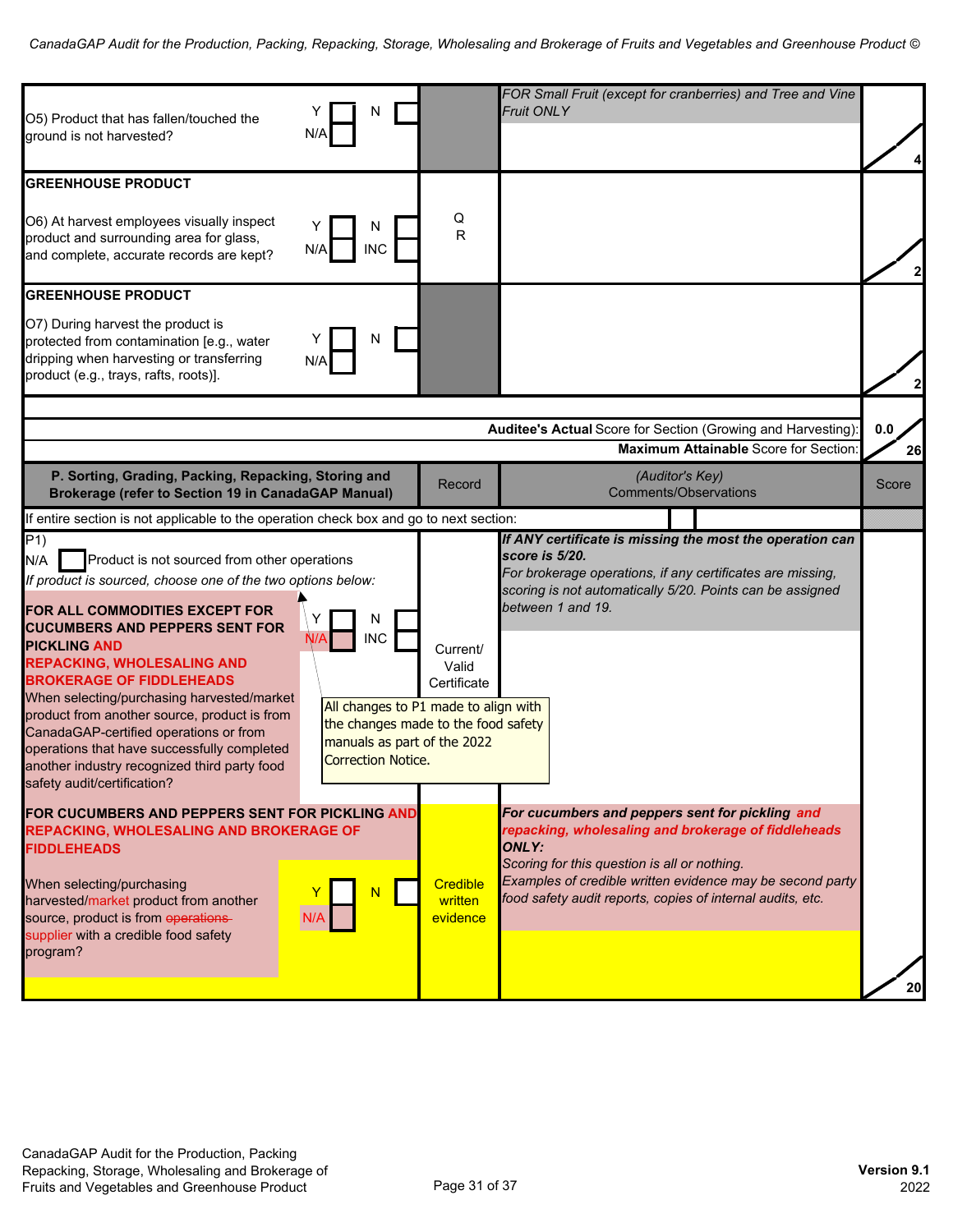| P2) When selecting/purchasing services from                                                                                                                                                                                                                                                                                                                             |                          |                      |                                                       | If ANY certificate is missing the most the operation can<br>score is 5/10.                                                                                                                                                                        |              |
|-------------------------------------------------------------------------------------------------------------------------------------------------------------------------------------------------------------------------------------------------------------------------------------------------------------------------------------------------------------------------|--------------------------|----------------------|-------------------------------------------------------|---------------------------------------------------------------------------------------------------------------------------------------------------------------------------------------------------------------------------------------------------|--------------|
| an outside service provider to perform<br>activities on behalf of the operation (e.g.,<br>harvesting, packing, icing, washing, storing in<br>a standalone storage operation), services are<br>from CanadaGAP-certified providers or from<br>providers that have successfully completed<br>another industry recognized third party food<br>safety audit/certification?   | N/A                      | N<br><b>INC</b>      | Current/<br>Valid<br>Certificate                      | If the auditee does not have a valid food safety<br>certificate/third party audit report from an outside<br>service provider performing an activity, then the CB<br>must be informed, and that activity will be excluded<br>from the certificate. | 10           |
| P3) Sorting and/or grading is done to<br>remove foreign objects, damaged or<br>rotten product, crop debris?                                                                                                                                                                                                                                                             |                          | N                    |                                                       |                                                                                                                                                                                                                                                   |              |
| P4) Wax is used with knowledge of origin,<br>applied according to label instructions,<br>and complete, accurate application<br>records are kept?                                                                                                                                                                                                                        | N/A                      | N<br><b>INC</b>      | Q<br>Letter of No-<br>Objection or<br>of Assurance    |                                                                                                                                                                                                                                                   |              |
| P5) "Other materials" are used with<br>knowledge of origin, applied according to<br>label instructions, stored appropriately<br>and a complete list is recorded?                                                                                                                                                                                                        | N/A                      | N<br><b>INC</b>      | List<br>(in Section<br>19.4/19.5 of<br>the manual)    | See glossary definition                                                                                                                                                                                                                           |              |
| P6) Environmental Monitoring Program (EMP)<br>(no market product)<br>N/A<br>(Option A1/A2)<br>N/A<br>An annual risk assessment was conducted<br>and identified risks were mitigated? (2<br>points)<br>If needed, a sampling plan was developed<br>and further action was taken (if required)?<br>(2 points)<br>The EMP is maintained on an on-going<br>basis? (1 point) | INC<br>N/A<br><b>INC</b> | N<br><b>INC</b><br>N |                                                       | ONLY for operations that handle/store market product                                                                                                                                                                                              |              |
| P7) A procedure for the approval of suppliers<br>is established, implemented and maintained<br>(including procurement in emergency<br>situations)?<br>(no inputs/materials)<br>N/A<br>(Option A1/A2)<br>N/A                                                                                                                                                             | <b>INC</b>               | N                    | List(s)<br>(in Section<br>19.7/19.6 of<br>the manual) | Review the list(s) and cross-reference inputs/materials with<br>these lists.                                                                                                                                                                      | $\mathbf{2}$ |
|                                                                                                                                                                                                                                                                                                                                                                         |                          |                      |                                                       | Auditee's Actual Score for Section (Sorting, Grading, Packing, Repacking, Storing and Brokerage):<br>Maximum Attainable Score for Section                                                                                                         | 0.0<br>43    |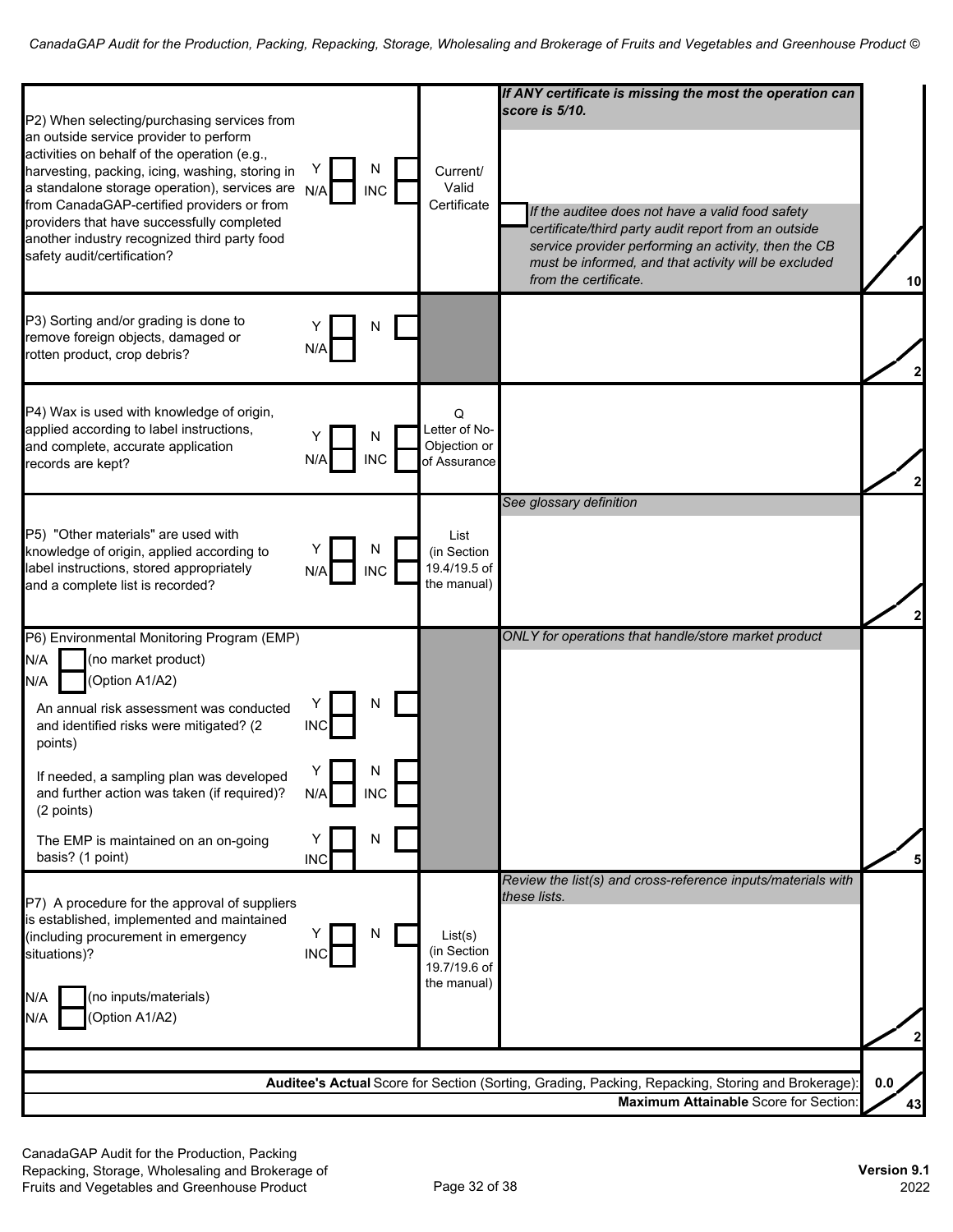| Q. Storage of Product<br>(refer to Section 20 in CanadaGAP Manual)                                                                                                                                                               | Record  | (Auditor's Key)<br><b>Comments/Observations</b>                                                                                                                                                                                                                                                                                                                                                         | Score     |
|----------------------------------------------------------------------------------------------------------------------------------------------------------------------------------------------------------------------------------|---------|---------------------------------------------------------------------------------------------------------------------------------------------------------------------------------------------------------------------------------------------------------------------------------------------------------------------------------------------------------------------------------------------------------|-----------|
| If entire section is not applicable to the operation check box and go to next section:                                                                                                                                           |         |                                                                                                                                                                                                                                                                                                                                                                                                         |           |
| N<br>Q1) All product is held/stored in a manner<br>that prevents contamination of product?<br><b>INC</b><br>N/A                                                                                                                  |         | Is harvested product held/stored separate from market<br>product? Is all product (including seed potatoes)<br>held/stored separate from fuels, chemicals, market ready<br>packaging materials, etc.? Is product in an environment<br>where contamination can not occur (clean/well-maintained<br>area)? Is product held/stored in a manner that prevents<br>cross-contamination from non-produce items? |           |
|                                                                                                                                                                                                                                  |         |                                                                                                                                                                                                                                                                                                                                                                                                         |           |
|                                                                                                                                                                                                                                  |         | Auditee's Actual Score for Section (Storage of Product):<br><b>Maximum Attainable Score for Section</b>                                                                                                                                                                                                                                                                                                 | 0.0<br>8  |
| R. Transportation<br>(refer to Section 21 in CanadaGAP Manual)                                                                                                                                                                   | Record  | (Auditor's Key)<br><b>Comments/Observations</b>                                                                                                                                                                                                                                                                                                                                                         | Score     |
| If entire section is not applicable to the operation check box and go to next section:                                                                                                                                           |         |                                                                                                                                                                                                                                                                                                                                                                                                         |           |
| R1) Harvested product is loaded into<br>appropriate, clean, inspected vehicles?<br>N<br>(No harvested product)<br>N/A<br>Unable to observe vehicles)<br>N/A                                                                      |         | Vehicles include both personal and private carriers.<br>Transportation does not contribute to the contamination of<br>product? If vehicles are not present and observation can<br>not occur, this question is N/A as verbal confirmation may<br>not be relied upon.                                                                                                                                     |           |
| R2) Market product is loaded into clean,<br>inspected vehicles? (2 points)<br>Market product is covered during<br>transportation? (2 points)<br>N<br>(No market product)<br>N/A<br>N/A<br>(Unable to observe vehicles)           |         | Vehicles include both personal and private carriers.<br>Transportation does not contribute to the contamination of<br>product? If vehicles are not present and observation can<br>not occur, this question is N/A as verbal confirmation may<br>not be relied upon.                                                                                                                                     | 4         |
| R3) Records are kept of vehicle<br>inspection and product information for<br>product being transported to someone<br>else's premises?<br>N<br>(Product not being transported to<br><b>INC</b><br>N/A<br>someone else's premises) | $\circ$ |                                                                                                                                                                                                                                                                                                                                                                                                         |           |
|                                                                                                                                                                                                                                  |         | <b>Auditee's Actual Score for Section (Transportation):</b><br>Maximum Attainable Score for Section:                                                                                                                                                                                                                                                                                                    | 0.0<br>10 |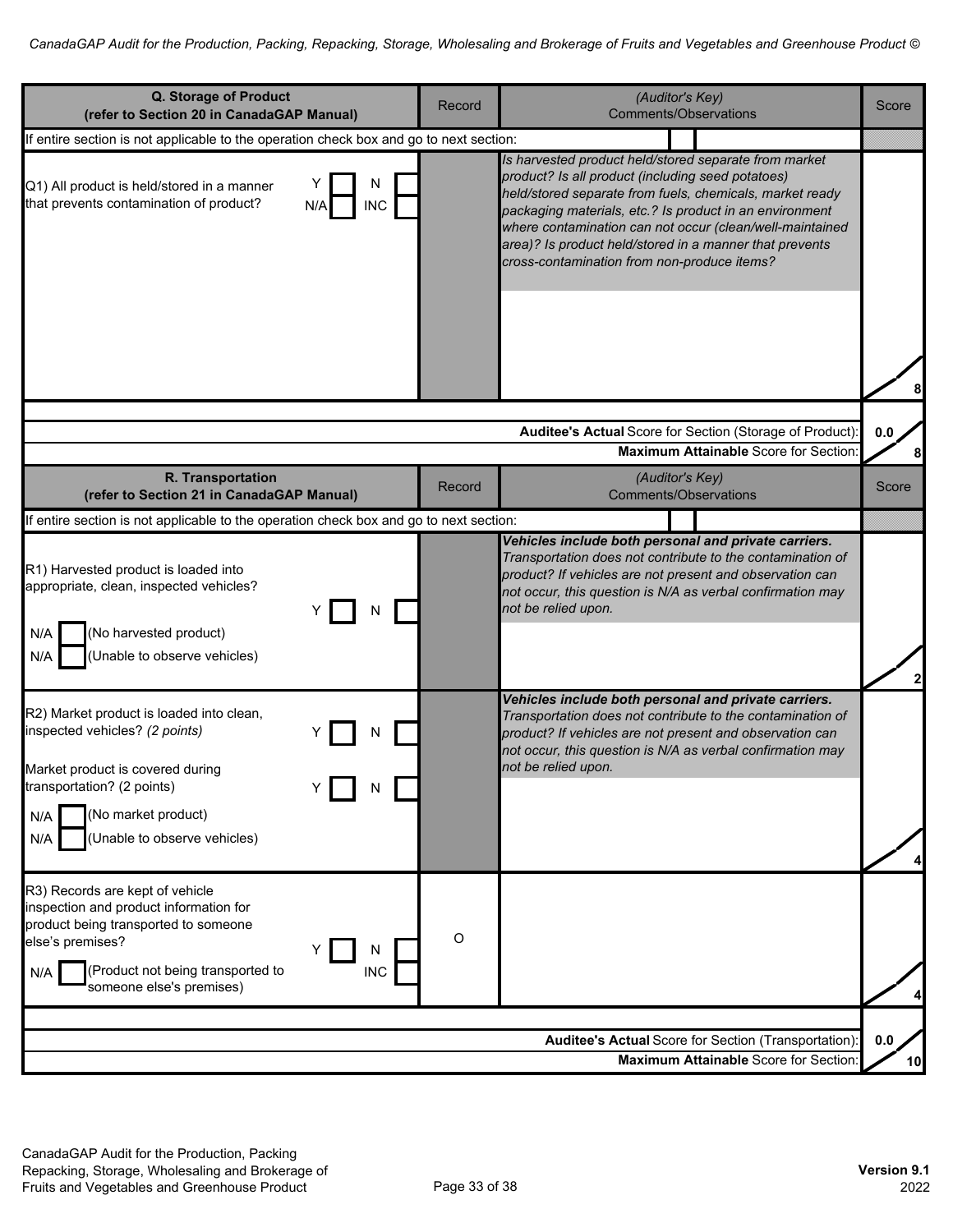| S. Identification and Traceability<br>(refer to Section 22 in CanadaGAP Manual)                                                                              | Record                                      | (Auditor's Key)<br><b>Comments/Observations</b>                                                                                                                                                                                                                                                                                                                                                                                                                                                                                                                                                                                                                                                                                                                                                                                                                                                   | Score     |
|--------------------------------------------------------------------------------------------------------------------------------------------------------------|---------------------------------------------|---------------------------------------------------------------------------------------------------------------------------------------------------------------------------------------------------------------------------------------------------------------------------------------------------------------------------------------------------------------------------------------------------------------------------------------------------------------------------------------------------------------------------------------------------------------------------------------------------------------------------------------------------------------------------------------------------------------------------------------------------------------------------------------------------------------------------------------------------------------------------------------------------|-----------|
| N<br>INC<br>S1) Traceability can be established<br>through the records?                                                                                      | P/P1/P2<br>Q<br>Written<br>Confirmatio<br>n | Can product be traced one step up and one step down?<br>Use Forms H1/H2/O to ensure that a link can be made to<br>Forms P/P1/P2 and Q (e.g., the same information should<br>be followed through). Ensure Forms P/P1/P2 and Q are<br>complete. From all of the records the product and what<br>happened to it (e.g., agronomic inputs, harvesting, packing,<br>repacking, storing, etc.) should be traceable. Completion of<br>Forms H1/H2/O was already checked in previous sections<br>of the audit; do not deduct more points here.<br>Incoming/outgoing product information must be recorded.<br>If someone else (another operation) is labelling market<br>product look for written confirmation from the operation<br>completing the labelling that market product is labelled<br>immediately upon receipt and in accordance with labelling<br>requirements for market product in Section N. |           |
|                                                                                                                                                              |                                             | Auditee's Actual Score for Section (Identification and Traceability)                                                                                                                                                                                                                                                                                                                                                                                                                                                                                                                                                                                                                                                                                                                                                                                                                              | 10<br>0.0 |
|                                                                                                                                                              |                                             | <b>Maximum Attainable Score for Section</b>                                                                                                                                                                                                                                                                                                                                                                                                                                                                                                                                                                                                                                                                                                                                                                                                                                                       | 10        |
| T. Deviations and Crisis Management<br>(refer to Section 23 in CanadaGAP Manual)                                                                             | Record                                      | (Auditor's Key)<br><b>Comments/Observations</b>                                                                                                                                                                                                                                                                                                                                                                                                                                                                                                                                                                                                                                                                                                                                                                                                                                                   | Score     |
| N<br>INC<br>T1) Records are kept of major deviations<br>and complaints?                                                                                      | R                                           |                                                                                                                                                                                                                                                                                                                                                                                                                                                                                                                                                                                                                                                                                                                                                                                                                                                                                                   |           |
| T2) Food defense risks are addressed and a<br>system is in place to reduce or eliminate the<br>identified risks?<br>N<br><b>INC</b><br>(Option A1/A2)<br>N/A | Τ                                           | Potential threats to food security must be identified and<br>assessed in all areas of the operation. Form T must be<br>completed.                                                                                                                                                                                                                                                                                                                                                                                                                                                                                                                                                                                                                                                                                                                                                                 |           |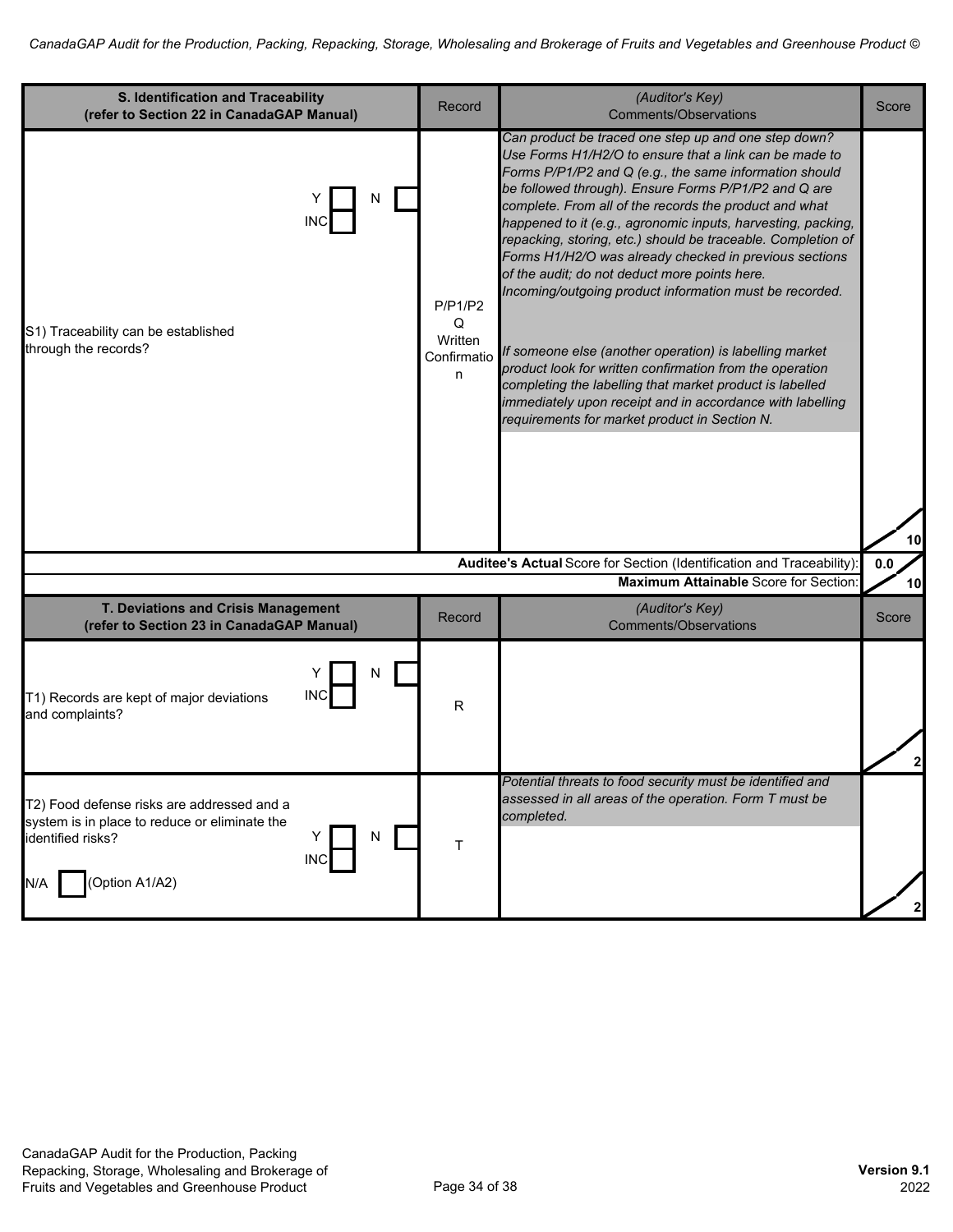| T3) An allergen program is in place to ensure<br>that cross contamination does not occur?<br>If undeclared allergens are handled,<br>equipment is cleaned before use on<br>market product, and if necessary,<br>precautionary labeling is used. | Y<br>N/A<br>N/A | N<br><b>INC</b><br>N<br><b>INC</b> | S                                                        | Form S must be completed. Sulphites are not used on<br>market product (EXCEPT table grapes)                                                                                                                                                                                                                                                                                                                         |           |
|-------------------------------------------------------------------------------------------------------------------------------------------------------------------------------------------------------------------------------------------------|-----------------|------------------------------------|----------------------------------------------------------|---------------------------------------------------------------------------------------------------------------------------------------------------------------------------------------------------------------------------------------------------------------------------------------------------------------------------------------------------------------------------------------------------------------------|-----------|
| (Option A1/A2)<br>N/A                                                                                                                                                                                                                           |                 |                                    |                                                          | List of all product suppliers and customers with contact                                                                                                                                                                                                                                                                                                                                                            |           |
| T4) An up to date recall program is in<br>place? (4 points)                                                                                                                                                                                     | Υ<br><b>INC</b> | N                                  | <b>Contact lists</b><br>Recall and<br><b>Mock Recall</b> | information; recall team; Appendix S: Recall Program or<br>other relevant documents; Appendix R: How to Conduct a<br>Mock Recall - An Example.                                                                                                                                                                                                                                                                      |           |
| A mock recall is performed annually<br>(current season's product)? (6 points)                                                                                                                                                                   | N/A             | N<br><b>INC</b>                    | Document-<br>ation                                       |                                                                                                                                                                                                                                                                                                                                                                                                                     | 10        |
|                                                                                                                                                                                                                                                 |                 |                                    |                                                          | Form U must be completed.                                                                                                                                                                                                                                                                                                                                                                                           |           |
| T5) Food fraud vulnerabilities have been<br>assessed and mitigation measures<br>implemented (if applicable)?                                                                                                                                    | INC             | N                                  | U                                                        |                                                                                                                                                                                                                                                                                                                                                                                                                     |           |
| (Option A1/A2)<br>N/A                                                                                                                                                                                                                           |                 |                                    |                                                          |                                                                                                                                                                                                                                                                                                                                                                                                                     |           |
| T6) Food safety culture is created, assessed,<br>implemented, maintained and reviewed<br>annually?<br>(Option A1/A2)<br>N/A                                                                                                                     | <b>INC</b>      | N                                  |                                                          |                                                                                                                                                                                                                                                                                                                                                                                                                     |           |
|                                                                                                                                                                                                                                                 |                 |                                    |                                                          |                                                                                                                                                                                                                                                                                                                                                                                                                     |           |
|                                                                                                                                                                                                                                                 |                 |                                    |                                                          | Auditee's Actual Score for Section (Deviations and Crisis Management):<br><b>Maximum Attainable Score for Section</b>                                                                                                                                                                                                                                                                                               | 0.0<br>22 |
| FOR REPACKING AND WHOLESALING OPERATIONS ONLY                                                                                                                                                                                                   |                 |                                    |                                                          |                                                                                                                                                                                                                                                                                                                                                                                                                     |           |
| <b>U. Site-specific HACCP Plan</b><br>(refer to Section 24.1 in CanadaGAP Manual)                                                                                                                                                               |                 |                                    | Record                                                   | (Auditor's Key)<br><b>Comments/Observations</b>                                                                                                                                                                                                                                                                                                                                                                     | Score     |
| If entire section is not applicable to the operation check box:                                                                                                                                                                                 |                 |                                    |                                                          |                                                                                                                                                                                                                                                                                                                                                                                                                     |           |
| U1) A site-specific HACCP plan has been<br>documented and implemented.                                                                                                                                                                          |                 | N<br><b>INC</b>                    | <b>HACCP</b><br>Plan                                     | The site-specific HACCP Plan is complete. All Forms have<br>been filled in properly. All hazards have been assessed and<br>carried through the Forms appropriately.<br>Assign the 20 marks according to how complete and<br>correct the HACCP Plan is (e.g., 25% of the marks if 25%<br>of the hazards have been addressed, etc.).<br>Auditor should collect a copy of the operation's Form 1 for<br>their records. | 20        |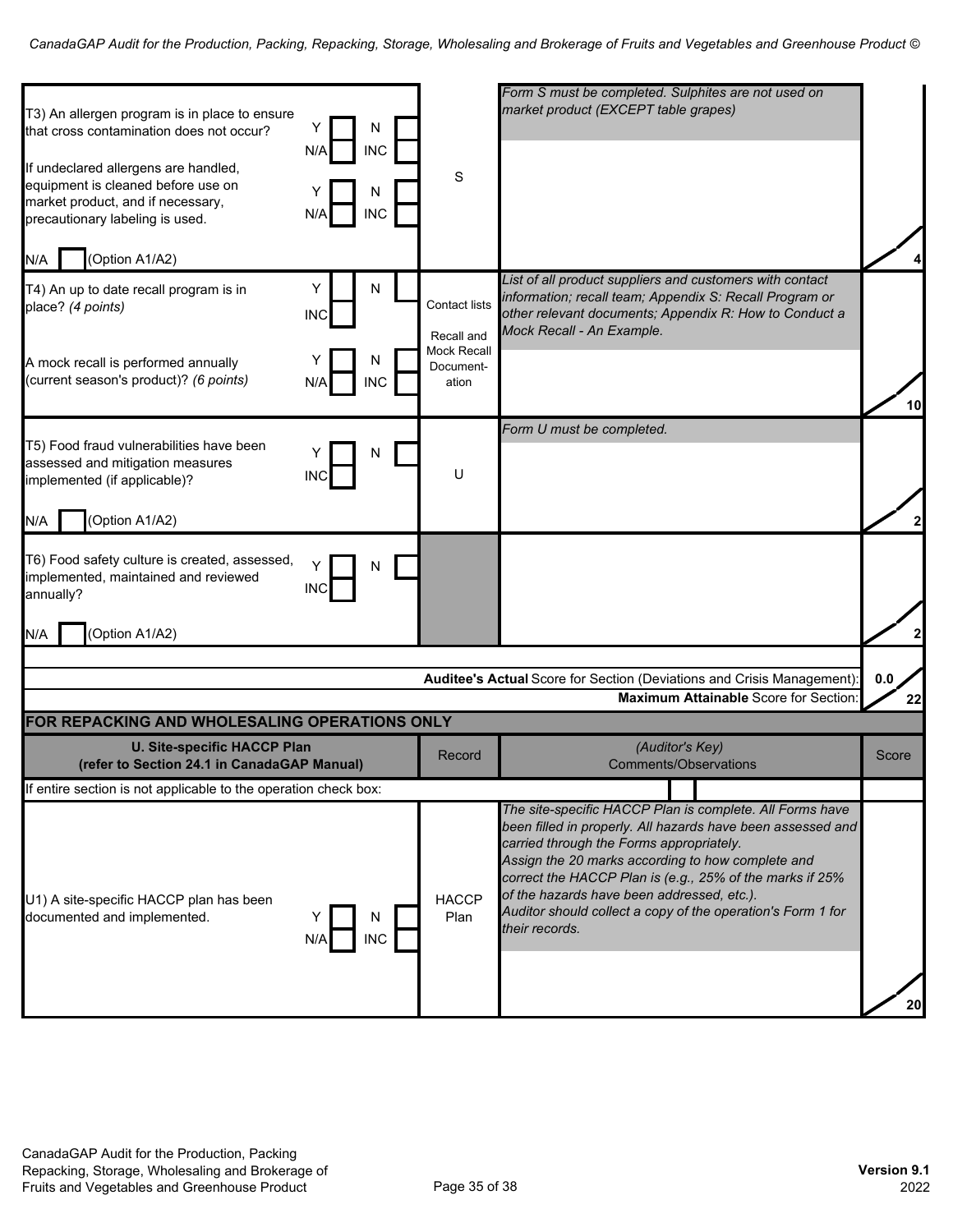| U2) The site-specific HACCP plan is<br>reviewed and updated annually.                                     | N/A                    | <b>HACCP</b><br>Plan |                                                                                                                                                                                                                                                                                                                                                                       |           |
|-----------------------------------------------------------------------------------------------------------|------------------------|----------------------|-----------------------------------------------------------------------------------------------------------------------------------------------------------------------------------------------------------------------------------------------------------------------------------------------------------------------------------------------------------------------|-----------|
|                                                                                                           |                        |                      | Auditee's Actual Score for Section (HACCP Plan):<br><b>Maximum Attainable Score for Section</b>                                                                                                                                                                                                                                                                       | 0.0<br>22 |
| A. Food Safety Program Maintenance and Review<br>(continued)<br>(refer to Section 24 in CanadaGAP Manual) |                        | Record               | (Auditor's Key)<br>Comments/Observations                                                                                                                                                                                                                                                                                                                              | Score     |
| A4) Has the food safety program been<br>maintained on an ongoing basis?                                   | N<br><b>INC</b><br>N/A |                      | Review the manual, forms and documentation to ensure<br>that the program has been maintained since the last audit.<br>Partial points may be given. N/A option only applies to<br>operations during their first audit. If the program has not<br>been maintained an automatic re Additional guidance added<br>season.<br>for a case where question<br>A5 would be N/A. |           |
| Re-audit later in the season<br>(see auditor's key)                                                       |                        |                      |                                                                                                                                                                                                                                                                                                                                                                       |           |
| A5) Has continuous improvement been<br>demonstrated by addressing previous audit<br>findings?             | N<br>INC<br>N/A        |                      | Auditee will have reviewed previous audit findings for non-<br>compliant items (if applicable) and will present evidence<br>that these have been improved upon. Partial points may be<br>given. N/A option applies only if this is the first audit for this<br>operation OR if the operation scored 100% (without using a<br>corrective action plan)                  |           |
|                                                                                                           |                        |                      | Auditee's Actual Score for Section (Food Safety Program Maintenance and Review: Questions 4-5):<br>Maximum Attainable Score for Section                                                                                                                                                                                                                               | 0.0       |
|                                                                                                           |                        |                      |                                                                                                                                                                                                                                                                                                                                                                       |           |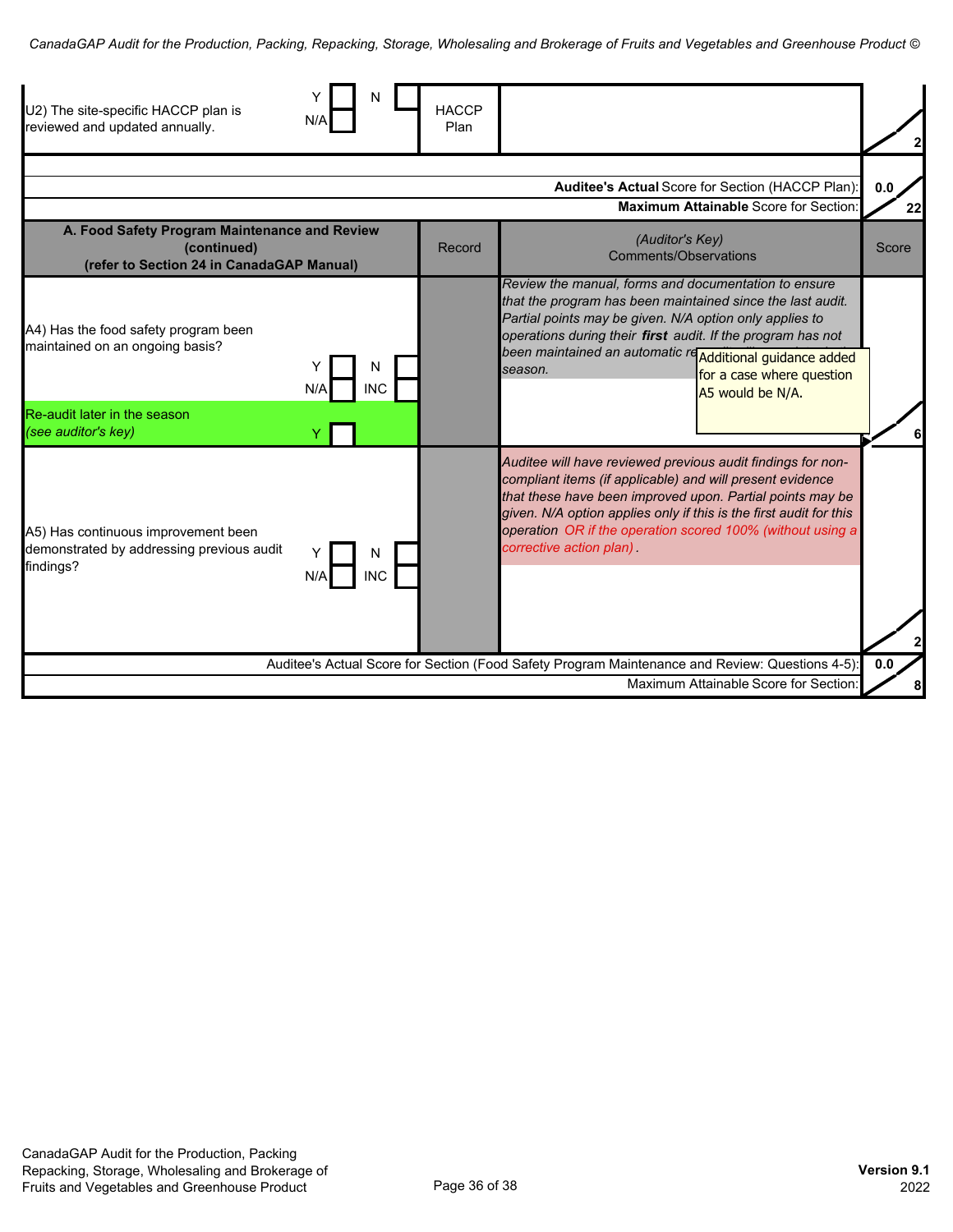| Remote auditing methods have been used<br>If the above box has been checked off, please complete the table below: |                                   |                                                               |                                                                                                |
|-------------------------------------------------------------------------------------------------------------------|-----------------------------------|---------------------------------------------------------------|------------------------------------------------------------------------------------------------|
| <b>Timeframe</b>                                                                                                  | Documents/information<br>received | Remote method used                                            | Was the remote method effective<br>and efficient in maintaining the<br>integrity of the audit? |
| Before on-site visit:                                                                                             |                                   | Email<br><b>Upload to remote</b><br>platform:                 | <b>YES</b><br><b>INO</b><br>Notes:                                                             |
|                                                                                                                   |                                   | Fax<br>Virtual meeting app:                                   |                                                                                                |
| End of on-site visit (before leaving<br>the operation):                                                           | <b>Photocopied records:</b>       | Other:<br><b>Handed to auditor at</b><br>end of on-site visit | <b>YES</b><br><b>NO</b>                                                                        |
|                                                                                                                   | Other:                            | Other:                                                        | Notes:                                                                                         |
| After on-site visit:                                                                                              |                                   | Email<br><b>Upload to remote</b><br>platform:                 | <b>YES</b><br><b>NO</b><br>Notes:                                                              |
|                                                                                                                   |                                   | Fax<br>Virtual meeting app:                                   |                                                                                                |
|                                                                                                                   |                                   | Other:                                                        |                                                                                                |
| Follow up (if necessary):                                                                                         |                                   | Phone<br>Email<br><b>Upload to remote</b><br>platform:        | <b>YES</b><br><b>NO</b><br>Notes:                                                              |
|                                                                                                                   |                                   | Fax<br>Courier/mail<br>Virtual meeting app:                   |                                                                                                |
|                                                                                                                   |                                   | Follow-up visit<br>(on site)<br>Other:                        |                                                                                                |